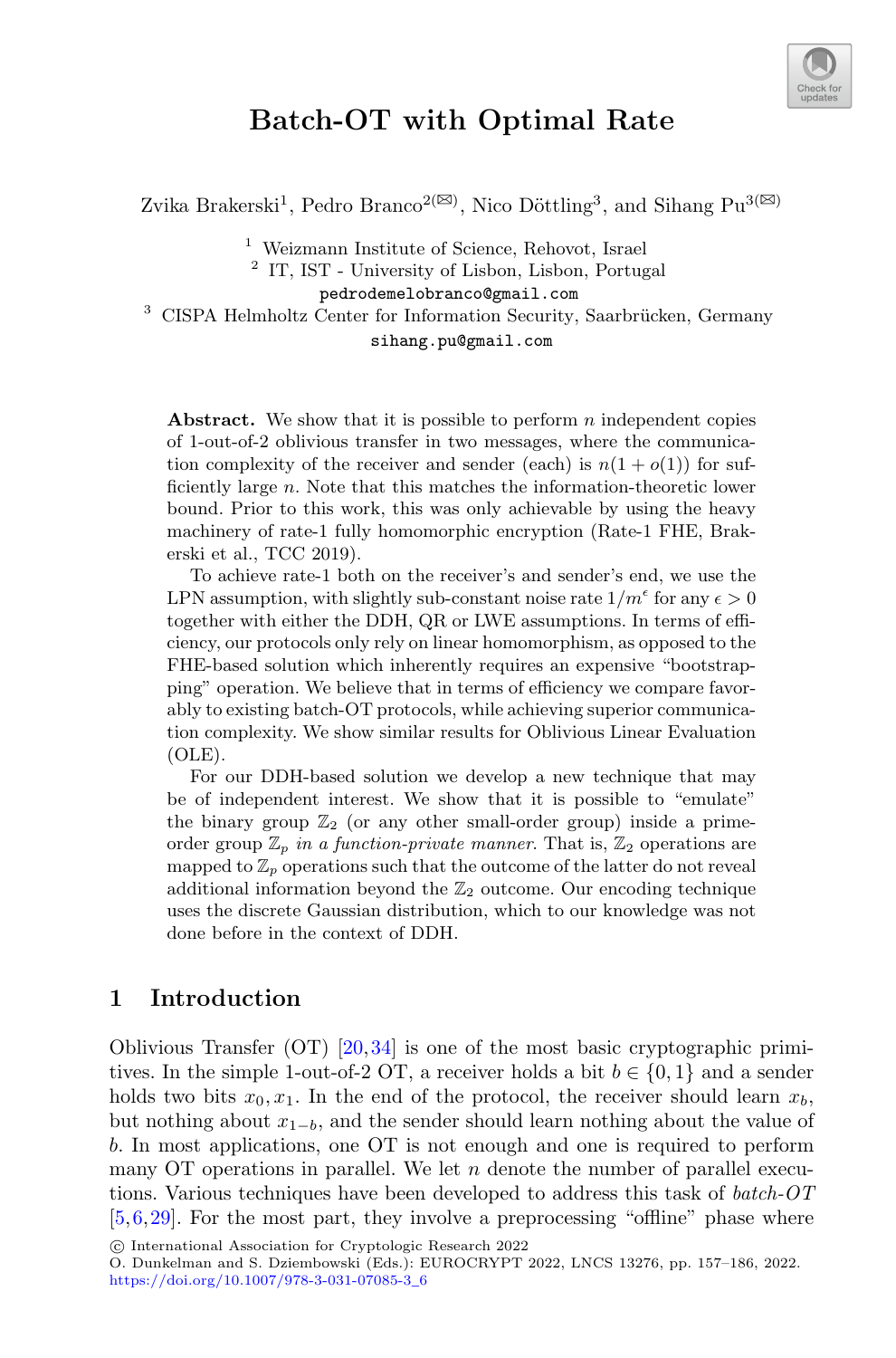the parties generate random  $\overline{OT}$  correlations.<sup>[1](#page-1-0)</sup> Given such correlations, executing the OT protocol in the so-called "online phase" is computationally very simple. This approach is very useful for purposes of computational efficiency, since the offline phase can be carried out even before the actual inputs of the computation are known. However, in terms of communication complexity, there is an inherent cost, even just in the online phase, of  $n$  receiver bits and  $2n$  sender bits. In contrast, the insecure implementation only requires  $n$  bits to be sent from each party in a two-message protocol: the receiver sends its input, and the sender returns all of the appropriate  $x<sub>b</sub>$  values. As always in cryptography, we wish to understand what is the "cost of privacy", namely can we approach the information theoretic minimum without losing privacy. Note that we can only hope to achieve this for a sufficiently large n, due to the security parameter overhead.<sup>[2](#page-1-1)</sup>

In prior work, Döttling et al.  $[19]$  $[19]$  showed that if the same receiver bit is used for multiple OT instances, then the sender's response can be compressed to  $n(1+o(1)),$ achieving an optimal amortized rate. This was shown under a variety of computational assumptions: Decisional Diffie-Hellman (DDH), Quadratic Residuosity (QR), or Learning with Errors (LWE). It was also shown by Brakerski et al. [\[10\]](#page-27-2) and by Gentry and Halevi [\[23\]](#page-28-2) that fully homomorphic encryption (FHE) can achieve optimal communication complexity, which in particular implies that under the LWE assumption, optimal rate batch-OT is achievable. However, the FHE-based protocol inherently requires the use of a computationally exorbitant "bootstrapping" mechanism in order to compress the receiver's message.

#### **1.1 Our Contribution**

We show that optimal-rate<sup>[3](#page-1-2)</sup> batch-OT can be achieved from various computational assumptions, and without giving up on computational efficiency. In partic-ular, we require the LPN assumption with a small-inverse-polynomial noise<sup>[4](#page-1-3)</sup>, in addition to one of the assumptions DDH, QR or LWE. In terms of computational cost, our protocol does not require heavy operations such as bootstrapping and relies on linear homomorphism only. We believe that in terms of overall cost it compares favorably even with random-OT based methods. All of our results are in the semi-honest (honest-but-curious) setting.

We further extend our results to the task of Oblivious Linear Evaluation (OLE) [\[12,](#page-27-3)[14](#page-28-3)[,24,](#page-28-4)[30\]](#page-29-2), where the sender holds a linear function over a ring and

<span id="page-1-0"></span><sup>&</sup>lt;sup>1</sup> That is, a protocol in which the receiver obtains  $b, x_b$  and the sender obtains  $x_0, x_1$ , where  $b, x_0, x_1$  are all (pseudo-)randomly sampled.

<span id="page-1-1"></span> $2$  In more detail, since 2-message OT implies a public-key encryption scheme, the messages must have length that relates to the security parameter of the underlying computation assumption. This is the case even for single-bit OT.

<span id="page-1-2"></span> $3$  Achieving optimal rate (or any rate above  $1/2$ ) seems to involve a "phase-transition" and should be viewed as more than a "constant factor" improvement. For example, OT beyond this threshold implies the existence of lossy trapdoor functions (see discussion in [\[19\]](#page-28-1), Sect. 6.3). Therefore one could expect such a protocol to inherently be heavier on public-key operations.

<span id="page-1-3"></span><sup>4</sup> This is still a regime where LPN alone is not known to imply public-key encryption.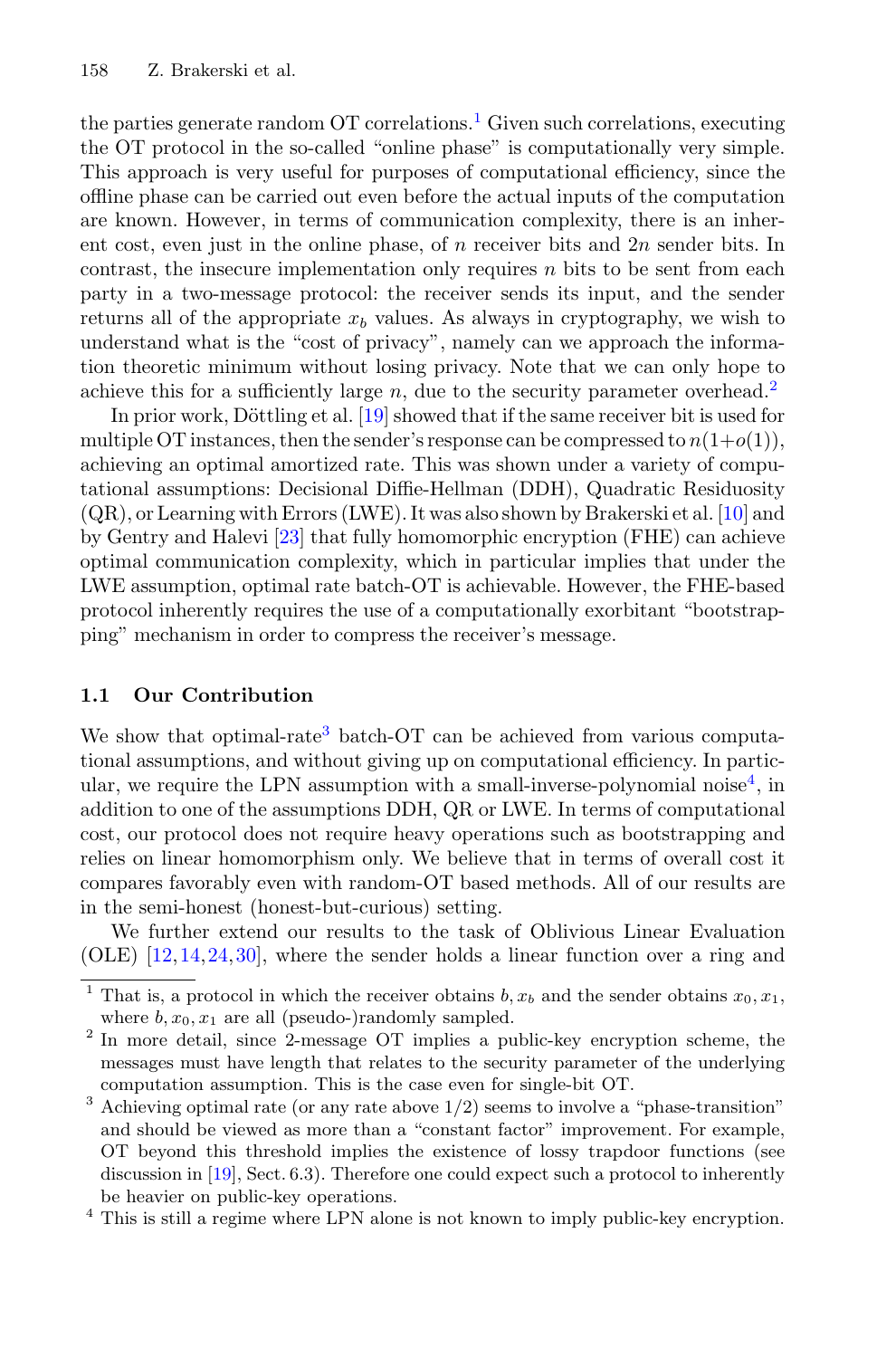the receiver holds an input for the function, and we wish for the receiver to learn the output on its input and nothing more, and the sender learns nothing as usual. OLE has been shown to be useful in various settings [\[14](#page-28-3)[,27](#page-28-5)].

Our techniques rely mostly on linear homomorphism, namely on the ability to evaluate linear functions on encrypted data (see Sect. [2](#page-3-0) below). Notably, we require a linearly homomorphic scheme over  $\mathbb{Z}_2$  (more generally  $\mathbb{Z}_q$  for OLE) where the evaluation is *function-private*. Namely, the output ciphertext should not reveal any information about the linear function that was evaluated. This was not known to be achievable from DDH prior to this work, and we introduce a new technique that we believe may be of independent interest. The reason for this is that DDH works "natively" over the group  $\mathbb{Z}_p$  where p is a super-polynomially large prime. Furthermore, we only have access to the  $\mathbb{Z}_n$  elements in the exponent of a group generator g. Indeed, one can encode  $0 \to g^0$ ,  $1 \to g^1$ , and linear  $\mathbb{Z}_2$  homomorphism will follow in the sense that after applying a linear function in the exponent, we obtain  $g^x$ , where x (mod 2) is the desired  $\mathbb{Z}_2$  output. This creates two obstacles: first we need to be able to efficiently map  $g^x \to x$ , which means that x must come from a polynomially-bounded domain, and second that recovering  $x$  reveals more information than just  $x \pmod{2}$ . We develop a new method to resolve this issue using *discrete Gaussian variables*. A technique that was used in the context of the LWE assumption but to the best of our knowledge not for DDH. We view this as an additional contribution of this work, which may find additional applications. In particular we show that it can be used to enhance the key-dependent-message security properties of the well-known encryption scheme [\[3](#page-27-4)].

For more details on all of our contributions, see the technical overview in Sect. [2.](#page-3-0)

#### **1.2 Related Work**

The communication complexity of OT has been extensively studied throughout the decades. Here we present a brief overlook of previous works.

*OT from Pseudorandom Correlations.* A recent line of research studies the feasibility of efficiently extending OTs in a *silent* manner [\[5,](#page-27-0)[6\]](#page-27-1). In these works, a setup phase is performed to distributed some *shares* between the parties. These shares can later be expanded into random OT correlations. In the most efficient scheme [\[5\]](#page-27-0) the setup phase can be performed in just two rounds assuming just a pseudorandom generator and an OT scheme. Using this scheme for performing the setup together with the standard transformations form random OT to chosen-input OT,  $[5]$  $[5]$  shows that n independent instances of OT for s-bit strings can be performed with communication complexity  $(2s+1)n + o(n)$ . For bit OT, this yields a communication complexity  $3n + o(n)$  bits.

*Download Rate-1 OT.* We say that an OT protocol has download rate 1 if the rate of the sender's message is asymptotically close to 1. OT protocols with download rate 1 were presented in [\[15,](#page-28-6)[19,](#page-28-1)[21](#page-28-7)]. However, these protocols do not achieve upload rate 1, that is, the rate of the receiver's message is far from being 1. Moreover, it is not clear how we can extend these protocols to achieve upload rate 1.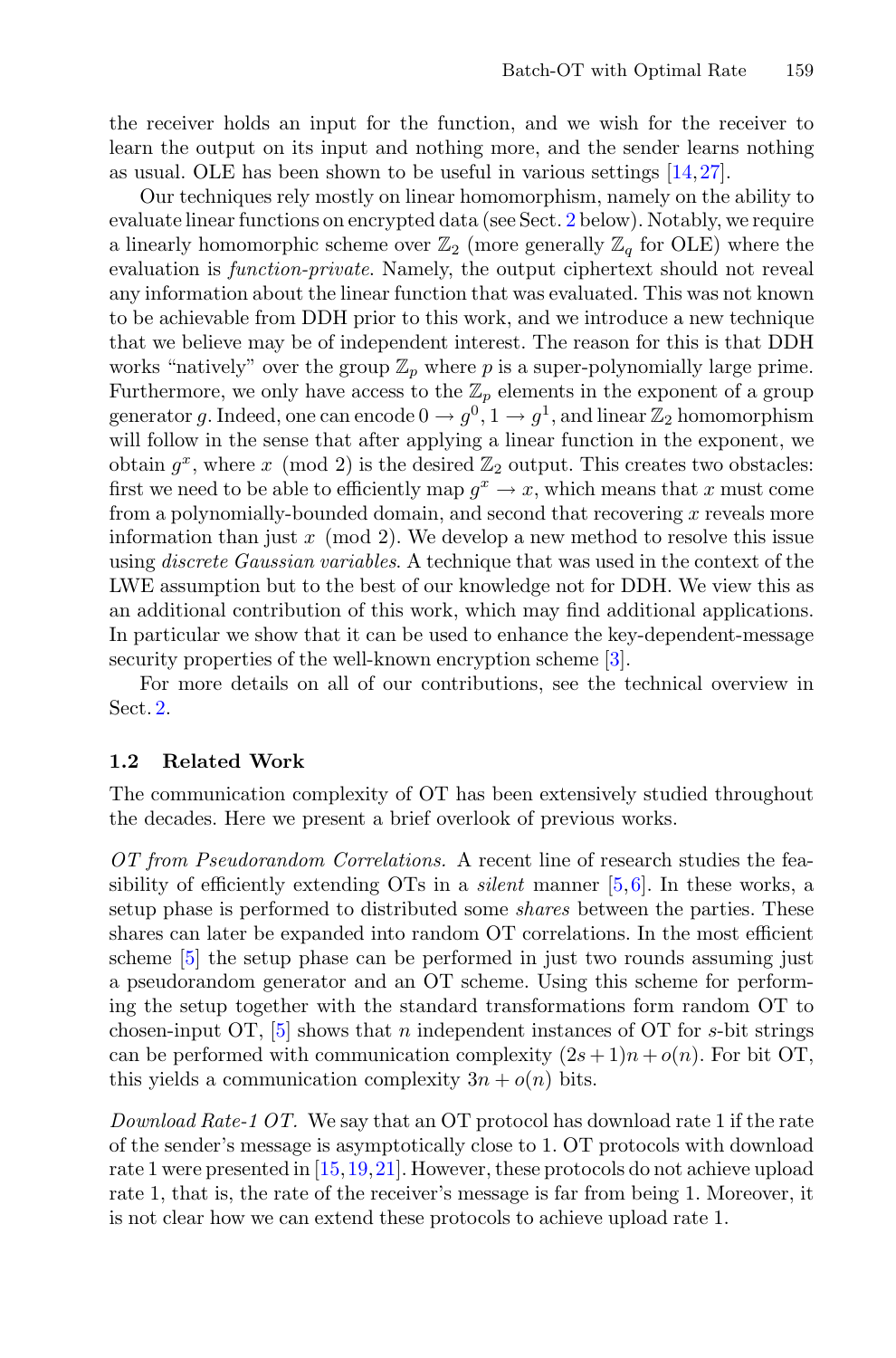*Using Rate-1 FHE.* As mentioned before, optimal-rate OT can be achieved using the recent scheme for rate-1 fully homomorphic encryption (FHE) of [\[10](#page-27-2)[,23](#page-28-2)] together with (semi-honest) circuit-privacy techniques for FHE (e.g. [\[4\]](#page-27-5)). However this can only be instantiated using LWE.

*Laconic OT.* Laconic OT  $[1,16,28,33]$  $[1,16,28,33]$  $[1,16,28,33]$  $[1,16,28,33]$  $[1,16,28,33]$  is a flavor of two-round OT where the first message sent by the receiver is sublinear (ideally polylogarithmically) in the size of its input. However, by a simple information-theoretical argument, the sender's message has size at least as large as the size of the sender's input. Note that, if this is not the case, then we would have an OT protocol with asymptotically better communication than an insecure OT protocol.

## <span id="page-3-0"></span>**2 Technical Overview**

### **2.1 Oblivious Transfer from Homomorphic Encryption**

Our starting point is a textbook construction of oblivous transfer from simple homomorphic encryption schemes, such as ElGamal. For a cryptographic group  $\mathbb{G} = \langle q \rangle$  of prime order p, recall that an ElGamal public key is of the form  $\n \mathsf{pk} = (g, h = g^x) \in \mathbb{G}^2$ , where  $x \stackrel{\$}{\leftarrow} \mathbb{Z}_p$  is the secret key. Ciphertexts are of the form  $c = (c_1, c_2) = (g^r, h^r \cdot g^b)$ , where  $r \stackrel{\$}{\leftarrow} \mathbb{Z}_p$  is uniformly random and  $b \in \{0, 1\}$ is the encrypted message. Given such a ciphertext  $c$ , the public key pk and two bits  $m_0, m_1 \in \{0, 1\}$ , anyone can homomorphically compute a new ciphertext  $c'$ which is distributed identically to a fresh encryption of  $m_b$ , by *homomorphically evaluating* the linear function  $f(x) = (1-x) \cdot m_0 + x \cdot m_1 = (m_1 - m_0) \cdot x + m_0$ on the ciphertext  $c$  and rerandomizing the resulting ciphertext. Note that if  $b \in \{0,1\}$  is a bit, then it holds that  $f(b) = m_b$ . This homomorphic evaluation can be achieved by computing

$$
c'_1 \leftarrow g^{r^*} \cdot c_1^{m_1 - m_0}
$$
  

$$
c'_2 \leftarrow h^{r^*} \cdot c_2^{m_1 - m_0} \cdot g^{m_0},
$$

where  $r^* \stackrel{\$}{\leftarrow} \mathbb{Z}_p$  is chosen uniformly random. Note that it holds that

$$
c'_1 = g^{r^* + r \cdot (m_1 - m_0)}
$$
  
\n
$$
c'_2 = h^{r^* + r \cdot (m_1 - m_0)} \cdot g^{(m_1 - m_0) \cdot b + m_0} = h^{r^* + r \cdot (m_1 - m_0)} \cdot g^{m_b}.
$$

Since  $r^* \stackrel{\$}{\leftarrow} \mathbb{Z}_p$  is chosen uniformly random, it holds that  $r' = r^* + r \cdot (m_1 (m_0)$  is distributed uniformly random and we can conclude that  $c' = (c'_1, c'_2)$  is distributed identical to a fresh encryption of  $m_b$ . Since c' does not reveal more than the function value  $f(b) = m_b$ , we call the above homomorphic evaluation procedure function private.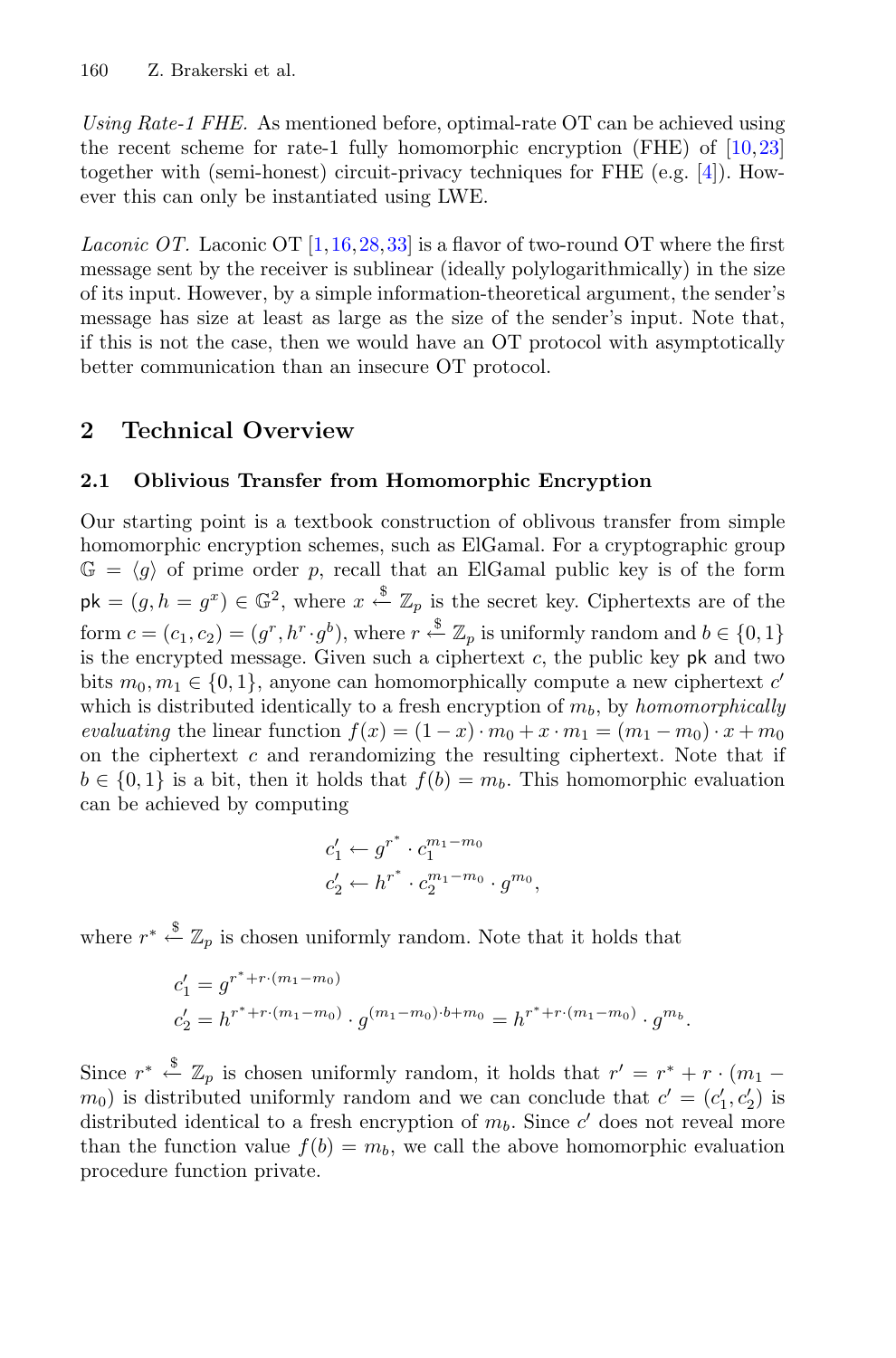This immediately implies an OT protocol: An OT-receiver holding a choicebit  $b \in \{0, 1\}$  generates a pair (pk, sk) of ElGamal public and secret keys, encrypts the bit b under pk and sends the resulting ciphertext to the OT-sender. The OT-sender, holding messages  $m_0, m_1$ , homomorphically computes a ciphertext  $c'$ encrypting  $m_b$  and sends c' back to the OT-receiver, who decrypts c' to  $m_b$ . Security against semi-honest senders follows from the IND-CPA security of ElGamal, whereas security against semi-honest receivers follows from the function privacy property established above.

#### **2.2 Download-Rate Optimal String OT**

While the above OT protocol is simple and efficient, it suffers from a very poor communication rate. While the receiver's message encrypts just a single bit, he needs to send 4 group elements, whereas the sender sends 2 group elements, each of size poly $(\lambda)$ .

Döttling et al. [\[19\]](#page-28-1) proposed a compression technique for *batched ElGamal ciphertexts* based on the share-conversion technique of [\[7](#page-27-7)]. A batched ElGamal ciphertext is of the form  $\mathbf{c} = (c_0, c_1, \dots, c_\ell) = (g^r, h_1^r \cdot g^{b_1}, \dots, h_\ell^r \cdot g^{b_\ell}),$  where  $\mathsf{pk} = (g, h_1, \ldots, h_\ell)$  is the corresponding public key and  $\mathsf{sk} = (s_1, \ldots, s_\ell)$  with  $h_i = g^{s_i}$  is the secret key. The compression technique of [\[19](#page-28-1)] keeps  $c_0$  compresses each of the  $c_1, \ldots, c_\ell$  into just a single bit. The idea is instead of sending each  $c_i \in \mathbb{C}$  $G$  (for  $i \geq 1$ ) in full, to first compute the distance d to the next pseudorandom *break-point* in  $\mathbb{G}$ , and then only send its parity d mod 2. The break points  $P \subseteq \mathbb{G}$  are the set of all points  $h \in \mathbb{G}$  satisfying  $\mathsf{PRF}_K(h) = 0^t$ , where  $\mathsf{PRF}$ :  $\mathbb{G} \to \{0,1\}^t$  is a pseudorandom function with a range of size  $2^t = \text{poly}(\lambda)$ . Thus, the distance  $d = d(c_i)$  of a group element  $c_i$  to the nearest break point is the smallest non-negative d such that  $c_i \cdot g^d \in \mathcal{P}$ . Given that neither  $c_i$  nor  $c_i \cdot g^{-1}$  is a breakpoint, we can recover the bit  $b_i$  from  $c_0 = g^r$ ,  $\beta = d(c_i) \mod 2$ and the secret key component  $s_i$ . It was shown in [\[9](#page-27-8)] that for a given ciphertext  $c = (c_0, c_1, \ldots, c_\ell)$ , the PRF-key K can be (efficiently) chosen such that all  $c_i$  are good, in the sense that neither  $c_i$  nor  $c_i \cdot g^{-1}$  is a breakpoint. This ensures that a receiver can recover the  $b_1, \ldots, b_\ell$  from  $c' = (K, c_0, \beta_1, \ldots, \beta_\ell)$ , where  $\beta_i = d(c_i)$ mod 2. Since all the  $\beta_i$  are bits, such a compressed ciphertext only has additive size-overhead consisting of  $K, c_0$ . For a sufficiently large  $\ell$ , this fixed overhead becomes insignificant and the ciphertext rate approaches 1.

The compressed batched ElGamal we've outlined leads to a batch bitoblivious transfer protocol with *download-rate 1* : The receiver generates a keypair  $pk, sk$  for batched ElGamal, and encrypts his choice-bits  $b_1, \ldots, b_\ell$  into

$$
\mathbf{c}_1 = \mathsf{Enc}_{\mathsf{pk}}(b_1, 0, \ldots, 0), \ldots, \mathbf{c}_{\ell} = \mathsf{Enc}_{\mathsf{pk}}(0, \ldots, 0, b_{\ell}),
$$

i.e.  $\mathbf{c}^{(i)}$  encrypts a vector which is  $b_i$  in index i and 0 everywhere else. The OT-receiver now sends  $pk$ ,  $c_1, \ldots, c_\ell$  to the OT-sender, whose input are messages  $(m_{1,0}, m_{1,1}), \ldots, (m_{\ell,0}, m_{\ell,1})$ . Using circuit private homomorphic evaluation, the sender computes ciphertexts  $\mathbf{c}'_1, \ldots, \mathbf{c}'_\ell$  encrypting  $(m_{1,b_1}, 0, \ldots, 0),$  $\ldots$ ,  $(0, \ldots, 0, m_{\ell, b_{\ell}})$ . Homomorphically computing the sum of the ciphertexts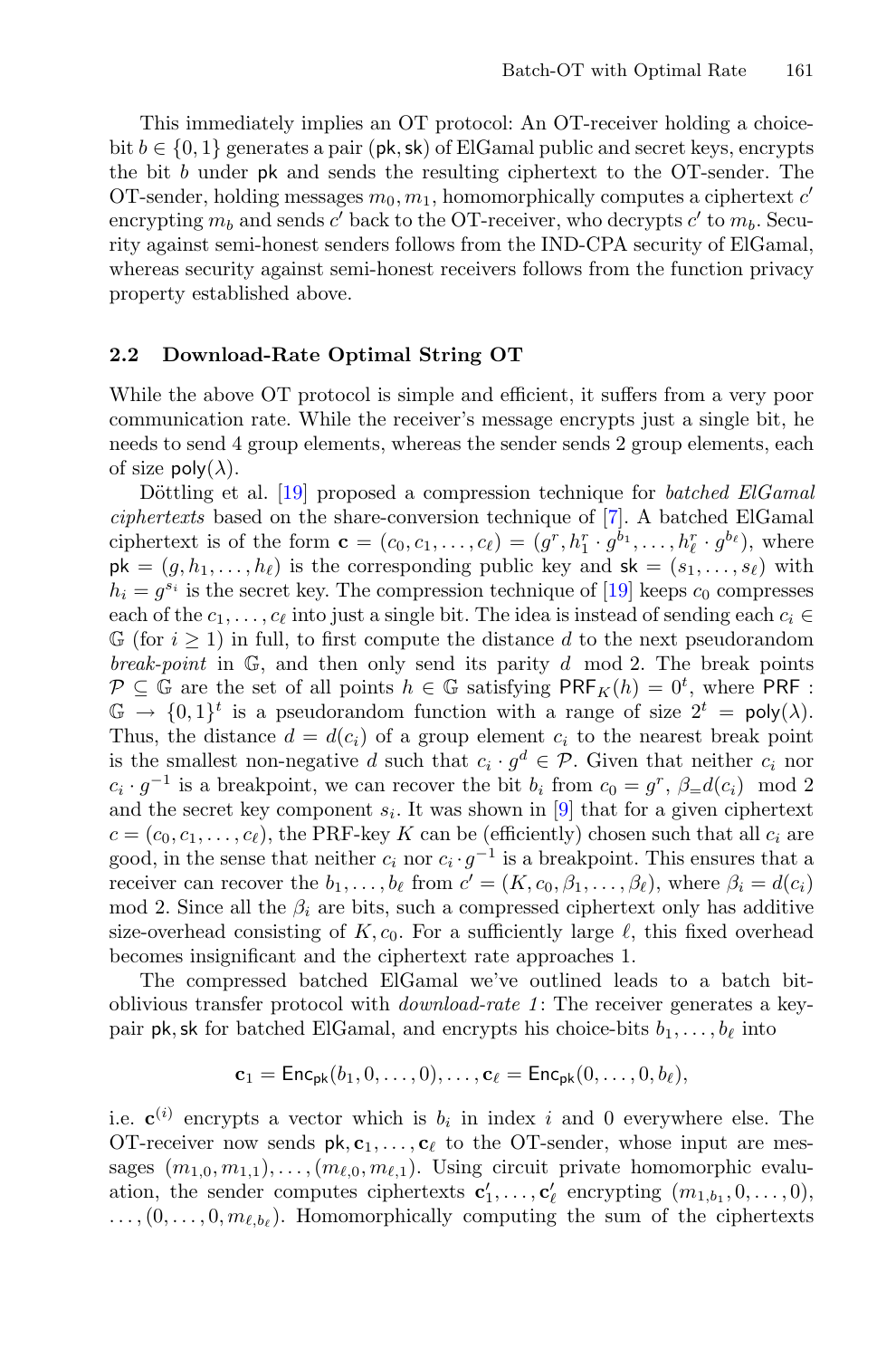$\mathbf{c}'_1,\ldots,\mathbf{c}'_\ell$ , we obtain a ciphertext  $\mathbf{c}'$  encrypting  $(m_{1,b_1},\ldots,m_{\ell,b_\ell})$ . Finally, compressing **c**' with the compression technique outlined above we obtain a compressed ciphertext  $\bar{\mathbf{c}} = (K, c_0, \beta_1, \dots, \beta_\ell)$  which the OT-sender sends back to the OT-receiver, who can decrypt  $(m_{1,b_1},...,m_{\ell,b_\ell}).$ 

Note that the size of the sender's message  $\bar{c}$  in this batch OT-protocol is  $poly(\lambda) + \ell$ , which means that the *amortized communication cost* per bit-OT approaches 1 bit, and is therefore asymptotically optimal. Even in terms of concrete complexity this seems hard to beat, as the only additional information sent by the sender are the PRF key K and the ciphertext header  $c_0$ .

However, in terms of the upload rate, i.e. in terms of the size of the receiver's message, this protocol performs poorly. Specifically, to encrypt  $\ell$  bits  $b_1, \ldots, b_\ell$ , the receiver needs to send ciphertexts  $\mathbf{c}_1, \ldots, \mathbf{c}_{\ell}$  of total size  $\ell^2 \cdot \text{poly}(\lambda)$ , which has a worse dependence on  $\ell$  than just repeating the simple protocol from the last paragraph  $\ell$  times.

Clearly, we need a mechanism to compress the receiver's message. Applying the same ElGamal compression technique as for the sender's message quickly runs into problems: Once an ElGamal ciphertext is compressed, the scheme loses its homomorphic capabilities, i.e. we cannot perform any further homomorphic operations on compressed ciphertexts and currently we don't know if it is possible to publicly *decompress* such ciphertexts into "regular" ElGamal ciphertexts.

#### **2.3 Our Approach: Recrypting the Receiver's Message**

Instead, our approach will be to encrypt the receiver's message under a different encryption scheme, specifically one which achieves ciphertext rate approaching 1 but at the same time can be decrypted by the homomorphic capabilities of batched ElGamal. Specifically, the decryption procedure of this encryption scheme should be a linear function in the secret key. We can get an encryption scheme which almost fulfills these requirements from the Learning Parity with Noise (LPN) assumption. The LPN assumption states that for a random  $m \times n$ matrix  $\mathbf{A} \xrightarrow{\$} \mathbb{Z}_2^m \times n$ , a random vector  $\mathbf{s} \xleftarrow{\$} \mathbb{Z}_2^n$  and a  $\rho$ -Bernoulli distributed<sup>[5](#page-5-0)</sup>  $\mathbf{e} \in \mathbb{Z}_2^m$ , it holds that

$$
(\mathbf{A}, \mathbf{As} + \mathbf{e}) \approx_c (\mathbf{A}, \mathbf{u}),
$$

where  $\mathbf{u} \leftarrow \mathbb{Z}_2^m$  is chosen uniformly at random. This gives rise to the following simple symmetric-key encryption scheme with *approximate correctness*: Assume that **A** is a fixed public parameter, the secret key is a uniformly random  $\mathbf{s} \leftarrow \mathbb{Z}_2^n$ . To encrypt a message  $m \in \mathbb{Z}_2^m$ , we compute a ciphertext  $\mathbf{d} \leftarrow \mathbf{As} + \mathbf{e} + \mathbf{m}$ , where  $\mathbf{e} \in \mathbb{Z}_2^m$  is chosen via a  $\rho$ -Bernoulli distribution. To decrypt such a ciphertext, we compute  $\mathbf{m}' \leftarrow \mathbf{d} - \mathbf{A} \cdot \mathbf{s}$ .

Note that this scheme is only approximately correct in the sense that it holds that  $\mathbf{m}' = \mathbf{m} + \mathbf{e}$ , i.e. in most coordinates  $\mathbf{m}'$  is identical to  $\mathbf{m}$ , but only in few

<span id="page-5-0"></span><sup>&</sup>lt;sup>5</sup> i.e. every component of  $e_i$  of **e** is independently 0 with probability  $1 - \rho$  and 1 with probability  $\rho$ .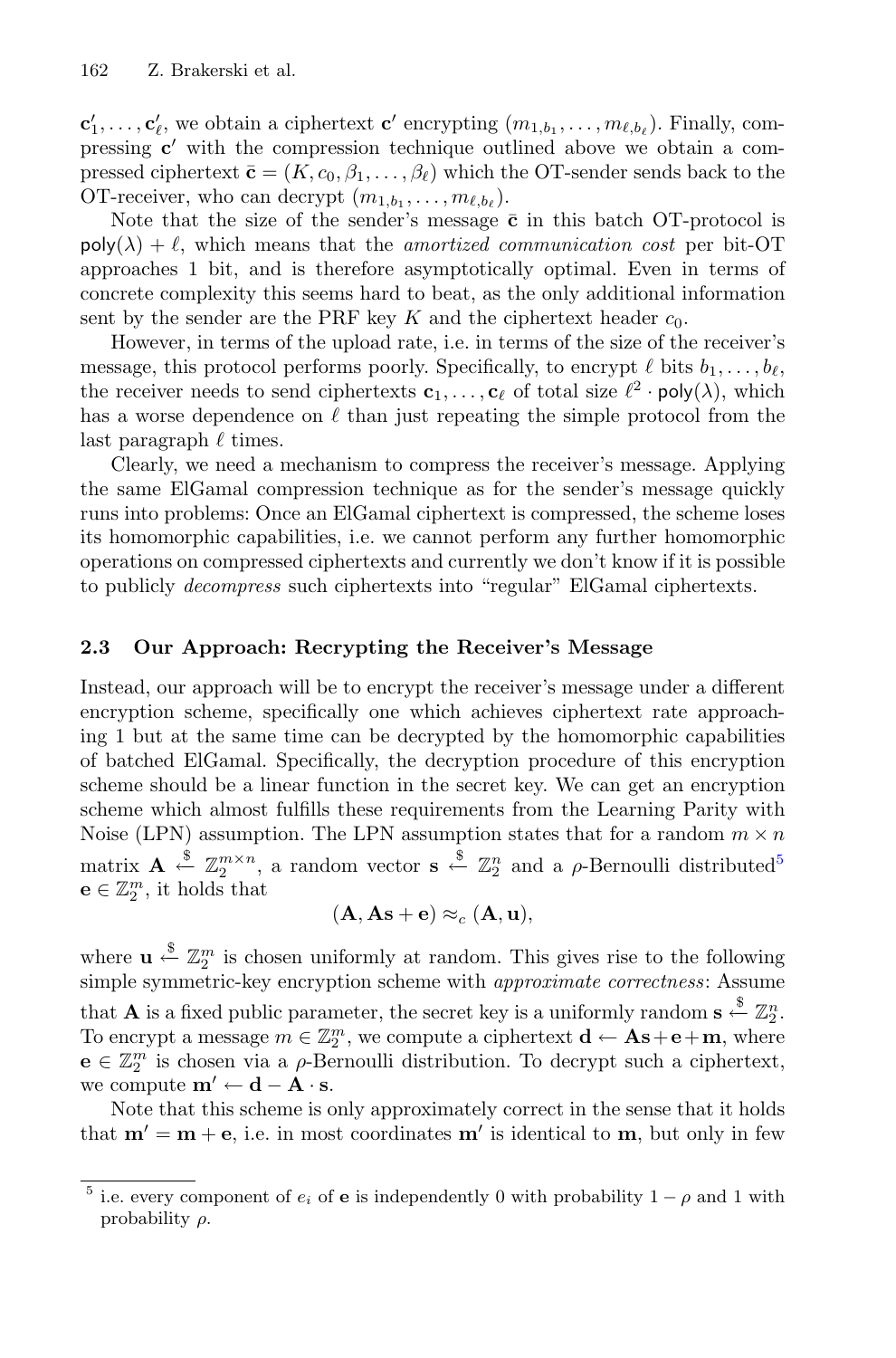coordinates  $\mathbf{m}'$  and  $\mathbf{m}$  differ. Furthermore, one-time security of this encryption scheme follows from the LPN assumption.

The high level strategy to use this symmetric key encryption scheme is now as follows: Assume the matrix  $\mathbf{A} \in \mathbb{Z}_2^{m \times n}$  is known to both the sender and the receiver. In the actual protocol this matrix will be chosen by the receiver, and the communication cost of sending **A** will be amortized by reusing **A** many times.

The OT-receiver chooses a symmetric key  $s \stackrel{\$}{\leftarrow} \mathbb{Z}_2^n$  uniformly at random and encrypts his vector of choice bits  $\mathbf{b} = (b_1, \ldots, b_\ell)$  to  $\mathbf{d} = \mathbf{As} + \mathbf{e} + \mathbf{b}$  (where again,  $\mathbf{e} \in \mathbb{Z}_2^{\ell}$  is  $\rho$ -Bernoulli distributed). Furthermore, the receiver will encrypt the LPN secret under ElGamal, i.e. he encrypts **s** to  $c = \text{Enc}(pk, s)$ . For the moment, assume that **s** is encrypted bit-wise with standard ElGamal rather than batched ElGamal. The OT-receiver now sends the ElGamal public key pk and the ciphertexts **c** and **d** to the OT-sender.

Now, given these values, the sender can homomorphically decrypt the **d** into ElGamal, effectively *key-switching* from the ciphertext **d** into an ElGamal ciphertext. Concretely: The sender homomorphically evaluates the linear function  $f(x) = d - Ax$  on the ElGamal ciphertext **c** = Enc(pk, s). This produces an ElGamal encryption **c**' encrypting  $f(s) = \mathbf{d} - \mathbf{A}\mathbf{s} = \mathbf{b} + \mathbf{e} = \mathbf{b}'$ . In other words, the OT-sender has now obtained an ElGamal encryption of a vector **b** which agrees with **b** in most locations.

The high-level idea is now to let the OT-sender use this ciphertext **c** as the encryption of the receiver's choice bits and proceed as in the ElGamalbased OT-protocol above. If we were to naively use  $c'$  in this way, the receiver would obtain the correct output  $m_{i,b_i}$  in locations where **b** and **b**' agree, but would get the wrong output  $m_{i,1-b_i}$  in locations where **b** and **b**' disagree. While there certainly are applications in which a small amount of faulty locations are tolerable, in general this leads to insecure protocols.

There is, however, another issue with this approach. In this paragraph we have implicitly assumed that ElGamal is homomorphic for linear functions modulo 2. However, since the group we implement ElGamal over is of large prime order p, when we evaluate linear functions such as  $f(\mathbf{x}) = \mathbf{d} - \mathbf{A}\mathbf{x}$  over a ciphertext encrypting a  $\mathbf{s} \in \{0,1\}^n$ , the result of this evaluation is *not* reduced modulo 2, and the resulting ciphertext in fact encrypts  $f(\mathbf{s})$  as an integer. This does not cause major problems in terms of correctness, as this integer will still be small (at most of size  $m$ ), and hence decryption will still be efficient.

However, this does cause major problems in terms of sender-privacy, as we can only guarantee sender privacy for receiver messages that are guaranteed to encrypt a bit  $b \in \{0, 1\}.$ 

For now, we will bypass this problem by relying on a homomorphic encryption scheme which is in fact homomorphic over  $\mathbb{Z}_2$  (rather than  $\mathbb{Z}_p$ ), offers function privacy for linear functions modulo 2 and is compatible with ciphertext compression. Such an encryption can in fact be constructed from the Quadratic Residuosity assumption [\[19](#page-28-1)].

Another small issue we haven't addressed here is that the compression mechanisms for the sender and the receiver are somewhat orthogonal, in the sense that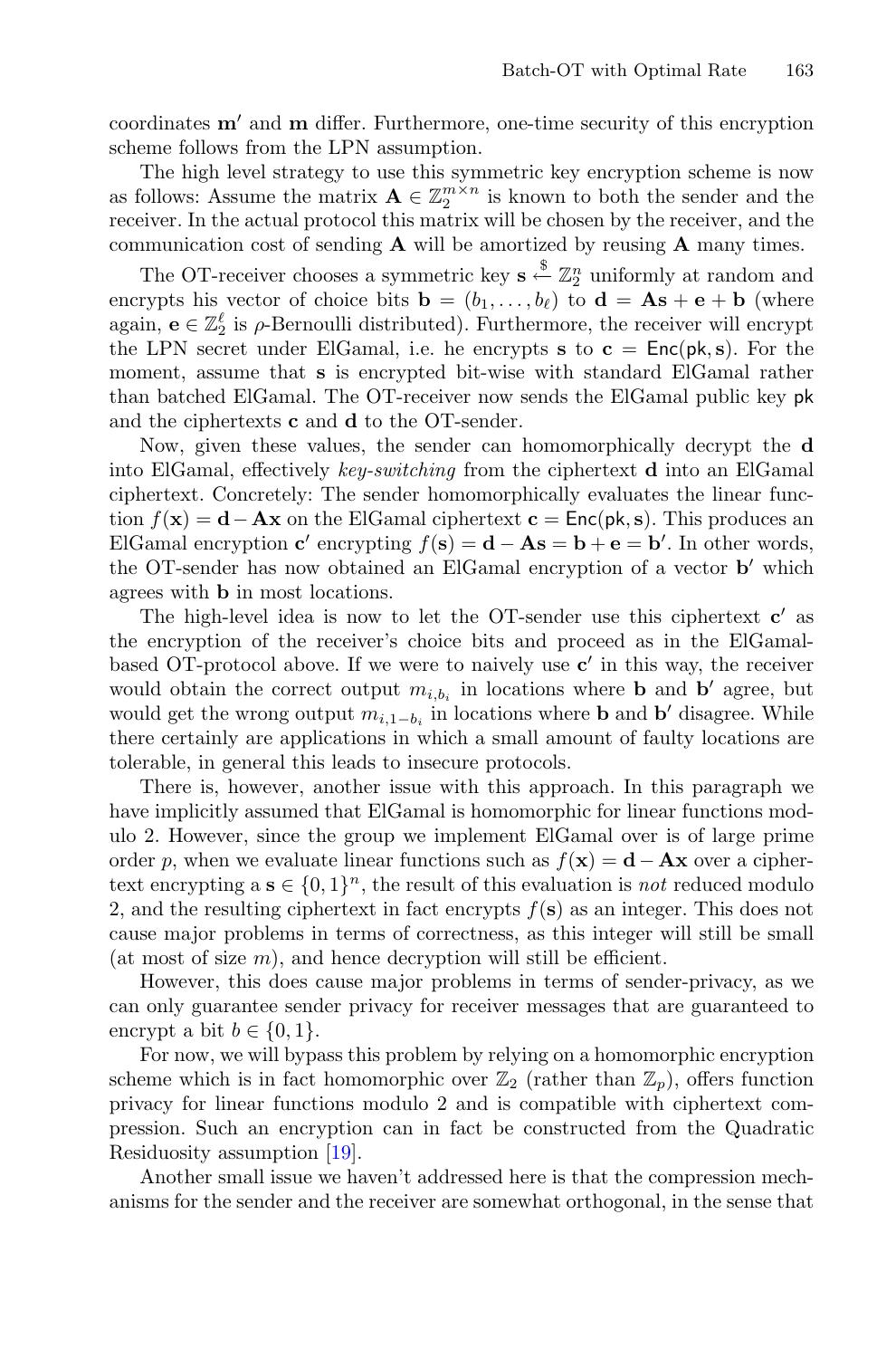the sender's message is compressed by compressing a batched ElGamal ciphertext (which generally does not allow homomorphic evaluation across different components), whereas the receiver's compression strategy requires the homomorphic evaluation of linear functions with multiple (i.e. vector-valued) inputs. In the main body (Sect. [7\)](#page-19-0) we will show a tradeoff which allows to reconcile these requirements, leading to a batch OT protocol with overall rate 1.

We will first discuss how to deal with the issue of errors in the key-switched ciphertext, and then return to the issue of implementing our approach with ElGamal instead of QR-based encryption.

#### **2.4 Dealing with LPN Errors**

To deal with the LPN errors in the key-switched ciphertext **c** , we will pursue the following high-level strategy: The sender will introduce an additional masking on the receiver's output, which can only be removed in error-free locations. This masking effectively erases the receiver's output in locations in which the receiver's output is corrupted.

To communicate the correct outputs in the locations with errors, the parties will rely on an additional protocol which is run in parallel. Given that the number of errors is sufficiently small, the communication cost of this additional protocol will be insubstantial and not affect the overall asymptotic rate.

We will first address the problem of erasing the receiver's output in corrupted locations. First observe that the receiver knows the locations with errors (i.e. the support of the error vector **e**). Assume that the LPN error vector **e** has a fixed hamming weight  $t \approx \rho m$ , and note that hardness of fixed-weight LPN follows routinely from the hardness of Bernoulli  $LPN<sup>6</sup>$  $LPN<sup>6</sup>$  $LPN<sup>6</sup>$ . A t-puncturable pseudorandom function  $[6,8]$  $[6,8]$  $[6,8]$  is a pseudorandom function  $[25]$  which supports punctured keys. That is, given a PRF key K and t inputs  $x_1, \ldots, x_t$ , we can efficiently compute a *punctured key* K' of size  $t \cdot \text{poly}(\lambda)$  which allows to evaluate the PRF on all inputs *except*  $x_1, \ldots, x_t$ . Furthermore, the key K' does not reveal the function values at  $x_1,\ldots,x_t$ , i.e. PRF $(K, x_1),\ldots$ , PRF $(K, x_t)$  are pseudorandom given the punctured key  $K'$ .

The approach to erase the receiver's outputs in erroneous locations is now as follows. The sender chooses a PRF key K and masks both  $m_{i,0}$  and  $m_{i,1}$ with PRF(K, i), i.e. instead of using  $(m_{i,0}, m_{i,1})$  as OT-inputs, he uses  $m'_{i,0} =$  $m_{i,0} \oplus \textsf{PRF}(K,i)$  and  $m'_{i,1} = m_{i,1} \oplus \textsf{PRF}(K,i)$ . Assuming that the sender can somehow communicate a punctured key  $K'$  which is punctured at the locations  $i_1,\ldots,i_t$  of the errors (i.e.  $\mathbf{e}_{i_j} = 1$  and **e** is 0 everywhere else), the receiver will be able to remove the mask from error-free locations by computing  $m_{i,b_i} =$  $m'_{i,b_i} \oplus \textsf{PRF}(K',i)$ . In the erroneous locations however,  $m_{i,1-b_i}$  will be hidden from the view of the receiver as  $\mathsf{PRF}(K, i)$  is pseudorandom even given the punctured key  $K'$ .

How can we communicate the punctured key  $K'$  to the receiver with small communication cost in such a way that the sender does not learn the error-

<span id="page-7-0"></span> $6$  See e.g. [\[6](#page-27-1)[,18\]](#page-28-10).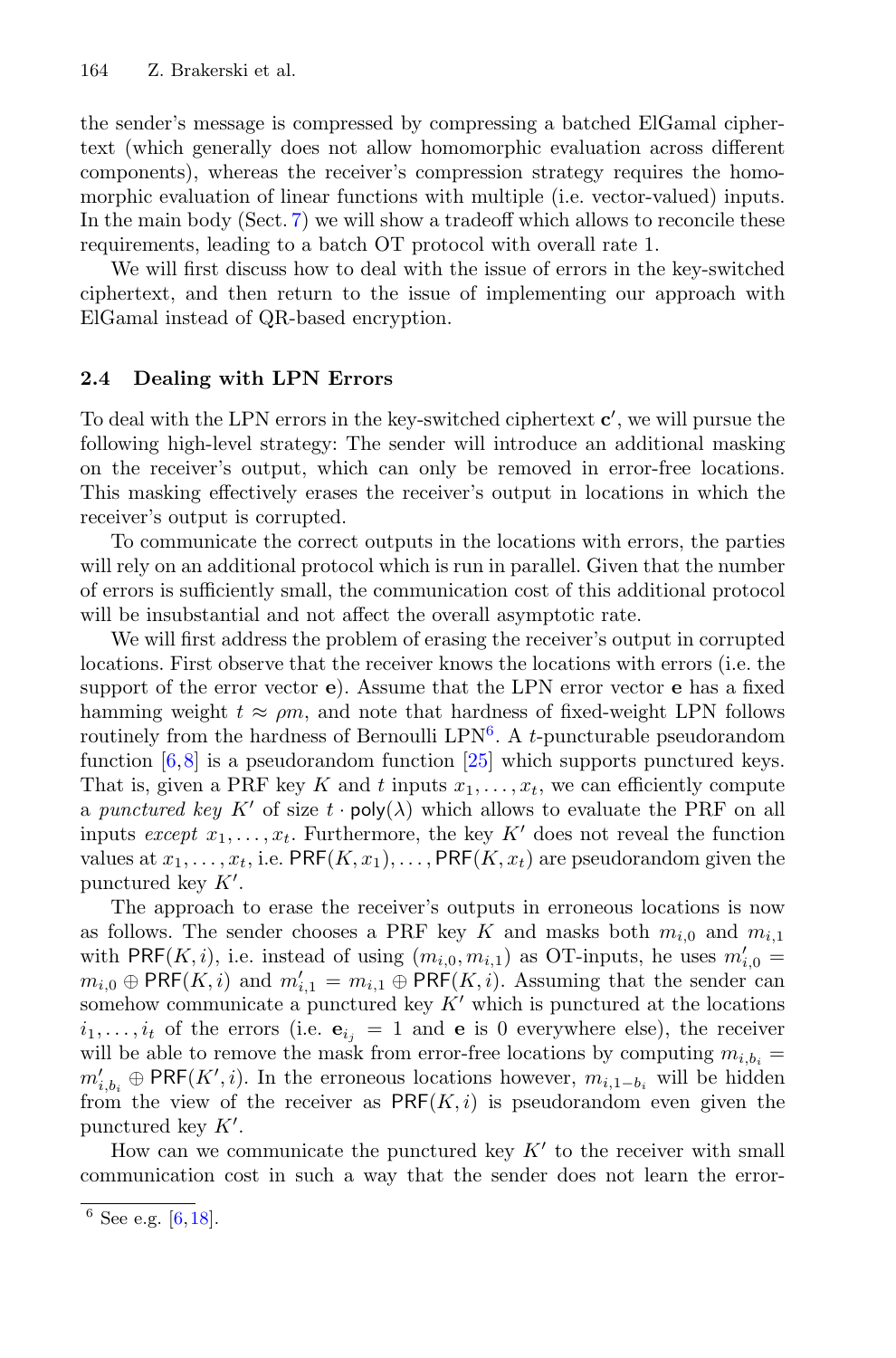locations  $i_1, \ldots, i_t$ ? This could be achieved generically by relying on the punctured PRF construction of [\[8](#page-27-9)] and transferring keys using a sublinear private information retrieval (PIR) scheme [\[17](#page-28-11)[,19](#page-28-1)]. However, recently [\[6](#page-27-1)] provided a protocol to achieve this task very efficiently via a two round protocol communicating only tpoly( $\lambda$ ) bits. In the main body (Sect. [6\)](#page-17-0), we will refer to this primitive as *co*-*PIR*, since effectively it allows to communicate a large pseudorandom database to a receiver except in a few locations chosen by the receiver.

Finally, to communicate the correct outputs to the receiver in the locations with errors, we will in fact rely on a two-message PIR scheme with polylogarithmic communication. Such schemes are known e.g. from LWE [\[11\]](#page-27-10) and were recently constructed from a wide variety of assumptions [\[19\]](#page-28-1), such as DDH and QR. The idea is as follows: For each error location  $i_j$  the receiver sends an additional OT message  $OT_1(b_{i_j})$  using an off-the-shelf low-rate OT protocol (e.g. the basic ElGamal based protocol sketched above), as well as a PIR message  $PIR_1(i_i)$ . The sender speculatively completes this OT protocol for each index i (since the index  $i_j$  is not known to the sender), collects his OT responses in a database of size  $\ell$ , runs the PIR sender algorithm on this database, and sends the response back to the receiver. The receiver will now be able to recover the correct  $OT_2$  message via PIR, complete the OT and recover  $m_{i_j, b_{i_j}}$ . We remark that for this protocol to be secure against semi-honest senders, we need a PIR protocol with sender privacy. However, e.g. the protocols provided in [\[19](#page-28-1)] readily have this feature.

Carefully putting all these components together, we obtain a batch bit-OT protocol with rate-1, for both the sender and the receiver.

#### **2.5 Emulating Small Subgroups**

We now return to the issue that ElGamal does not provide function privacy for linear functions modulo 2. Recall that the issue essentially boils down to the fact that the plaintext space of ElGamal is *natively*  $\mathbb{Z}_p$ , and when we encode messages in the least significant bits, i.e. encoding a bit b as  $g^b$ , then for all practical purposes homomorphic evaluations of linear functions with  $\{0, 1\}$  coefficients are over  $\mathbb{Z}_2$ , i.e. the resulting ciphertext encodes the result of the function evaluation *without* reduction modulo 2.

From an algebraic perspective, this problem is rooted in the fact that since p is prime,  $\mathbb{Z}_p$  has no non-trivial subgroup, i.e. it just does not support modular reductions with respect to anything else than p.

To approach this problem, we will take inspiration from the domain of lattice cryptography [\[35\]](#page-29-5). There, messages are typically encoded in the high order bits of group elements, i.e. to encode b in  $\mathbb{Z}_p$ , we would like to encoded it as  $b \cdot \frac{p}{2}$ . However, since p is odd, first have to round  $\frac{p}{2}$  to the nearest integer in order to get a proper  $\mathbb{Z}_p$  element, i.e. we encode b via  $b \cdot \lceil \frac{p}{2} \rceil$  $\frac{p}{2}$ . If we could encode b with respect to  $\frac{p}{2} \notin \mathbb{Z}_p$ , we would get a subgroup of order 2, i.e. for bits  $b, b' \in \{0, 1\}$ it holds that

$$
\left(b \cdot \frac{p}{2} + b' \cdot \frac{p}{2}\right) \mod p = (b + b' \mod 2) \cdot \frac{p}{2}.
$$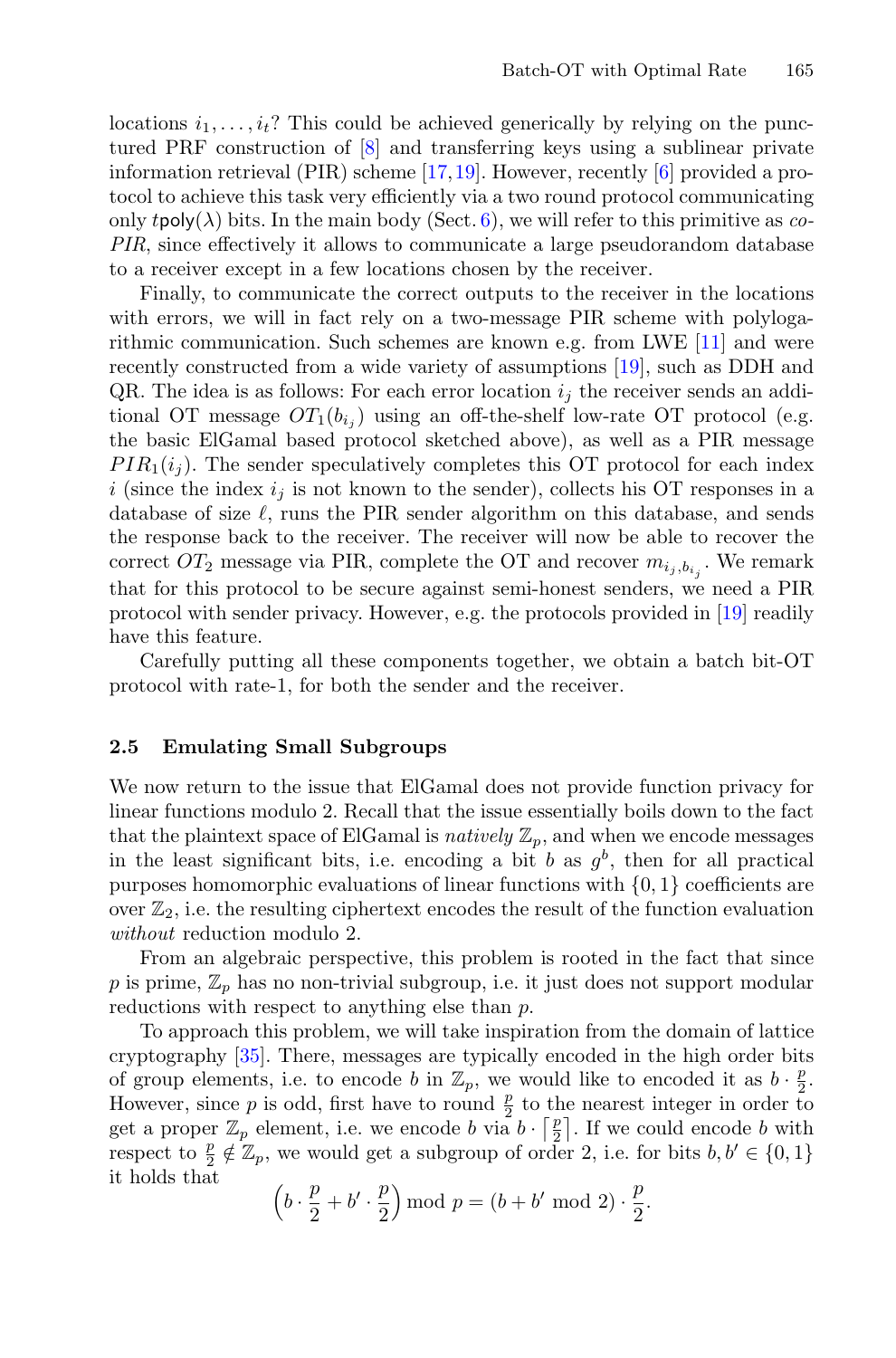However, once we round  $\frac{p}{2}$  to the next integer, we get essentially the same problem as before: If we perform group operations on  $b\left[\frac{p}{2}\right]$  $\frac{p}{2}$  and  $b'$   $\left[\frac{p}{2}\right]$  $\frac{p}{2}$ , then the rounding errors start to accumulate information about b and  $b'$  which is cannot be obtained from  $b + b' \mod 2$ . Specifically

$$
b\left\lceil \frac{p}{2} \right\rceil + b'\left\lceil \frac{p}{2} \right\rceil \mod p = b\left(\frac{p}{2} + \frac{1}{2}\right) + b'\left(\frac{p}{2} + \frac{1}{2}\right) \mod p
$$

$$
= (b + b' \mod 2)\frac{p}{2} + (b + b')\frac{1}{2} \mod p.
$$

Thus, now the least significant bit of  $b\left[\frac{p}{2}\right]$  $\frac{p}{2}$  + b'  $\left[\frac{p}{2}\right]$  $\lfloor \frac{p}{2} \rfloor \mod p$  e.g. leaks if  $b = b' = 1$ , something which cannot be learned from  $b + b' \mod 2$ .

Consequently, at first glance the idea of encoding a bit  $b$  in the "high-order" bits of a  $\mathbb{Z}_p$  element seems ineffective. However, the lattice toolkit still has more to offer. In particular, in the context of sampling discrete gaussians from lattices, Peikert [\[32\]](#page-29-6) considered a technique called *randomized rounding*. The basic idea is, given a a real number  $r \in \mathbb{R}$  to not always round to the same value e.g.  $[r]$ , but to sample a an integer z close to r. In  $[32]$  $[32]$ , this distribution is a discrete gaussian Z on  $\mathbb Z$  centered at r, i.e. the expectation of Z is r. Such a discrete gaussian is parametrized by a gaussian parameter  $\sigma$ , which essentially controlls the standard deviation of the discrete gaussian. We denote Z by  $[r]_{\sigma}$ .

Now, given any two  $r, r' \in \mathbb{R}$  and  $\sigma_1, \sigma_2 > \omega(\sqrt{\log(\lambda)})$  (more generally the *smoothing parameter* of  $\mathbb{Z}$ ), Peikert [\[32](#page-29-6)] shows that

$$
\lceil r \rfloor_{\sigma_1} + \lceil r' \rfloor_{\sigma_2} \approx_s \lceil r + r' \rfloor \sqrt{\sigma_1^2 + \sigma_2^2}.
$$

In other words, while  $\lceil r \rfloor_{\sigma_1} + \lceil r' \rfloor_{\sigma_2}$  and  $\lceil r + r' \rfloor_{\sqrt{\sigma_1^2 + \sigma_2^2}}$  are note the same, they are statistically close. This means that anything that can be learned from  $\lceil r \rfloor_{\sigma_1} + \lceil r' \rfloor_{\sigma_2}$  could have as well been learned from  $\lceil r + r' \rfloor_{\sqrt{\sigma_1^2 + \sigma_2^2}}$ ! While this comes at the expense of an increase "error" term with parameter  $\sqrt{\sigma_1^2 + \sigma_2^2}$ , this *additive error* is very small (of size approx  $\sigma$ ) controlling the growth of this error term can be handled by standard techniques.

Returning to our goal of emulating small subgroups in  $\mathbb{Z}_p$ , our approach follows almost instantly: Instead of encoding a bit  $b \in \mathbb{Z}_2$  as  $b \cdot \lceil \frac{p}{2} \rceil$  $\frac{p}{2}$ , we will encode it as  $\left[b \cdot \frac{p}{2}\right]_{\sigma}$  (for a  $\sigma > \omega(\sqrt{\log(\lambda)}))$ ). For  $b, b' \in \{0, 1\}$  this ensures that

$$
\left[b \cdot \frac{p}{2}\right]_{\sigma} + \left[b' \cdot \frac{p}{2}\right]_{\sigma} \mod p \approx_s \left\lceil (b+b' \mod 2) \cdot \frac{p}{2} \right\rceil_{\sqrt{2}\sigma} \mod p.
$$

Thus, we have ensured that  $\left[b \cdot \frac{p}{2}\right]_{\sigma} + \left[b' \cdot \frac{p}{2}\right]_{\sigma}$  mod p does not leak more information than  $b + b' \mod 2$ .

*Function-Private Evaluation for ElGamal.* We will now briefly discuss how this idea leads to a modulo 2 function private homomorphic evaluation procedure for ElGamal. Say we have two ElGamal ciphertexts  $c_1 = (g^{r_1}, h^{r_1} \cdot g^{b_1})$  and  $c_2 = (g^{r_2}, h^{r_2} \cdot g^{b_2})$  for a public key  $\mathsf{pk} = (g, h)$  and we want to homomorphically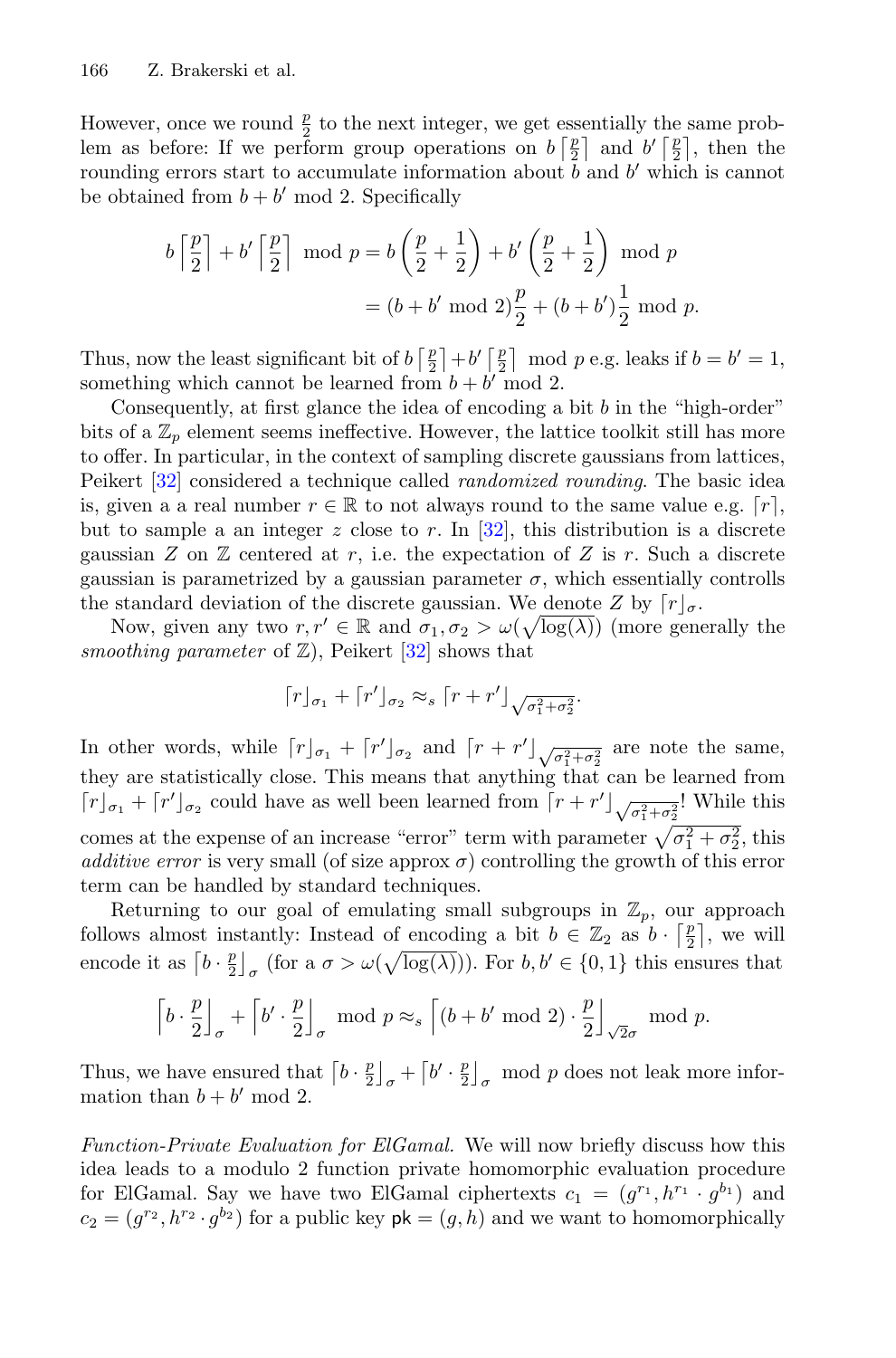evaluate the function  $f(x_1, x_2) = a_1x_1 + a_2x_2 \mod 2$  (for  $a_1, a_2 \in \{0, 1\}$ ) on this pair of ciphertexts. In the first step, we *randomly encode* the function f as

$$
f'(x_1, x_2) = x_1 \cdot \left[ a_1 \frac{p}{2} \right]_{\sigma} + (1 - x_1) \cdot \left[ 0 \right]_{\sigma} + x_2 \cdot \left[ a_2 \frac{p}{2} \right]_{\sigma} + (1 - x_2) \cdot \left[ 0 \right]_{\sigma},
$$

noting that this is still a linear function (chosen from a distribution). Homomorphically evaluating  $f'$  on the ciphertexts c  $c_2$  we obtain a ciphertext c' encrypting

$$
f'(b_1, b_1) = b_1 \cdot \left[a_1 \frac{p}{2}\right]_\sigma + (1 - b_1) \cdot \left[0\right]_\sigma + b_1 \cdot \left[a_2 \frac{p}{2}\right]_\sigma + (1 - b_1) \cdot \left[0\right]_\sigma
$$
  
=  $\left[b_1 a_1 \frac{p}{2}\right]_\sigma + \left[b_1 a_2 \frac{p}{2}\right]_\sigma$   
 $\approx_s \left[\left(b_1 a_1 + b_1 a_2 \mod 2\right) \frac{p}{2}\right]_{\sqrt{2}\sigma}.$ 

In other words, this ciphertext could have been simulated knowing only the function result  $f(b_1, b_1) = b_1 a_1 + b_1 a_2$  mod 2, establishing that this homomorphic evaluation procedure is function private.

One aspect to note is that while the messages  $b_1, b_1$  are encoded in  $c_1, c_2$  in the "low-order-bits" via  $g^{b_1}$  and  $g^{b_2}$ , the function result  $f(b_1, b_2)$  encrypted in c' is encoded in the high order bits, i.e. it is encoded as  $\approx g^{f(b_1, b_2)\frac{p}{2}}$ . This makes it necessary to change the decryption procedure: Let  $c' = (c'_1, c'_2)$  and s be the secret key. To decrypt c' we compute  $f = c'_2 \cdot (c'_1)^{-s} \approx_s g^{[f(s_1,s_2)]} \frac{p}{2}$ , we test if f is close to  $g^0 = 1$  or  $g^{[p/2]}$ . This recovers  $f(s_1, s_2)$ , as the error introduced by the rounding operation is of size at most  $\text{poly}(\lambda)$  via standard gaussian tail bounds.

Finally, we remark this this "high-order-bit" encoding is still compatible with ElGamal ciphertext compression, i.e. we can still compress homomorphically evaluated batch ElGamal ciphertexts down asymptotically optimal size, using a slightly different compression mechanism. This mechanism is discussed in Sect. [5.](#page-13-0) We expect this technique to have additional applications. As one immediate application, it allows to upgrade the key-dependent message secure encryption scheme of Boneh et al. [\[3](#page-27-4)] to support arbitrary linear functions modulo 2.

### **3 Preliminaries**

The acronym PPT denotes "probabilistic polynomial time". Throughout this work,  $\lambda$  denotes the security parameter. By negl( $\lambda$ ), we denote a negligible function in  $\lambda$ , that is, a function that vanishes faster than any inverse polynomial in  $\lambda$ . Let  $n \in \mathbb{N}$ . Then,  $[n]$  denotes the set  $\{1, \ldots, n\}$ . If A is an algorithm, we denote by  $y \leftarrow \mathcal{A}(x)$  the output y after running A on input x. If S is a (finite) set, we denote by  $x \leftarrow s S$  the experiment of sampling uniformly at random an element x from S. If D is a distribution over S, we denote by  $x \leftarrow SD$  the element x sampled from S according to D. We denote by  $S[i]$  the *i*-th element of S (where the elements are ordered by ascending order except when explicitly stated otherwise).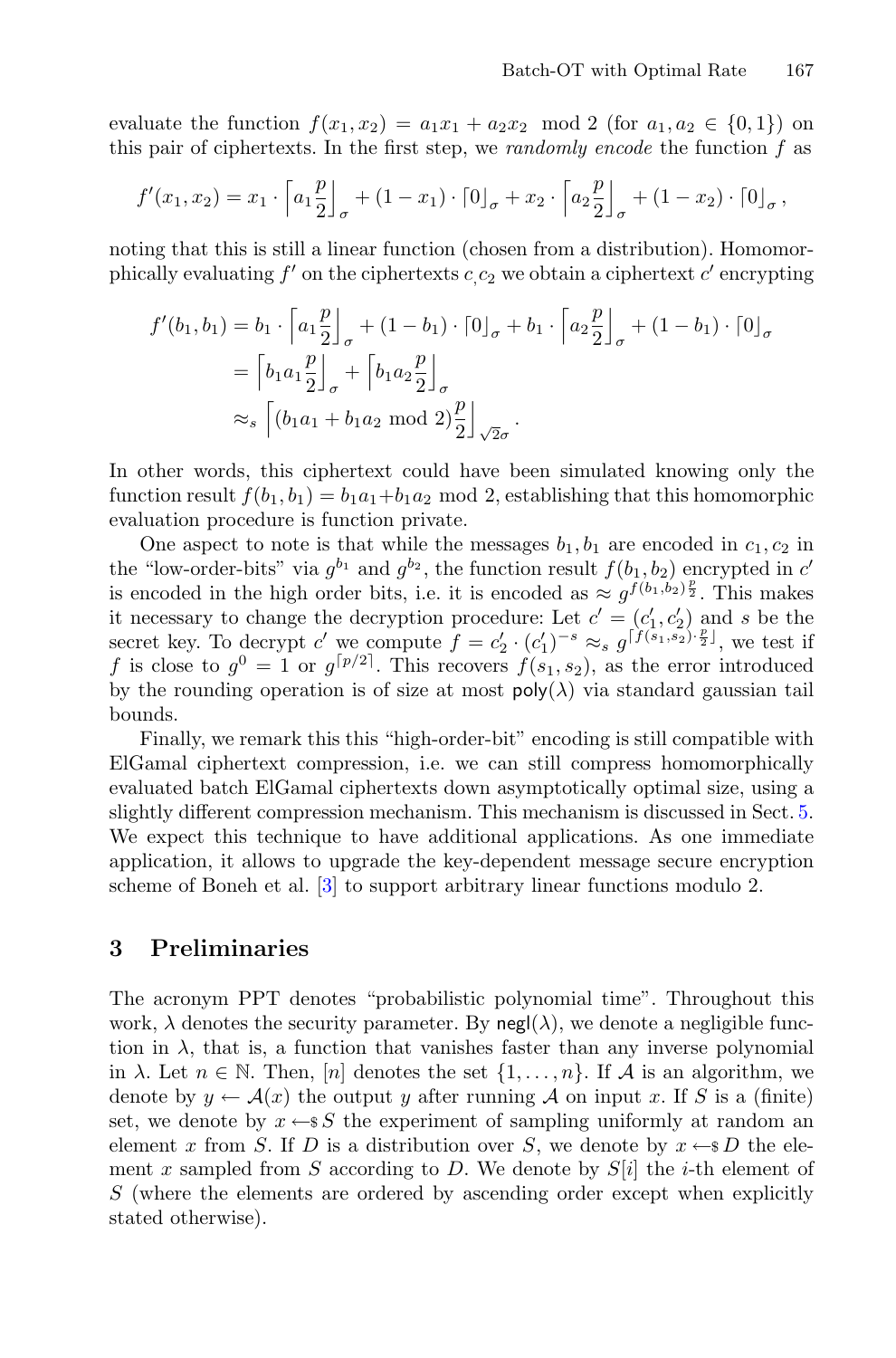For two probability distributions X, Y, we use the notation  $X \approx_{s} Y$  to state that the distributions are statistically indistinguishable.

For two vectors  $\mathbf{u}, \mathbf{v} \in \mathbb{F}^n$  over a finite field  $\mathbb{F}$ , we denote by  $\mathbf{u} \odot \mathbf{v}$  their component-wise multiplication. We denote by Supp(**u**) the support of **u**, that is, the set of indices where **u** is different from  $0$ .<sup>[7](#page-11-0)</sup> For  $S \subseteq [n]$ , **u**<sub>S</sub> denotes the vector  $(\mathbf{u}_i)_{i \in S}$ . Finally,  $\mathbf{u}^T$  denotes the transpose of **u** and  $h\mathbf{w}(\mathbf{u})$  denotes the hamming weight of **u** (that is, the number of coordinates of **u** different from 0).

#### **3.1 Lattices and Gaussians**

We now review some basic notions of lattices and gaussian distributions.

Let **B**  $\in \mathbb{R}^{k \times n}$  be a matrix. We denote the lattice generated by **B** by  $\Lambda$  =  $\Lambda(\mathbf{B}) = {\mathbf{x} \mathbf{B} : \mathbf{x} \in \mathbb{Z}^k}$ .<sup>[8](#page-11-1)</sup> The dual lattice  $\Lambda^*$  of a lattice  $\Lambda$  is defined by  $\Lambda^* = {\mathbf{x} \in \mathbb{R}^n : \forall y \in \Lambda, \mathbf{x} \cdot \mathbf{y} \in \mathbb{Z}}.$  It holds that  $(\Lambda^*)^* = \Lambda.$  The orthogonal lattice  $\Lambda_q^{\perp}$  is defined by  $\{ \mathbf{y} \in \mathbb{Z}_q^n : \mathbf{A}\mathbf{y}^T = 0 \mod q \}.$ 

Let  $\rho_s(\mathbf{x})$  be probability distribution of the Gaussian distribution over  $\mathbb{R}^n$ with parameter s and centered in 0. We define the discrete Gaussian distribution  $D_{S,s}$  over S and with parameter s by the probability distribution  $\rho_s(\mathbf{x})/\rho(S)$  for all  $\mathbf{x} \in S$  (where  $\rho_s(S) = \sum_{\mathbf{x} \in S} \rho_s(\mathbf{x})$ ).

For  $\varepsilon > 0$ , the smoothing parameter  $\eta_{\varepsilon}(\Lambda)$  of a lattice  $\Lambda$  is the least real  $\sigma > 0$  such that  $\rho_{1/\sigma}(\Lambda^* \setminus \{0\}) \leq \varepsilon$  [\[31\]](#page-29-7).

**Lemma 1** ([\[2\]](#page-27-11)). For all  $\alpha \in \mathbb{R}$ ,  $\|\mathbf{x}\| \leq \alpha \sqrt{n}$  for  $\mathbf{x} \leftarrow s D_{\mathbb{Z}, \alpha}^n$ , except with negli*gible probability in* n*.*

We will make use of the following convolution property of discrete gaussians.

<span id="page-11-2"></span>**Lemma 2** ([\[22\]](#page-28-12), Corollary 4.8). Let  $\Lambda_1, \Lambda_2 \subseteq \mathbb{R}^n$  be lattices, let  $\sigma_1, \sigma_2 > 0$ be such that  $1/\sqrt{1/\sigma_1^2 + 1/\sigma_2^2} > \eta_\epsilon(A_1 \cap A_2)$  for some  $\epsilon = \text{negl}(\lambda)$ *. Then it holds for all*  $\mathbf{a}, \mathbf{b} \in \mathbb{R}^n$  *that*  $D_{\Lambda_1 + \mathbf{a}, \sigma_1} + D_{\Lambda_2 + \mathbf{b}, \sigma_2}$  *is statistically close to*  $D_{\Lambda_1+\Lambda_2+\mathbf{a}+\mathbf{b},\sqrt{\sigma_1^2+\sigma_2^2}}.$ 

We just need the following simple corollary of Lemma [2,](#page-11-2) which can be obtained by setting  $\Lambda_1 = \Lambda_2 = \mathbb{Z}$ .

**Corollary 1.** Let  $\sigma_1, \sigma_2, \sigma_3 = \sqrt{\sigma_1^2 + \sigma_2^2}$  be such that  $\sigma_1 \sigma_2 / \sigma_3 > \eta_{\epsilon}(\mathbb{Z})$  for a *negligible*  $\epsilon$  and let  $a, b \in \mathbb{Z}$ . Then  $D_{\mathbb{Z}+a,\sigma_1} + D_{\mathbb{Z}+b,\sigma_2}$  and  $D_{\mathbb{Z}+a+b,\sigma_3}$  are statis*tically close.*

### **3.2 Distributed GGM-PPRF Correlation**

Let  $\text{PPRF}_{\text{GGM}} = (\text{KeyGen}, \text{Eval}, \text{Puncture}, \text{EvalPunct})$  be the GGM-PPRF scheme based on [\[26\]](#page-28-13). The distributed GGM-PPRF correlation functionality [\[5\]](#page-27-0) considers two parties: A receiver with input  $\alpha \in \{0,1\}^{\ell}$  and a sender with input  $\beta \in \mathbb{F}_{p^r}$ and a GGM-PPRF key K. The functionality outputs a punctured key  $K_{\alpha}$  and a hardwired value  $\beta$  – PPRF. Eval(K,  $\alpha$ ) to the receiver. We now present the formal definition of the functionality.

<span id="page-11-0"></span><sup>7</sup> If there is only one index different from zero, Supp(**u**) denotes this index.

<span id="page-11-1"></span><sup>&</sup>lt;sup>8</sup> The matrix **B** is called a basis of  $\Lambda$ (**B**).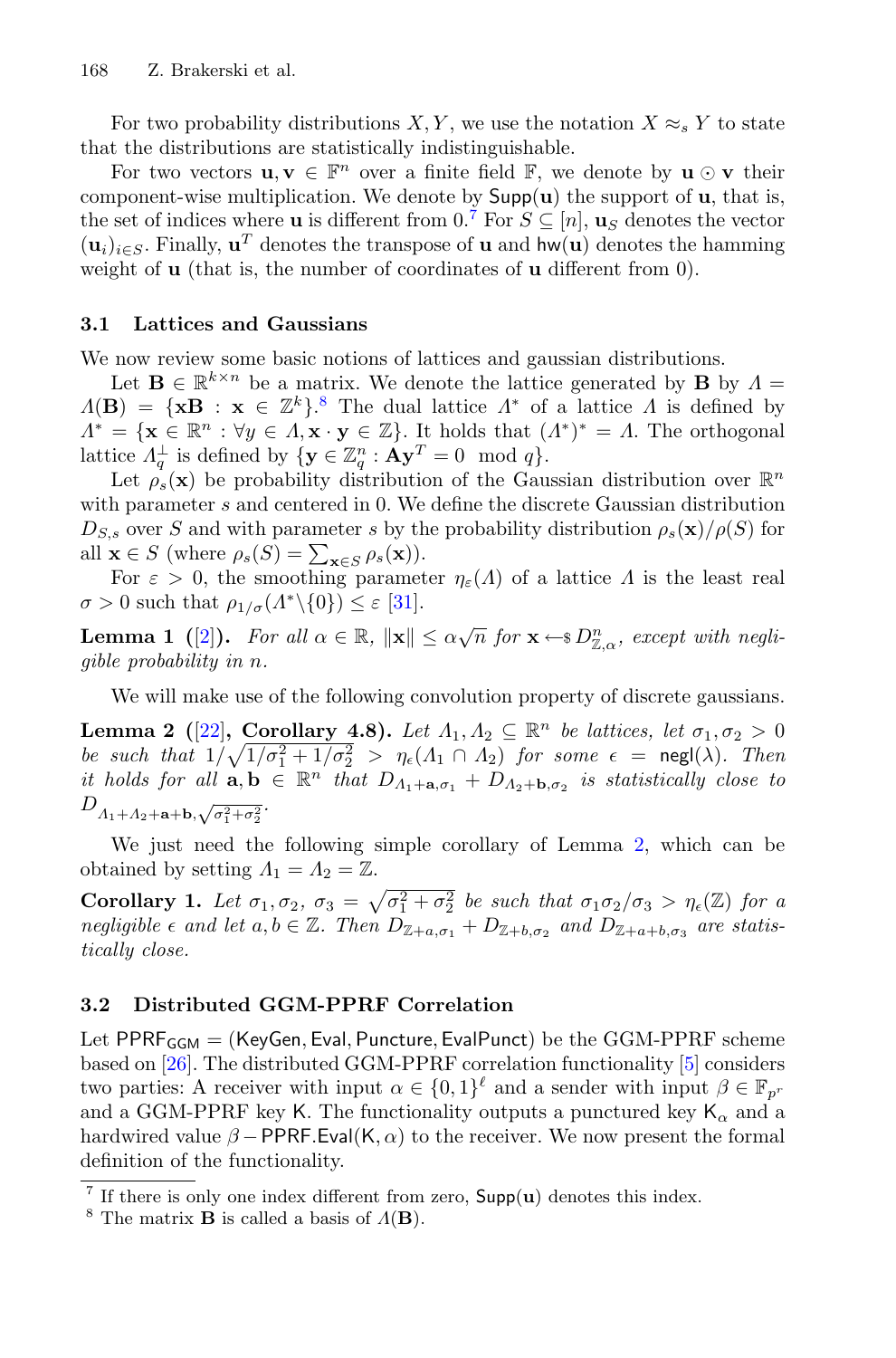*Distributed GGM-PPRF Correlation Functionality.* The functionality  $\mathcal{F}_{\text{PPRF-GGM}}$  is parametrized by integers  $\ell, p, r \in \mathbb{N}$ . Moreover, let PPRF<sub>GGM</sub> = (KeyGen, Eval, Puncture, EvalPunct) be the GGM PPRF scheme with input space  $\{0,1\}^{\ell}$  and output space  $\mathbb{F}_{p^r}$ . The functionality works as follows:

- **Receiver phase.** R sends  $\alpha$  to  $\mathcal{F}_{PPRF-GGM}$  where  $\alpha \in \{0,1\}^{\ell}$ .<br>  $\alpha = \text{Sender phase}$  S sends  $(\beta, K)$  to  $\mathcal{F}_{PPTF-GGM}$  where  $\beta \in \mathcal{F}_{PP}$
- **Sender phase.** S sends  $(\beta, K)$  to  $\mathcal{F}_{PPRF-GGM}$  where  $\beta \in \mathbb{F}_{p^r}$  and  $K \leftarrow$ PPRF.KeyGen(1<sup> $\lambda$ </sup>).  $\mathcal{F}_{PPRF-GGM}$  sends K<sub> $\alpha$ </sub>  $\leftarrow$  PPRF.Puncture(K,  $\alpha$ ) and  $\gamma \leftarrow$  $\beta$  – PPRF.Eval(K,  $\alpha$ ) to R.

## <span id="page-12-1"></span>**4 Compression-Friendly Subgroup Emulation via Gaussian Rounding**

We will now provide our new subgroup emulation technique. We first define the gaussian rounding functionality.

**Definition 1.** Let  $\sigma > 0$ . For any  $x \in \mathbb{R}$ , the gaussian rounding  $\lceil x \rceil_{\sigma}$  is a *random variable supported on* Z *defined by*

$$
\lceil x \rfloor_{\sigma} = x + D_{\mathbb{Z}-x,\sigma}.
$$

In other words,  $[x]_{\sigma}$  is a discrete gaussian centered on  $x \in \mathbb{R}$  but supported on Z.

<span id="page-12-0"></span>We will use the following convolution lemma which provides a *simulation property* for gaussian rounding.

**Lemma 3.** Let  $\epsilon > 0$  be bounded by a sufficiently small constant and let  $\sigma_1, \sigma_2 \geq$  $\eta_{\epsilon}(\mathbb{Z})$ *. Then it holds for all*  $x, y \in \mathbb{R}$  *that* 

$$
\lceil x \rfloor_{\sigma_1} + \lceil y \rfloor_{\sigma_2} \approx_s \lceil x + y \rfloor \sqrt{\sigma_1^2 + \sigma_2^2} \, .
$$

It immediately follows from Lemma [3](#page-12-0) that it holds for every integer  $p \geq 2$  that

$$
\lceil x \rfloor_{\sigma_1} + \lceil y \rfloor_{\sigma_2} \mod p \approx_s \lceil x + y \rfloor_{\sqrt{\sigma_1^2 + \sigma_2^2}} \mod p.
$$

<span id="page-12-2"></span>Please refer to Appendix B of the full version of this paper for the proofs of lemmas in this section.

**Lemma 4.** Let  $p > q \geq 2$  be integers with  $q \leq 2^k$ , and let  $\sigma > \eta_{\epsilon}(\mathbb{Z})$  for a *negligible*  $\epsilon$ *. Let*  $f : \mathbb{Z}_q^n \to \mathbb{Z}_q$  *be given by*  $f(x_1, \ldots, x_n) = \sum_{i=1}^n a_i x_i + c$  for  $a_1, \ldots, a_n, c \in \mathbb{Z}_q$ . Define the randomized function  $\hat{f}: \{0,1\}^{nk} \to \mathbb{Z}_p^n$  via

$$
\hat{f}(x_{1,1},\ldots,x_{n,k}) = \sum_{i=1}^n \sum_{j=1}^k \left( x_{i,j} \cdot \left[ 2^j \cdot \frac{p}{q} a_i \right]_\sigma + (1 - x_{i,j}) \left[ 0 \right]_\sigma \right) + \left[ \frac{p}{q} c \right]_\sigma.
$$

*Then it holds for all*  $x_{1,1}, \ldots, x_{n,k} \in \{0,1\}$  *that* 

$$
\hat{f}(x_{1,1},\ldots,x_{n,k}) \approx_s \left[\frac{p}{q} \cdot f\left(\sum_{j=1}^k x_{1,j} 2^j,\ldots,\sum_{j=1}^k x_{n,j} 2^j\right)\right]_{\sqrt{2nk+1}\sigma}.
$$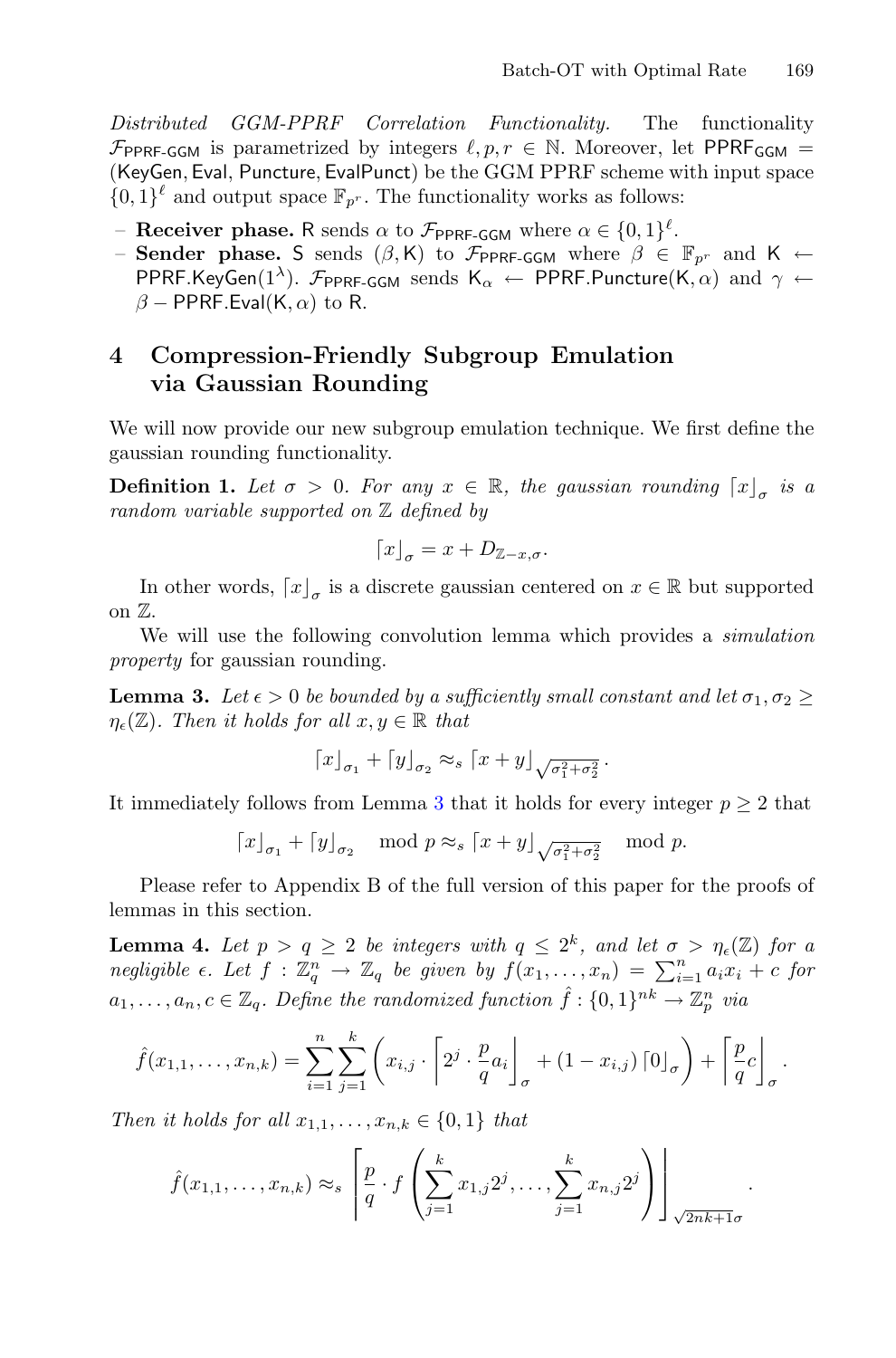# <span id="page-13-0"></span>**5 Rate-1 Circuit-Private Linearly Homomorphic Encryption**

In this section we define circuit-private LHE and present constructions based on LWE, DDH or  $QR<sup>9</sup>$  $QR<sup>9</sup>$  $QR<sup>9</sup>$ . All constructions achieve rate 1.

**Definition 2.** *A (packed)* linearly homomorphic encryption *(LHE) scheme* LHE *over a finite group* G *is composed by a tuple of algorithms* (Keygen, Enc, Eval, Shrink, DecShrink) *such that:*

- *–* KeyGen( $1^{\lambda}$ , k) *takes as input a security parameter*  $\lambda$  *and*  $k \in \mathbb{N}$ *. It outputs a pair of public and secret keys* (pk,sk)*.*
- *–* Enc(pk,  $\mathbf{m} = (m_1, \ldots, m_k)$ ) *takes as input a public key* pk *and a message*  $\mathbf{m} = (m_1, \ldots, m_k) \in \mathbb{G}^k$ . It outputs a ciphertext **ct**.
- *–* Eval(pk,  $f$ , (ct<sub>1</sub>, ..., ct<sub>l</sub>)) *takes as input a public key* pk, a linear function f:  $(\mathbb{G}^k)^{\ell} \to \mathbb{G}^k$  and  $\ell$  ciphertexts  $(\mathsf{ct}_1, \ldots, \mathsf{ct}_{\ell})$ . It outputs a new ciphertext  $\tilde{\mathsf{ct}}$ .
- *–* Shrink(pk, ct) *takes as input a public key* pk *and a ciphertext* ct*. It outputs a new shrunken ciphertext* ct *.*
- *–* DecShrink(sk, ct) *takes as input a secret key* sk *and a shrunken ciphertext* ct*. It outputs a message* **m***.*

For simplicity, we define the algorithm  $\mathsf{Eval}\&\mathsf{Shrink}(\mathsf{pk}, f,(\mathsf{ct}_1 \dots, \mathsf{ct}_\ell))$  which outputs a ciphertext  $\tilde{c}t$  and is defined as

 $\mathsf{Eval}\&\mathsf{Shrink}(\mathsf{pk},f,(\mathsf{ct}_1\dots,\mathsf{ct}_\ell)) = \mathsf{Shrink}(\mathsf{pk},\mathsf{Eval}(\mathsf{pk},f,(\mathsf{ct}_1,\dots,\mathsf{ct}_\ell)))$ 

for any linear function f.

We require the following properties from a (circuit-private) packed LHE: Correctness, semantic security, compactness and circuit-privacy.

**Definition 3 (Correctness).** *A packed LHE scheme* LHE *is said to be correct if*  $for any  $\ell \in \mathbb{N}$ , any messages  $\mathbf{m}_1, \ldots, \mathbf{m}_\ell$  and any linear function  $f : (\mathbb{G}^k)^{\ell} \to \mathbb{G}^k$$ *we have that*

Pr  $\lceil$  $\left|\tilde{\mathbf{m}} \leftarrow \mathsf{DecShrink}(\mathsf{sk}, \tilde{\mathsf{ct}}):$  $(\mathsf{pk},\mathsf{sk}) \leftarrow \mathsf{KeyGen}(1^\lambda,k)$  $ct_i \leftarrow Enc(pk, m_i)$  *for*  $i \in [\ell]$  $\tilde{\mathsf{ct}} \leftarrow \mathsf{Eval}\&\mathsf{Shrink}(\mathsf{pk},\mathit{,f},(\mathsf{ct}_1 \ldots, \mathsf{ct}_\ell))$ ⎤  $\Big\} = 1$ 

*where*  $\tilde{\mathbf{m}} \leftarrow f(\mathbf{m}_1, \dots, \mathbf{m}_\ell).$ 

**Definition 4 (Semantic Security).** *A packed LHE scheme* LHE *is said to be semantically secure if for all*  $\lambda \in \mathbb{N}$ , *all*  $k = \text{poly}(\lambda)$  *and all adversaries*  $\mathcal{A} = (\mathcal{A}_0, \mathcal{A}_1)$  *we have that* 

$$
\left|\Pr\left[b \leftarrow \mathcal{A}_1(\text{st},\text{ct}) : \begin{array}{c} (\text{pk},\text{sk}) \leftarrow \text{KeyGen}(1^\lambda,k) \\ (\mathbf{m}_0,\mathbf{m}_1,\text{st}) \leftarrow \mathcal{A}_0(\text{pk}) \\ b \leftarrow \S\{0,1\} \\ \text{ct} \leftarrow \text{Enc}(\text{pk},\mathbf{m}_b) \end{array}\right]-\frac{1}{2}\right|\leq \text{negl}(\lambda).
$$

<span id="page-13-1"></span><sup>9</sup> Please refer to Appendix D.1 and D.2 of the full version paper for the construction of LWE and QR.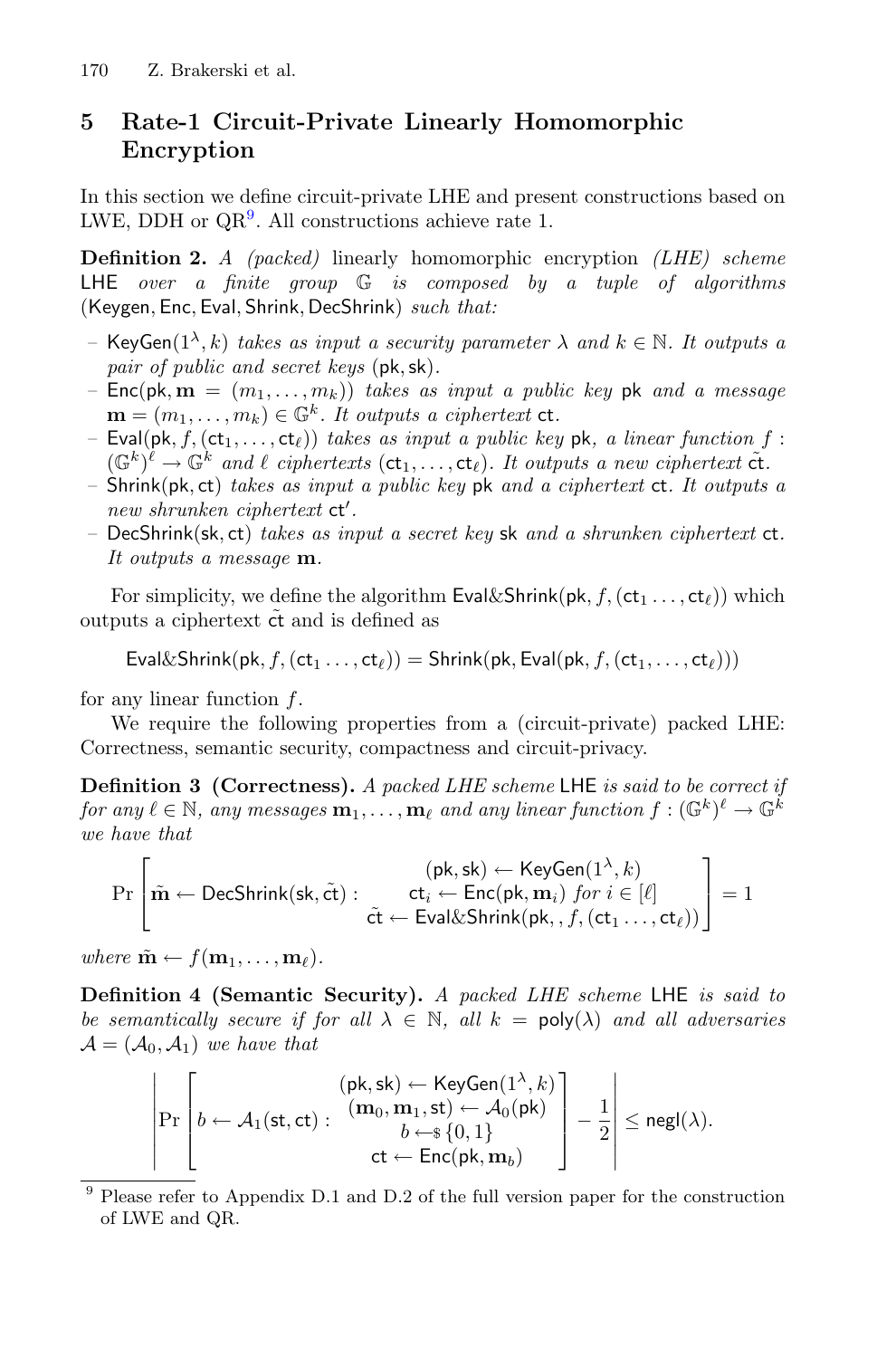**Definition 5 (Compactness).** *We require that a packed LHE scheme* LHE *has the following compactness properties:*

- *For* ( $pk, sk$ )  $\leftarrow$  KeyGen( $1^{\lambda}, k$ )*, the size of the public key*  $|pk|$  *is bounded by*  $k \cdot \text{poly}(n)$ .
- $k \cdot \text{poly}(n)$ .<br>  *For any linear function*  $f: (\mathbb{G}^k)^{\ell} \to \mathbb{G}^k$  and any  $(\mathbf{m}_1, \ldots, \mathbf{m}_{\ell}) \in (\mathbb{G}^k)^{\ell}$  we *have that*

$$
\lim_{\lambda \to \infty} \inf \frac{|f(\mathbf{m}_1, \dots, \mathbf{m}_\ell)|}{|\text{Eval&Shrink}(\text{pk}, f, (\text{ct}_1 \dots, \text{ct}_\ell))|} \to 1
$$

*for sufficiently large* k, where  $(\mathsf{pk}, \mathsf{sk}) \leftarrow \mathsf{KeyGen}(1^{\lambda}, k)$  and  $\mathsf{ct}_i \leftarrow \mathsf{Enc}(\mathsf{pk}, \mathbf{m}_i)$ *for*  $i \in [\ell]$ *. In this case, we say that the scheme has rate 1.* 

We also need that the packed LHE scheme fulfills circuit privacy (in the semi-honest case).

**Definition 6 (Circuit Privacy).** *A packed LHE scheme* LHE *is said to be circuit-private if for all messages*  $(\mathbf{m}_1, \ldots, \mathbf{m}_\ell) \in (\mathbb{G}^k)^\ell$  and all linear functions  $f: (\mathbb{G}^k)^{\ell} \to \mathbb{G}^k$ , there exists a simulator Sim such that for all adversaries A we *have that*

$$
\left|\Pr\left[1\leftarrow \mathcal{A}(\mathsf{pk},\mathsf{sk},\tilde{\mathsf{ct}}): \begin{matrix} (\mathsf{pk},\mathsf{sk}) \leftarrow \mathsf{KeyGen}(1^\lambda,k) \\ \mathsf{ct}_i \leftarrow \mathsf{Enc}(\mathsf{pk},\mathbf{m}_i)\; \textit{for}\; i\in[\ell] \\ \tilde{\mathsf{ct}} \leftarrow \mathsf{Eval\&\text{Shrink}(\mathsf{pk},f,(\mathsf{ct}_1\dots,\mathsf{ct}_\ell))\right] \end{matrix}\right| \leq \mathsf{negl}(\lambda) \\ \Pr\left[1\leftarrow \mathcal{A}(\mathsf{pk},\mathsf{sk},\tilde{\mathsf{ct}}): \begin{matrix} (\mathsf{pk},\mathsf{sk}) \leftarrow \mathsf{KeyGen}(1^\lambda,k) \\ \tilde{\mathsf{ct}} \leftarrow \mathsf{Sim}(\mathsf{pk},\tilde{\mathbf{m}}) \end{matrix}\right]\right.
$$

*where*  $\tilde{\mathbf{m}} \leftarrow f(\mathbf{m}_1, \dots, \mathbf{m}_\ell).$ 

In other words, since  $\mathsf{Sim}$  does not use f to compute  $\tilde{\mathsf{ct}}$ , no information about it is leaked from  $\tilde{\mathbf{ct}}$  (apart from what is trivially leaked by f).

*Encryption of Matrices.* Above, we defined LHE that supports encryption of vectors  $\mathbf{m} \in \mathbb{G}^k$ . We can easily extend the definition to support encryption of matrices  $\mathbf{M} \in \mathbb{G}^{k \times \alpha}$  for any  $\alpha = \text{poly}(\lambda)$ : Given a public key pk, an encryption Enc(pk,**M**) of **M** is defined as

$$
\mathsf{Enc}(\mathsf{pk},\mathbf{M}) = \left( \mathsf{Enc}\left(\mathsf{pk},\mathbf{m}^{(1)}\right) \ldots \mathsf{Enc}\left(\mathsf{pk},\mathbf{m}^{(\alpha)}\right) \right)
$$

where  $\mathbf{m}^{(i)}$  is the *i*-th column of **M**.

#### **5.1 Construction from DDH**

In the following, let  $G$  be a (prime-order) *group generator*, that is,  $G$  is an algorithm that takes as an input a security parameter  $1^{\lambda}$  and outputs  $(\mathbb{G}, p, q)$ , where  $\mathbb G$  is the description of a multiplicative cyclic group, p is the order of the group which is always a prime number unless differently specified, and  $q$  is a generator of the group. In the following we state the decisional version of the Diffie-Hellman (DDH) assumption.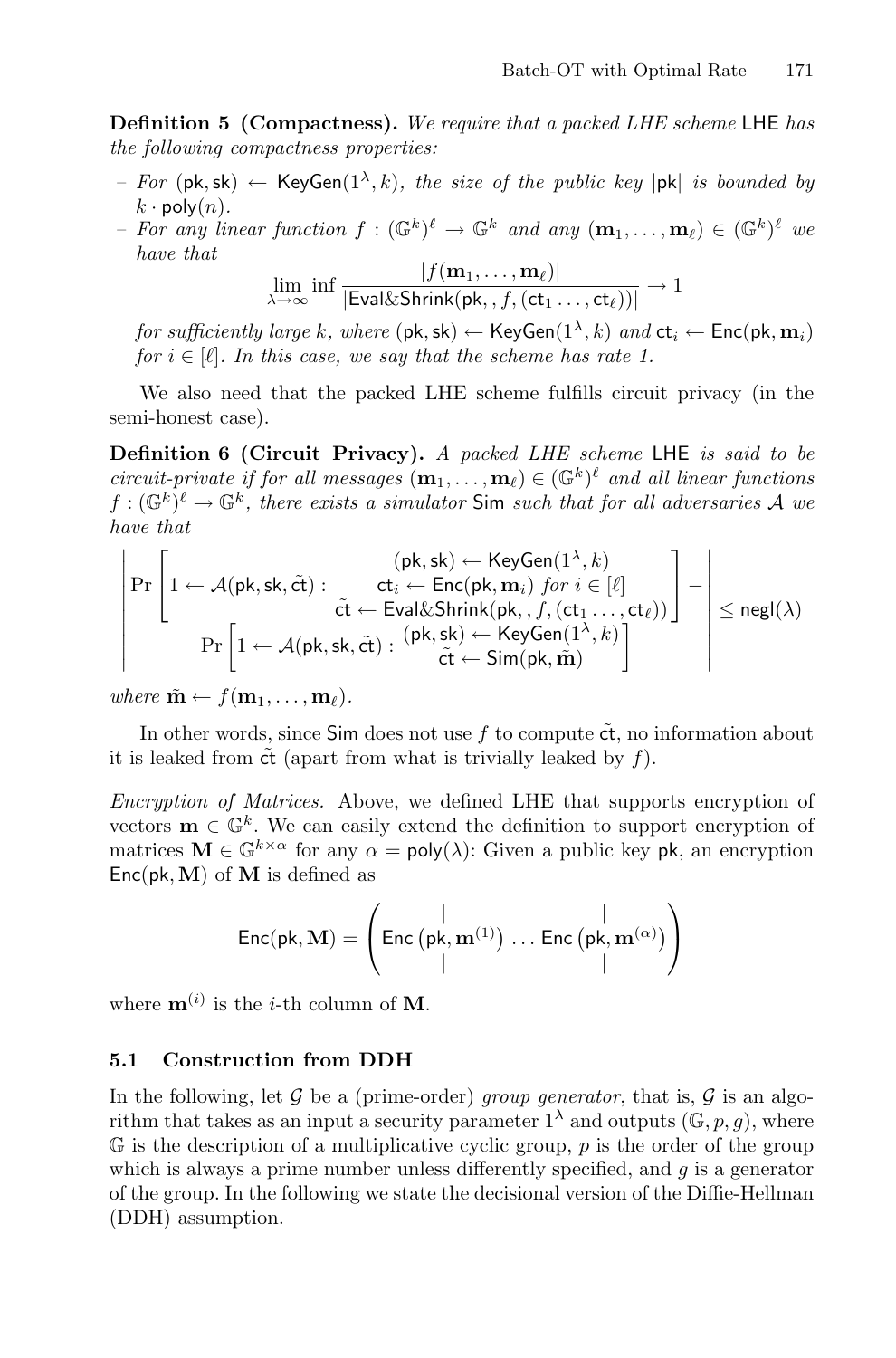**Definition 7** (Decisional Diffie-Hellman Assumption). Let  $(\mathbb{G}, p, q) \leftarrow \mathcal{G}$  $(1^{\lambda})$ *. We say that the DDH assumption holds (with respect to G) if for any PPT adversary* A

$$
\left|\Pr[1\leftarrow \mathcal{A}((\mathbb{G},p,g),(g^a,g^b,g^{ab}))]-\Pr[1\leftarrow \mathcal{A}((\mathbb{G},p,g),(g^a,g^b,g^c))]\right|\le {\rm negl}(\lambda)
$$

*where*  $a, b, c \leftarrow \mathcal{Z}_n$ .

**Shrinking Ciphertexts.** We first present how we can shrink DDH-based ciphertexts to achieve rate 1. The shrinking mechanism presented below is a modification of the one presented in [\[9\]](#page-27-8) (which is itself based on previous works  $[7,19]$  $[7,19]$  $[7,19]$ ).

Let  $(\mathbb{G}, p, q) \leftarrow \mathcal{G}(1^{\lambda})$  and  $k \in \mathbb{Z}$ . Consider an El Gamal public key of the form  $\mathsf{pk} = (g, (h_1, \ldots, h_k) = (g, (g^{x_1}, \ldots, g^{x_k})) \in \mathbb{G}^{k+1}$  for  $x_1, \ldots, x_k \leftarrow \mathbb{Z}_p$ (here,  $\mathbf{x} = (x_1, \ldots, x_k)$  is the secret key). Consider the following modified El Gamal encryption algorithm where a ciphertext for  $\mathbf{m} = (m_1, \ldots, m_k) \in \{0, 1\}^k$ is of the form  $ct = (c_1, (c_{2,1},...,c_{2,k})) \in \mathbb{G}^{k+1}$  where  $c_1 = g^r$  and  $c_{2,i} =$  $h_i^r g^{[m_i(p/2)]_\sigma}$ .<sup>[10](#page-15-0)</sup> We now show how to compress ciphertexts of this form.

We will need the following ingredients: Let  $B,T \in \text{poly}(\lambda)$  and PRF = (KeyGen, Eval) be a PRF that maps  $g \in \mathbb{G}$  to  $\{0,1\}^{\tau}$  for some  $\tau \in \mathbb{Z}$ . We also define the function  $\mathsf{LEq}_{\leq} : \mathbb{G}^2 \to \{0,1\}$  which receives two group elements  $g_0, g_1$  and outputs 1 if  $g_0 < g_1$  and 0 otherwise, for some order relation  $\lt$  (e.g. the lexicographic order).

 $Shrink<sub>DDH</sub>(pk, ct):$ 

- Parse  $\mathsf{pk} = (g, (h_1, \ldots, h_k))$  and  $\mathsf{ct} = (c_1, (c_{2,1}, \ldots, c_{2,k}))$ . Let  $w = g^{\lfloor p/2 \rfloor}$ .
- Sample a PRF key K  $\leftarrow$ \$ PRF.KeyGen(1<sup> $\lambda$ </sup>) such that the following conditions are simultaneously satisfied:
	- 1. For every  $i \in [k]$  and  $j \in \{-B, \ldots, B\}$  we have that

PRF.Eval(K,  $c_2$ ;  $\cdot$   $q^j$ )  $\neq$  0 and PRF.Eval(K,  $c_2$ ;  $\cdot$   $w$   $\cdot$   $q^j$ )  $\neq$  0.

2. For all  $i \in [k]$  there exists  $\ell \in \{B+1,\ldots,T\}$  such that

$$
\mathsf{PRF.Eval}(K, c_{2,i} \cdot g^{\ell}) = 0 \text{ and } \mathsf{PRF.Eval}(K, c_{2,i} \cdot w \cdot g^{\ell}) = 0.
$$

– For every  $i \in [k]$ , let  $\delta_{0,i}, \delta_{1,i} > 0$  be the smallest integer such that

$$
\mathsf{PRF.Eval}(K, c_{2,i} \cdot g^{\delta_{0,i}}) = 0 \text{ and } \mathsf{PRF.Eval}(K, c_{2,i} \cdot w \cdot g^{\delta_{1,i}}) = 0.
$$

Let  $\alpha_{0,i} = c_{2,i} \cdot g^{\delta_{0,i}}$  and  $\alpha_{1,i} = c_{2,i} \cdot w \cdot g^{\delta_{1,i}}$ . If  $\mathsf{LEq}_{\leq}(\alpha_{0,i}, \alpha_{1,i}) = 0$ , then set  $b_i = 0$ . Else, set  $b_i = 1$ .

 $-$  Output  $c\bar{\mathbf{t}} = (c_1, K, (b_1, \ldots, b_k)).$ 

 $DecShrink<sub>DDH</sub>(sk, ct):$ 

- Parse  $\mathsf{sk} = \mathbf{x} = (x_1, \ldots, x_k)$  and  $\bar{\mathsf{ct}} = (c_1, \mathsf{K}, (b_1, \ldots, b_k))$ . Let  $w = g^{\lfloor p/2 \rfloor}$ .
- For every  $i \in [k]$ , compute  $\beta_{0,i} = c_1^{x_i}$  and  $\beta_{1,i} = c_1^{x_i} \cdot w$ .

<span id="page-15-0"></span><sup>&</sup>lt;sup>10</sup> Note that  $\lceil \cdot \rceil_{\sigma}$  is defined in Sect. [4.](#page-12-1)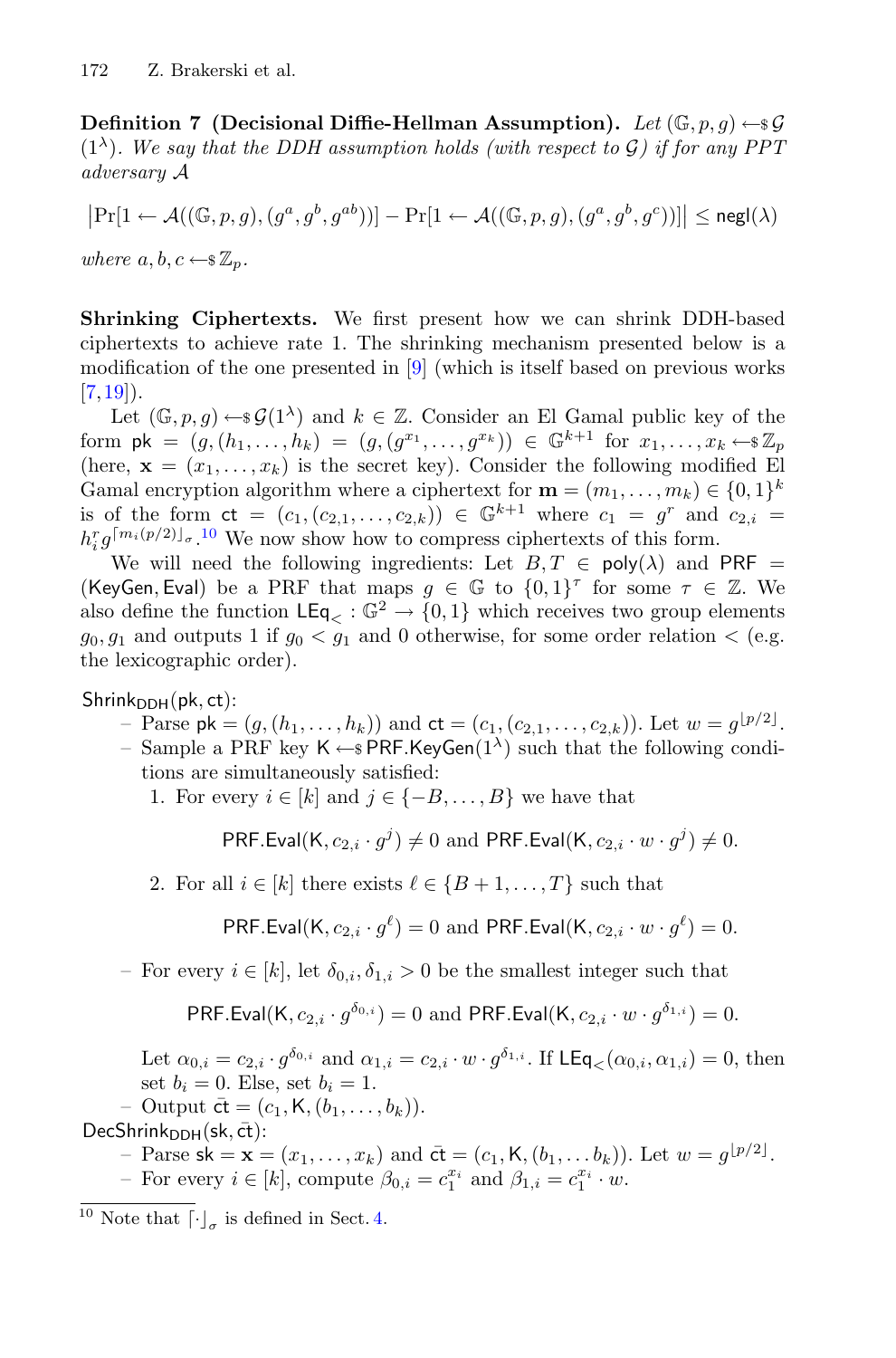– For every  $i \in [k]$ , find the smallest integers  $\gamma_{0,i}, \gamma_{1,i} > 0$  such that

$$
\mathsf{PRF}.\mathsf{Eval}(\mathsf{K},\beta_{0,i}\cdot g^{\gamma_{0,i}})=0\text{ and } \mathsf{PRF}.\mathsf{Eval}(\mathsf{K},\beta_{1,i}\cdot g^{\gamma_{1,i}})=0.
$$

Let  $\bar{\alpha}_{0,i} = \beta_{0,i} \cdot g^{\gamma_{0,i}}$  and  $\bar{\alpha}_{1,i} = \beta_{1,i} \cdot g^{\gamma_{1,i}}$ . If  $\textsf{LEq}_{\leq}(\bar{\alpha}_{0,i}, \bar{\alpha}_{1,i}) = b_i$ , set  $m_i = 0$ . Else, set  $m_i = 1$ .  $-$  Output  $\mathbf{m} = (m_1, \ldots, m_k)$ .

<span id="page-16-0"></span>**Lemma 5 (Correctness).** *Let*  $B = \text{poly}(\lambda)$  *be such that*  $B > \lambda \sigma + 1$ *. Then the shrinking procedure presented above is correct.*

<span id="page-16-1"></span>Please refer to Appendix C.1 of the full version paper for the proof.

**Lemma 6 (Runtime).** *Let* PRF *be a PRF*,  $\tau = \log(8Bk)$  *and*  $T =$  $2^{\tau} \lambda \log_{e}(k) + B(1+4k)$ *. Then, the shrinking algorithm* Shrink<sub>DDH</sub> *described above terminates in polynomial time, except with negligible probability.*

Please refer to Appendix C.2 of the full version paper for the proof.

*Ciphertext Rate.* After applying Shrink<sub>DDH</sub> we obtain a ciphertext composed by  $\tilde{\mathsf{ct}} = (c_1, \mathsf{K}, (b_1, \ldots, b_k)) \in \mathbb{G} \times \mathcal{K} \times \{0, 1\}^k$ . Hence,

$$
\frac{|\tilde{\mathsf{ct}}|}{|\mathbf{m}|} = \frac{|c_1| + |\mathsf{K}| + |(b_1, \dots, b_k)|}{k} = \frac{2\lambda + k}{k} = 1 + \frac{2\lambda}{k}
$$

which tends to 1 for large enough  $k$ .

**Function-Private LHE from DDH.** We now present our circuit-private LHE over  $\mathbb{Z}_2$  based on DDH.

KeyGen(1<sup>λ</sup>, k):  
\n- (G, p, g) 
$$
\leftarrow
$$
 s G(1<sup>λ</sup>)  
\n- Sample  $x_1, ..., x_k \leftarrow$  s Z<sub>p</sub>. Compute  $h_i = g^{x_i}$ .  
\n- Output  $\mathbf{pk} = (\mathbf{G}, p, g, h_1, ..., h_k)$  and  $\mathbf{sk} = \mathbf{x} = (x_1, ..., x_k)$ .  
\nEnc( $\mathbf{pk}, \mathbf{m} = (m_1, ..., m_k)$ ):  
\n- Parse  $\mathbf{pk}$  as  $(\mathbf{G}, p, g, h_1, ..., h_k)$ .  
\n- Sample  $r \leftarrow$  s Z<sub>p</sub>. Compute  $c_1 = g^r$  and  $c_{2,i} = h_i^r g^{m_i}$  for  $i \in [k]$ .  
\n- Output  $\mathbf{ct} = (c_1, (c_{2,1}, ..., c_{2,k}))$ .  
\nEval( $\mathbf{pk}, f, (\mathbf{ct}_1, ..., \mathbf{ct}_\ell)$ )  
\n- Parse  $\mathbf{pk}$  as  $(\mathbf{G}, p, g, h_1, ..., h_k)$ , f as  $f(\mathbf{x}_1, ..., \mathbf{x}_\ell) = \sum_{i=1}^\ell a_i \mathbf{x}_i + \mathbf{b}$  for  
\n $\mathbf{a} = (a_1, ..., a_\ell) \in \mathbb{Z}_2^{\ell}$  and  $\mathbf{b} \in \mathbb{Z}_2^k$  and  $\mathbf{ct}_i$  as  $(c_{1,i}, c_{2,i})$  where  $\mathbf{c}_{2,i} = (c_{2,1,i}, ..., c_{2,k,i})$  for  $i \in [\ell]$ .  
\n- Compute  $\mathbf{ct} = (\bar{c}_1, (\bar{c}_{2,1}, ..., \bar{c}_{2,1}))$  where  
\n
$$
\bar{c}_1 = \prod_{i=1}^{\ell} \left( c_{1,i}^{\lceil a_i \frac{p}{2} \rceil_{\sigma}} \cdot (g \cdot c_{1,i}^{-1})^{\lceil 0 \rceil_{\sigma}} \right) \cdot g^t
$$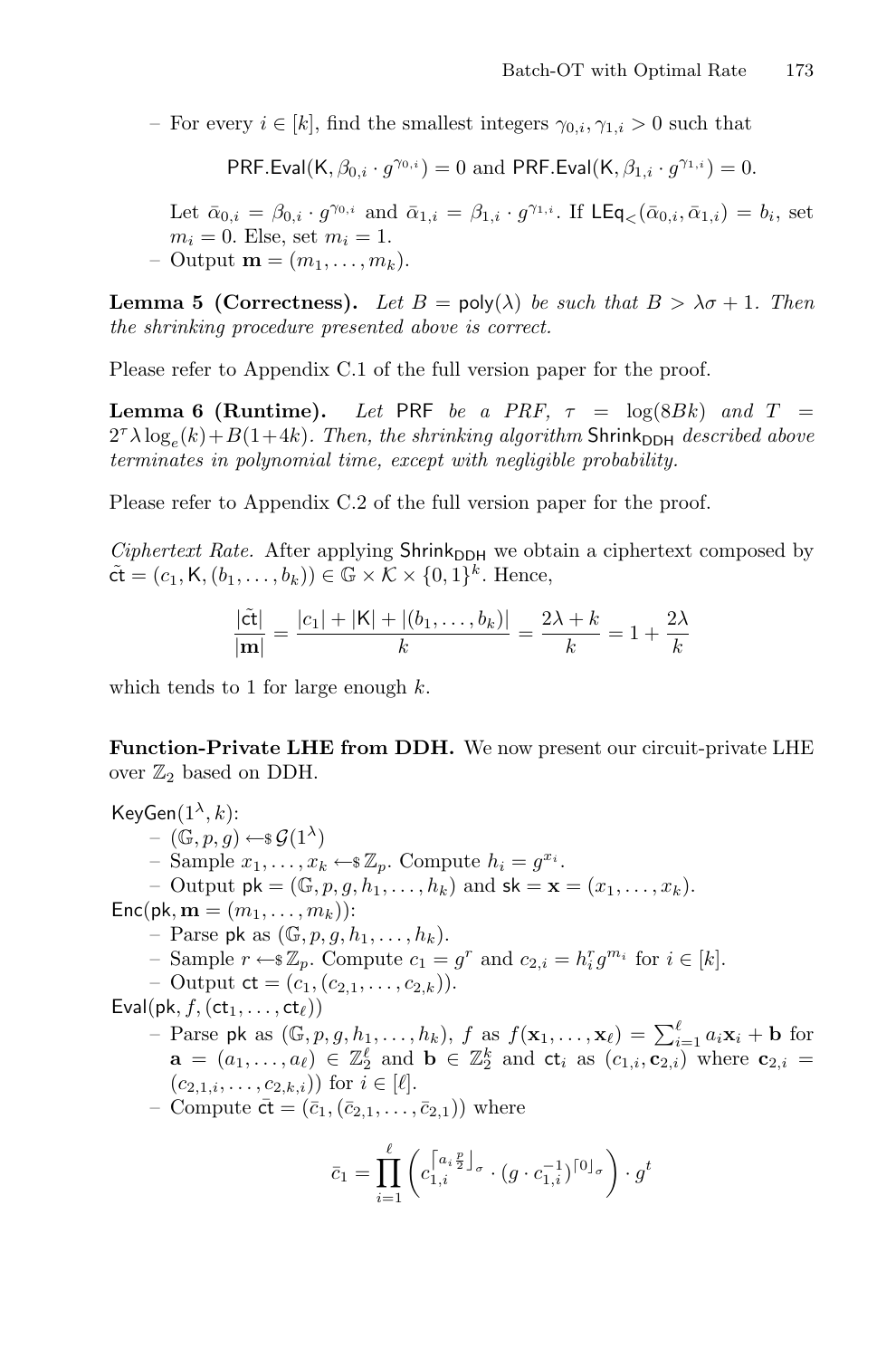and

$$
\bar{\mathbf{c}}_2 = \bigodot_{i=1}^{\ell} \left( \mathbf{c}_{2,i}^{\left[a_i \frac{p}{2}\right]_{\sigma}} \odot (g \cdot \mathbf{c}_{2,i}^{-1})^{\left[\begin{smallmatrix}0\end{smallmatrix}\right]_{\sigma}} \right) \odot \left( g^{\left[b_1 \frac{p}{2}\right]_{\sigma}}, \ldots, g^{\left[b_k \frac{p}{2}\right]_{\sigma}} \right) \odot (h_1^t, \ldots, h_k^t).
$$

for  $t \leftarrow \mathscr{Z}_p$  and where  $\odot$  denotes the component-wise multiplication.

 $-$  Output  $\bar{\text{ct}}$ . Shrink(pk, ct): Output  $c\bar{t} \leftarrow$  Shrink<sub>DDH</sub>(pk, ct).  $DecShrink(sk, ct): Output \, \mathbf{m} \leftarrow DecShrink<sub>DDH</sub>(sk, ct).$ 

Correctness and expected polynomial runtime of the LHE described above is guaranteed by Lemma [5](#page-16-0) and Lemma [6](#page-16-1) by setting  $B > \lambda(\sigma(\sqrt{2\ell}+1))$ . Semantic security of the scheme can be established by a simple reduction to the DDH assumption in a similar way as in many previous works (the reduction is similar to the one that proves that El Gamal is semantically secure). It is also easy to see that the scheme has rate-1 for large enough  $k$ .

We now show that the scheme is circuit private. Essentially, circuit privacy can be established by resorting to Lemma [4.](#page-12-2)

#### **Lemma 7 (Circuit-privacy).** *The scheme presented above is circuit private.*

Please refer to Appendix C.3 of the full version paper for the proof.

*Larger Plaintext Space.* As in the LWE case, in the construction presented above, the plaintext space is  $\mathbb{Z}_2^k$ . Both the shrinking algorithm and the function-private LHE schemes can be extended to support plaintext space  $\mathbb{Z}_q^k$  where  $q = \text{poly}(\lambda)$ and  $q = 2^{\nu}$  for some  $\nu \in \mathbb{Z}$  (the constrain of q being a power of 2 comes from Lemma [4\)](#page-12-2).

## <span id="page-17-0"></span>**6 Co-private Information Retrieval**

In this section, we present a new cryptographic primitive that we call *co-PIR*. In a co-PIR scheme, a receiver (with input a set of indices  $S$ ) and a sender (with no input) interact such that, at the end, the sender obtains a string  $\mathbf{y} \in \mathbb{Z}_q^m$  and receiver obtains **y**<sub>−S</sub> (all positions of y except for the indices in S).

In terms of security, we require that the sender learns nothing about  $S$ , whereas the string  $y_S$  looks pseudorandom to the receiver. In terms of efficiency, we require that the total communication of the protocol scales only with  $|S|$ poly $(\lambda)$ polylog $(m)$  (that is, it scales only poly-logarithmically with m). We present a construction for Co-PIR from the distributed GGM-PPRF correlation (as shown in [\[5\]](#page-27-0)) in Appendix E.1 of the full version paper; We also present another construction with black-box usage of PPRF and PIR in Appendix E.2 of the full version paper.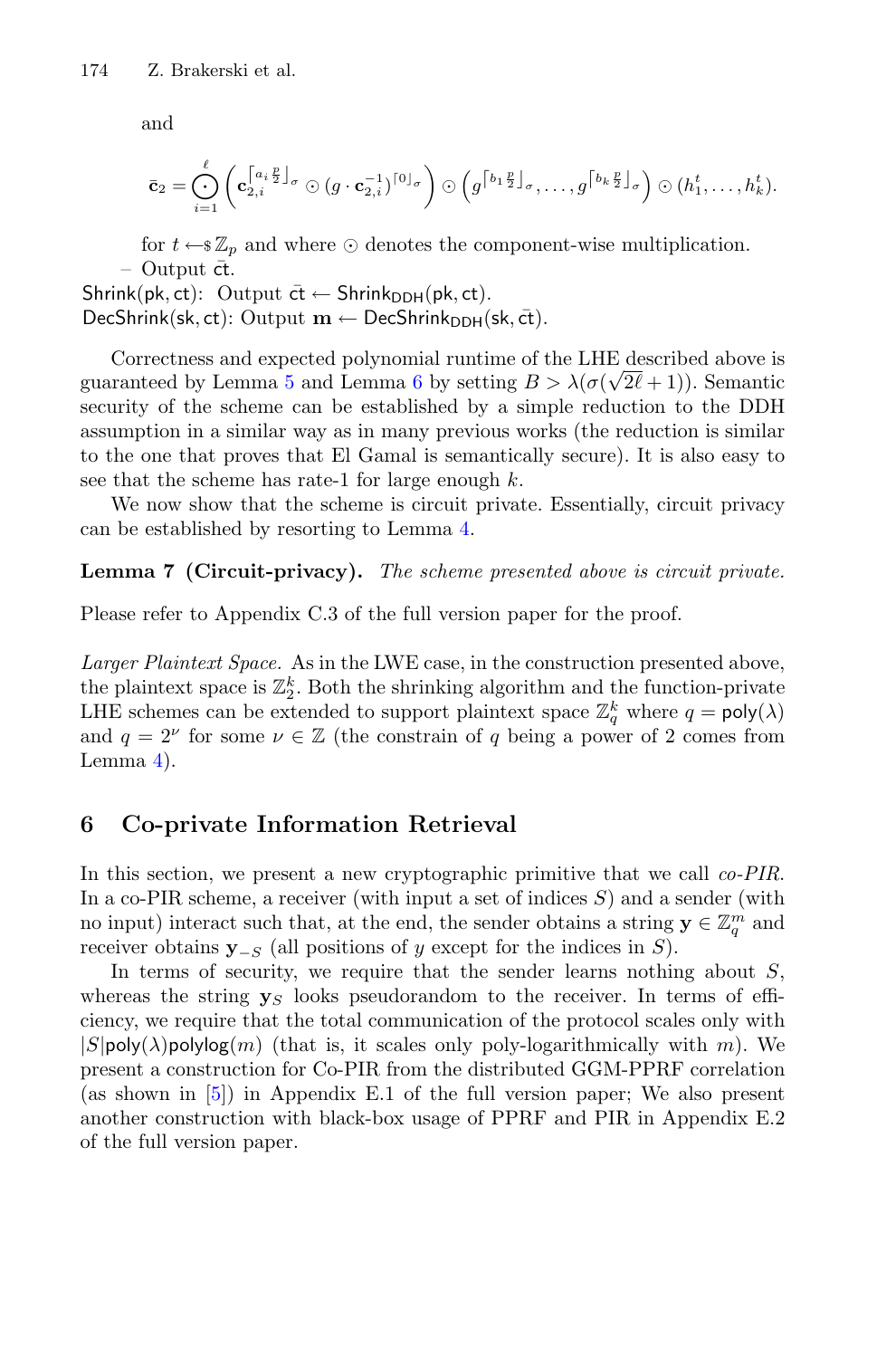#### **6.1 Definition**

We start by defining Co-PIR and present its security properties.

**Definition 8 (Co-PIR).** *A (two-round) Co-PIR scheme* CoPIR *over*  $\mathbb{Z}_q$  *is parametrized by an integer* m where  $m = \text{poly}[\lambda]$ , and is composed by a tuple *of algorithms* (Query, Send, Retrieve) *such that*

- *–* Query(1λ, S) *takes as input a set of indices* <sup>S</sup> <sup>⊆</sup> [m]*. It outputs a message* copir<sup>1</sup> *and a private state* st*.*
- *–* Send(copir<sub>1</sub>) *takes as input a first message* copir<sub>1</sub>. It *outputs a second message* copir<sub>2</sub> and a string  $y \in \mathbb{Z}_q^m$ .
- *–* Dec(copir<sub>2</sub>, st) *takes as input a second message* copir<sub>2</sub> *and a state* st. It outputs *a* string  $\tilde{\mathbf{y}} \in \mathbb{Z}_q^m$ .

**Definition 9 (Correctness).** *A Co-PIR scheme* CoPIR *is said to be correct if for any*  $m = \text{poly}(\lambda)$  *and*  $S \subseteq [m]$  *we have that* 

$$
\Pr\left[\mathbf{y}_{[m]\setminus S} = \tilde{\mathbf{y}}_{[m]\setminus S}: \begin{matrix} (\text{copir}_1, \text{st}) \leftarrow \text{Query}(1^\lambda, S) \\ (\text{copir}_2, \mathbf{y}) \leftarrow \text{Send}(\text{copir}_1) \\ \tilde{\mathbf{y}} \leftarrow \text{Retrieve}(\text{copir}_2, \text{st}) \end{matrix}\right] = 1.
$$

*In other words, the strings* **y** and  $\tilde{y}$  match for every coordinate  $i \in [m] \backslash S$ .

In terms of security, we require two properties: receiver security and sender security.

**Definition 10 (Receiver security).** *A Co-PIR scheme* CoPIR *is said to be receiver secure if for all*  $m = \text{poly}(\lambda)$ , any subsets  $S_1, S_2 \subseteq [m]$  we have that for *any adversary* A

$$
\left|\frac{\Pr\left[1\leftarrow \mathcal{A}(k, \mathsf{copir}_1) : (\mathsf{copir}_1, \mathsf{st})\leftarrow \mathsf{Query}(1^\lambda, S_1)\right] - \right|}{\Pr\left[1\leftarrow \mathcal{A}(k, \mathsf{copir}_1) : (\mathsf{copir}_1, \mathsf{st})\leftarrow \mathsf{Query}(1^\lambda, S_2)\right]}\right| \leq {\mathsf{negl}}(\lambda).
$$

**Definition 11 (Sender security).** *A Co-PIR scheme* CoPIR *is said to be sender secure if for any*  $m = \text{poly}(\lambda)$ , any subset  $S \subseteq [m]$  we have that for *all adversaries* A

$$
\left|\begin{array}{l} \Pr\left[1\leftarrow \mathcal{A}(k,{\sf st},\text{copir}_{2},\mathbf{y}_{S}) : \begin{array}{l} ({\sf copir}_{1}, {\sf st}) \leftarrow {\sf Query}(1^{\lambda}, S) \\ ({\sf copir}_{2},\mathbf{y}) \leftarrow {\sf Send}({\sf copir}_{1},\mathbf{x}) \end{array} \right] - \\ \Pr\left[1\leftarrow \mathcal{A}(k,{\sf st}, {\sf copir}_{2},\mathbf{y}'_{S}) : \begin{array}{l} ({\sf copir}_{2},\mathbf{y}) \leftarrow {\sf Send}({\sf copir}_{1},\mathbf{x}) \\ {\sf speed}(2^{\lambda},S) \end{array} \right] \right| \leq {\sf negl}(\lambda). \\ \mathbf{y}_{S}' \leftarrow \mathbb{X}_{q}^{[S]} \end{array} \right|
$$

**Definition 12 (Compactness).** *A Co-PIR scheme* CoPIR *is said to be compact if*  $|$ copir<sub>1</sub> $|$ ,  $|$ copir<sub>2</sub> $| = |S| \cdot$  polylog $(m) \cdot$  poly $(\lambda$  *for any*  $S \subseteq [m]$  *where*  $(\text{copir}_1, \text{st}) \leftarrow \text{Query}(1^{\lambda}, S)$  *and*  $(\text{copir}_2, \textbf{y}) \leftarrow \text{Send}(\text{copir}_1)$ *. In other words, the communication complexity depends only poly-logarithmically in* m*.*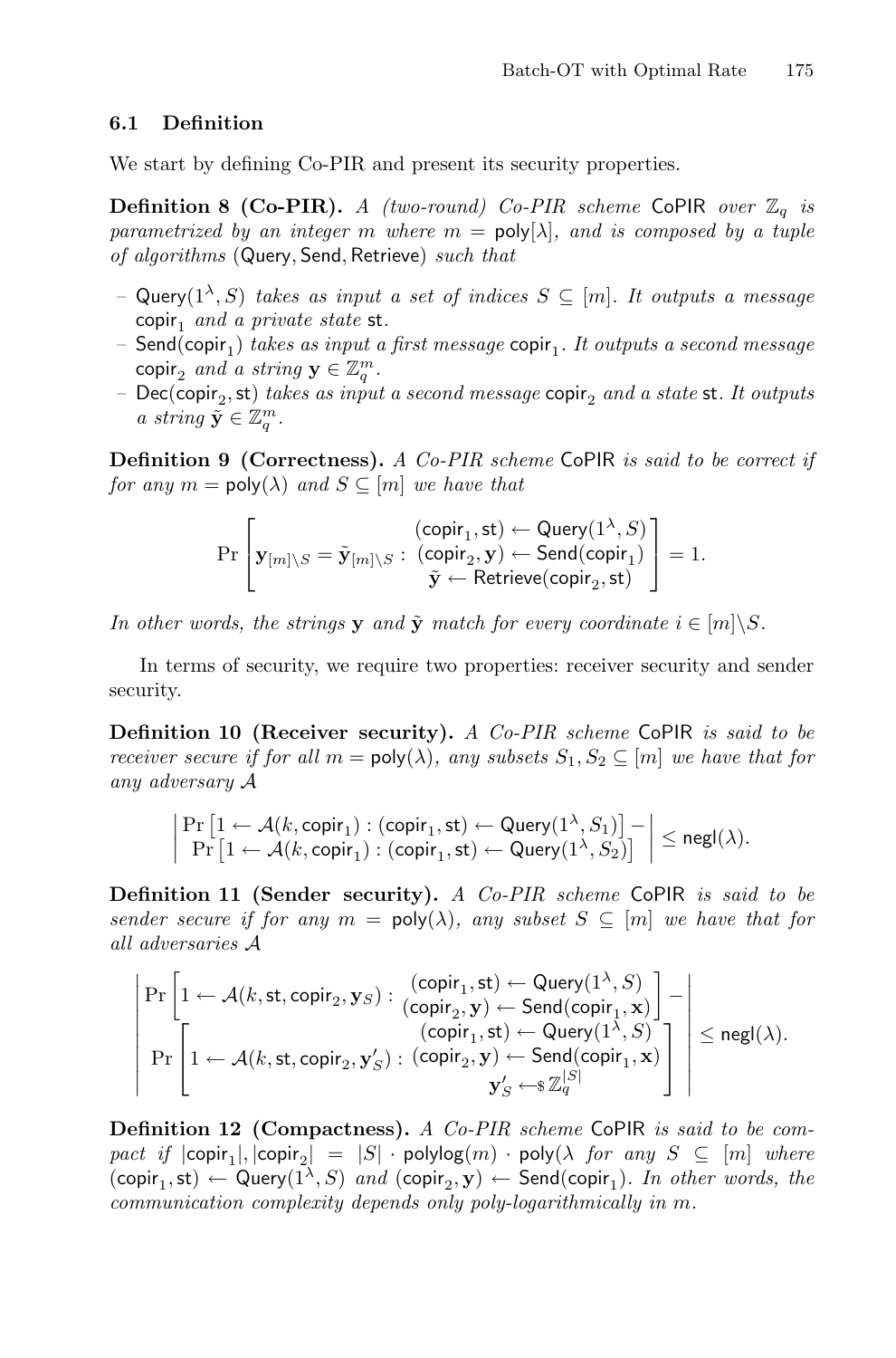# <span id="page-19-0"></span>**7 Oblivious Transfer with Overall Rate 1**

We will now provide our construction of an oblivious transfer protocol with overall rate 1.

*Ingredients.* We will make use of the following ingredients.

- $A$  packed linearly homomorphic encryption scheme LHE  $=$  (KeyGen, Enc, Eval, Shrink, DecShrink) with plaintext space  $\{0,1\}^{\ell}$  and a post homomorphism shrinking procedure Shrink which converts ciphertexts into a rate 1 representation. $^{11}$  $^{11}$  $^{11}$
- The binary LPN $(n, m, \rho)$  problem with dimension  $n = \text{poly}(n)$ ,  $m = n \cdot \ell$ . poly(n) samples and slightly sub-constant noise-rate  $\rho = m^{1-\epsilon}$ .
- $-$  A 2-round PIR scheme PIR  $=$  (Query, Send, Retrieve) with poly-logarithmic communication complexity and sender privacy.
- $-$  A 2-round Co-PIR scheme CoPIR = (Query, Send, Retrieve) over  $\mathbb{Z}_2$ parametrized by m.

*Additional Notation.* Furthermore, to declutter notation we define the following embedding functions.

RowMatrix $(\ell, n, \mathbf{v}_1, \dots, \mathbf{v}_\ell)$ : Takes row-vectors  $\mathbf{v}_1, \dots, \mathbf{v}_\ell \in \{0, 1\}^n$  and outputs a matrix

$$
\mathbf{V} = \begin{pmatrix} -\mathbf{v}_1 - \\ \vdots \\ -\mathbf{v}_\ell - \end{pmatrix},
$$

i.e. for every  $i \in [\ell]$  the *i*-th row of **V** is the row-vector **v**<sub>*i*</sub>. SingleRowMatrix( $\ell, n, i, \mathbf{v}$ ): Takes a row-vector  $\mathbf{v} \in \{0, 1\}^n$  and outputs a matrix

$$
\mathbf{V} = \begin{pmatrix} 0 & \dots & 0 \\ \vdots & & \vdots \\ 0 & \dots & 0 \\ -\mathbf{v} & \mathbf{v} \\ \vdots & & \vdots \\ 0 & \dots & 0 \end{pmatrix},
$$

i.e. the *i*-th row of **V** is **v**, but **V** is 0 everywhere else. Diag(n, **v**): Takes a vector  $\mathbf{v} = (v_1, \ldots, v_n) \in \{0, 1\}^n$  and outputs a matrix

$$
\mathbf{D} = \begin{pmatrix} v_1 & 0 \\ & \ddots & \\ 0 & v_n \end{pmatrix},
$$

<span id="page-19-1"></span> $\overline{^{11}}$  Recall that we use the notation Eval&Shrink to denote the composition of algorithms Eval and Shrink.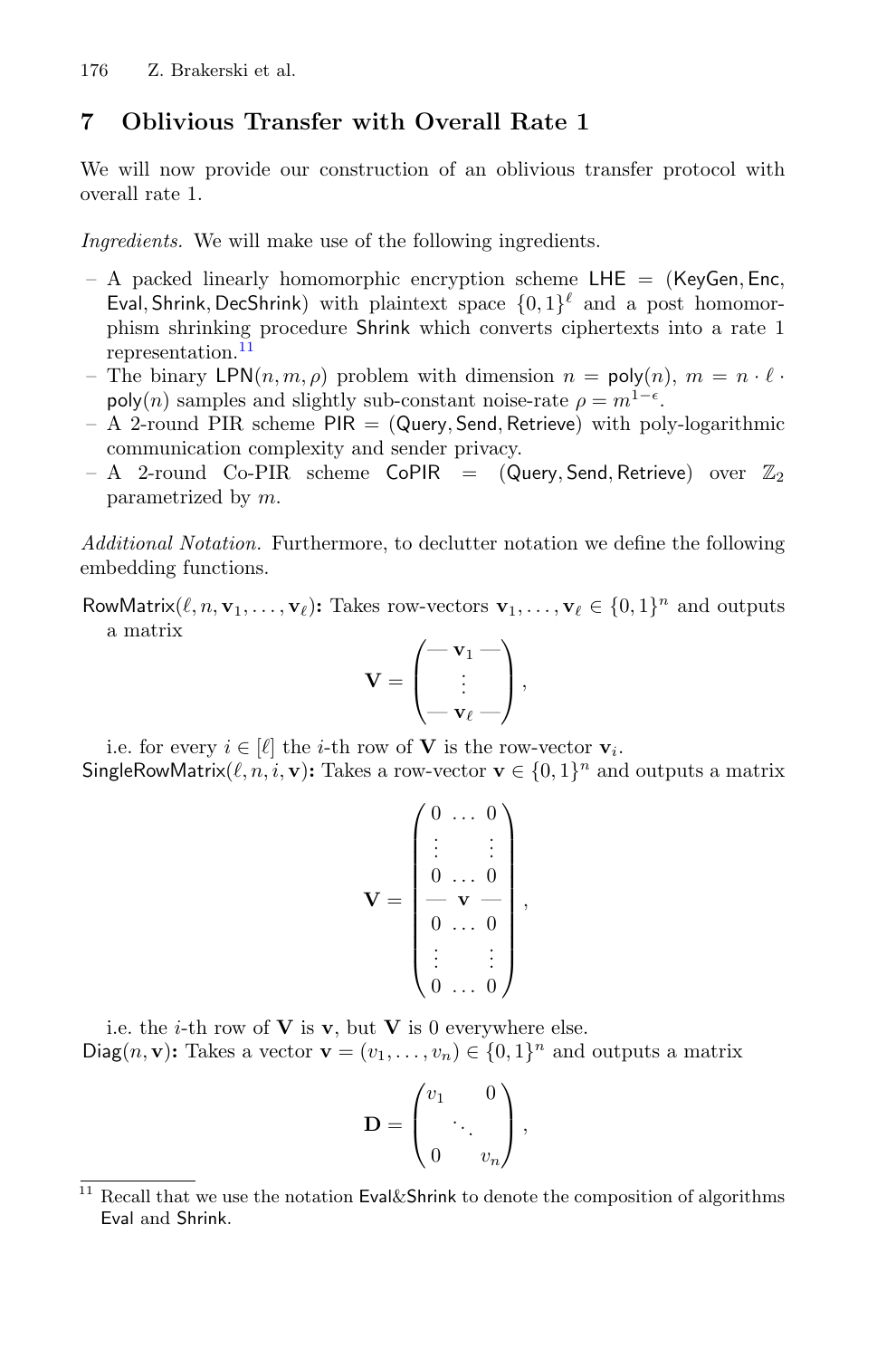i.e.  $\mathbf{D} \in \{0,1\}^{n \times n}$  is a diagonal matrix with the components of **v** on its diagonal.

We observe the following:

– For any  $\mathbf{v}_1, \ldots, \mathbf{v}_{\ell} \in \{0, 1\}^n$  it holds that

$$
\text{RowMatrix}(\ell,n,\mathbf{v}_1,\ldots,\mathbf{v}_{\ell})=\sum_{i=1}^{\ell} \text{SingleRowMatrix}(\ell,n,i,\mathbf{v}_i).
$$

– For  $\mathbf{x}, \mathbf{y} \in \{0, 1\}^n$  it holds that

$$
\mathbf{x} \cdot \mathsf{Diag}(n, \mathbf{y}) = \mathbf{x} \odot \mathbf{y},
$$

where  $\odot$  denotes component-wise multiplication.

#### <span id="page-20-0"></span>**7.1 The Protocol**

The protocol  $\mathsf{OT} = (\mathsf{OTR}, \mathsf{OTS}, \mathsf{OTD})$  is given as follows.

OTR(**b**  $\in \{0, 1\}^{m\ell}$ ):

- Parse **b** =  $(\mathbf{b}_1, ..., \mathbf{b}_\ell)$ , where the **b**<sub>i</sub> ∈ {0, 1}<sup>m</sup> are blocks of size m.
- Choose  $\mathbf{A} \leftarrow \{0, 1\}^{n \times m}$  uniformly at random and compute a pair of public and secret key (pk, sk)  $\leftarrow$  LHE.KeyGen( $1^{\lambda}$ , $\ell$ ).
- For all *i* ∈ [ $\ell$ ], choose  $\mathbf{s}_i \leftarrow \{\{0,1\}^n\}$ , and  $\mathbf{e}_i \leftarrow \{\mathbf{s}}\}$  x<sub>m,t</sub>, compute  $\mathbf{c}_i \leftarrow \mathbf{s}_i \mathbf{A} + \mathbf{e}_i$  $\mathbf{e}_i + \mathbf{b}_i$ , and set  $\mathbf{S}_i \leftarrow$  SingleRowMatrix $(\ell, n, i, \mathbf{s}_i)$ . Compute a matrixciphertext  $ct_i \leftarrow \text{LHE}.\text{Enc}(pk, \mathbf{S}_i).$
- For all  $i \in [\ell]$  set  $J_i = \textsf{Supp}(e_i)$  to be the support of  $e_i$ . Compute (copir<sub>1,i</sub>,st<sub>i</sub>) ← CoPIR.Query(J<sub>i</sub>). Additionally, for  $j \in [t]$  compute  $(q_{i,j}, \hat{st}_{i,j})$  = PIR.Query $(J_i[j])$ .
- $-$  Output  $ot_1 = (pk, A, {ct_i, c_i, copir_{1,i}}_{i∈[ℓ]}, {q_{i,j}}_{i∈[ℓ],j∈[t]})$  and  $st = (sk,$  $\{\mathsf{st}_i, J_i\}_{i \in [\ell]}, \{\hat{\mathsf{st}}_{i,j}\}_{i \in [\ell], j \in [t]]}).$
- OTS( $(\mathbf{m}_0, \mathbf{m}_1) \in (\{0, 1\}^{m\ell})^2, \mathsf{ot}_1)$ :
	- $-$  Parse  $\mathbf{m}_0 = (\mathbf{m}_{0,1}, \ldots, \mathbf{m}_{0,\ell})$  and  $\mathbf{m}_1 = (\mathbf{m}_{1,1}, \ldots, \mathbf{m}_{1,\ell}),$  where each  $\mathbf{m}_{b,i} = (m_{b,i,1},...,m_{b,i,m}) \in \{0,1\}^m$ . Parse ot<sub>1</sub>  $(\mathsf{pk}, \mathbf{A}, \{\mathsf{ct}_i, \mathbf{c}_i, \mathsf{copir}_{1,i}\}_{i \in [\ell]}, \{\mathsf{q}_{i,j}\}_{i \in [\ell], j \in [t]}).$
	- $-$  For  $i \in [\ell]$   $(\mathbf{y}_i, \mathsf{copir}_{2,i}) \leftarrow$  CoPIR.Send $(\mathsf{copir}_{1,i})$  where  $\mathbf{y}_i =$  $(y_{i,1},\ldots,y_{i,m})$ . Set  $\mathbf{z}_i = \mathbf{m}_{0,i} + \mathbf{y}_i$ .
	- $-$  Set  $\mathbf{Z} =$  RowMatrix $(\ell, m, \mathbf{z}_1, \dots, \mathbf{z}_\ell).$
	- For all  $i \in [\ell]$  set  $\mathbf{C}_i = \mathsf{SingleRowMatrix}(\ell, m, i, \mathbf{c}_i)$  and  $\mathbf{D}_i =$  $Diag(m, m_{1,i} - m_{0,i}).$
	- Define the  $\mathbb{Z}_2$ -linear function  $f: (\{0,1\}^{\ell \times n})^{\ell} \to \{0,1\}^{\ell \times m}$  via

$$
f(\mathbf{X}_1,\ldots,\mathbf{X}_\ell)=\left(\sum_{i=1}^\ell(-\mathbf{X}_i\mathbf{A}+\mathbf{C}_i)\cdot\mathbf{D}_i\right)+\mathbf{Z}.
$$

– Compute  $\tilde{\mathsf{ct}}$  ← LHE.Eval&Shrink(pk,  $f, \mathsf{ct}_1, \ldots, \mathsf{ct}_\ell$ ).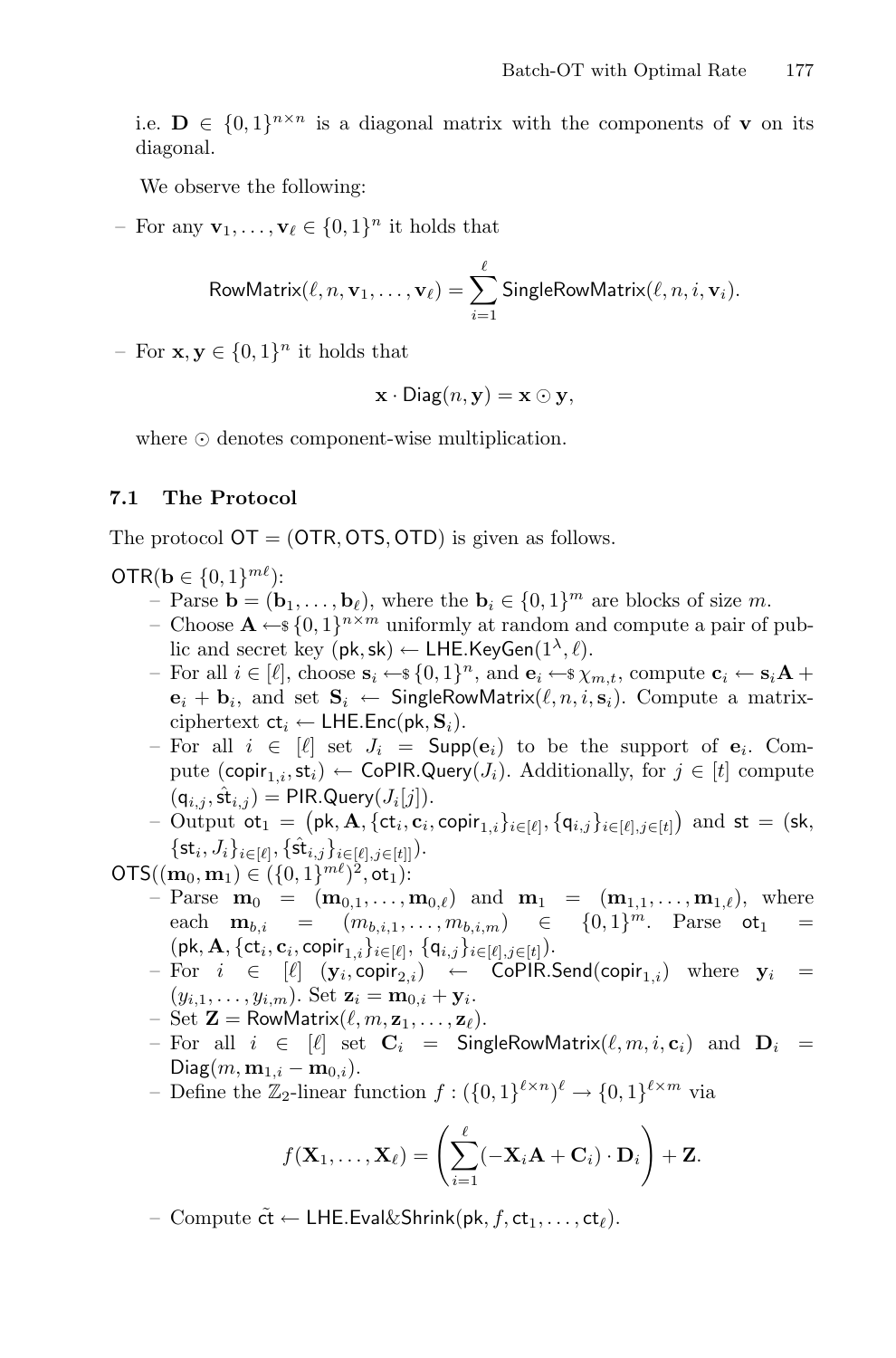– For  $i \in [\ell]$  set  $DB_i = (y_{i,1}+(m_{1,i,1}-m_{0,i,1}),\ldots,y_{i,m}+(m_{1,i,m}-m_{0,i,m})).$ For all  $j \in [t]$  compute  $\mathsf{r}_{i,j} \leftarrow \mathsf{PIR}.\mathsf{Send}(DB_i, \mathsf{q}_{i,j}).$  $\begin{split} \text{\textend{split}} \text{ output } \texttt{ot}_2 = \big(\tilde{\text{ct}}, \{\textsf{copir}_{2,i}\}_{i \in [\ell]}, \{\mathsf{r}_{i,j}\}_{i \in [\ell], j \in [t]}\big). \end{split}$ OTD(ot<sub>2</sub>, st):  $-$  Parse ot<sub>2</sub> =  $(\tilde{ct}, {\lbrace \text{copir}_{2,i} \rbrace_{i \in [\ell]}, \lbrace r_{i,j} \rbrace_{i \in [\ell], j \in [t]}})$  and  $st = (sk, {\lbrace st_i, J_i \rbrace_{i \in [\ell]},$  $\{\hat{\mathsf{st}}_{i,j}\}_{i\in[\ell],j\in[t]]}).$  $-$  For all  $i \in [\ell]$  compute  $\tilde{\mathbf{y}}_i = (\tilde{y}_{i,1}, \ldots, \tilde{y}_{i,m})$  ← CoPIR.Retrieve(copir<sub>2,*i*</sub>, st<sub>*i*</sub>). – For  $i \in [\ell]$  and  $j \in [t]$  compute  $\tilde{z}_{i,j} \leftarrow$  PIR. Retrieve $(r_{i,j}, \hat{\text{st}}_{i,j})$ . – For  $i \in [\ell]$  set  $\mathbf{z}_i = (z_{i,1},\ldots,z_{i,m})$  where

$$
z_{i,l} = \begin{cases} \tilde{z}_{i,j} & \text{if } l = J_i[j] \\ \tilde{y}_{i,\ell} & \text{otherwise} \end{cases}.
$$

- $-$  Set  $\mathbf{Z} = \mathsf{RowMatrix}(\ell, m, \mathbf{z}_1, \dots, \mathbf{z}_\ell).$
- Compute **W** ← LHE.DecShrink(sk,  $\tilde{ct}$ ) and **W** =  $\tilde{W}$  **Z**.
- $-\text{ Let } \mathbf{w}_1, \ldots, \mathbf{w}_\ell \text{ be the rows of } \mathbf{W}.$  Output  $\mathbf{w} = (\mathbf{w}_1 \| \ldots \| \mathbf{w}_\ell) \in \{0, 1\}^{m\ell}.$

*Correctness.* We will first show that OT is correct, given that LHE, CoPIR and PIR are correct.

**Theorem 1.** *Assume that* LHE*,* CoPIR *and* PIR *are correct. Then the scheme presented above is correct.*

*Proof.* First note that by linear-homomorphic correctness of LHE it holds that

$$
\tilde{\mathbf{W}} = \mathsf{LHE}.\mathsf{DecShrink}(\mathsf{sk}, \mathsf{LHE}.\mathsf{Eval}\&\mathsf{Shrink}(\mathsf{pk}, f, \mathsf{LHE}.\mathsf{Enc}(\mathsf{pk}, \mathbf{S}_1), \dots, \mathsf{LHE}.\mathsf{Enc}(\mathsf{pk}, \mathbf{S}_\ell))
$$
\n
$$
= f(\mathbf{S}_1, \dots, \mathbf{S}_\ell)
$$
\n
$$
= \left(\sum_{i=1}^k (-\mathbf{S}_i\mathbf{A} + \mathbf{C}_i) \cdot \mathbf{D}_i\right) + \mathbf{Z}
$$

Let  $\tilde{\mathbf{w}}_i$  be the *i*-th row of  $\tilde{\mathbf{W}}$ . It holds by definition  $\mathbf{S}_i$ ,  $\mathbf{C}_i$  and  $\mathbf{Z}_i$  that

$$
\begin{aligned} \tilde{\mathbf{w}}_i &= (-\mathbf{s}_i \mathbf{A} + \mathbf{c}_i)\mathbf{D}_i + \mathbf{z}_i \\ &= (-\mathbf{s}_i \mathbf{A} + \mathbf{s}_i \mathbf{A}_i + \mathbf{e}_i + \mathbf{b}_i)\mathbf{D}_i + \mathbf{m}_{0,i} + \mathbf{y}_i \\ &= \mathbf{b}_i \odot (\mathbf{m}_{1,i} - \mathbf{m}_{0,i}) + \mathbf{m}_{0,i} + \mathbf{e}_i \odot (\mathbf{m}_{1,i} - \mathbf{m}_{0,i}) + \mathbf{y}_i. \end{aligned}
$$

where  $y_i = (y_{i,1}, \ldots, y_{i,m})$  is part of the output of CoPIR.Send.

Let  $J_i$  be the support of  $e_i$  and let  $\tilde{y}_i = (\tilde{y}_{i,1},\ldots,\tilde{y}_{i,m}) \leftarrow$ CoPIR.Retrieve(copir<sub>2,i,</sub>st<sub>i</sub>). By the correctness of the Co-PIR scheme CoPIR we have that  $\tilde{y}_{i,j} = y_{i,j}$  for all  $j \notin J_i$ . On the other hand, by the correctness of the PIR scheme PIR it holds that

$$
\tilde{z}_{i,j} = y_{i,j} + (m_{1,i,j} - m_{0,i,j})
$$

for all  $j \in J_i$ . Consequently, we have that

$$
z_{i,j} = \begin{cases} y_{i,j} + (m_{1,i,j} - m_{0,i,j}) & \text{if } l = J_i[j] \\ y_{i,j} & \text{otherwise} \end{cases}.
$$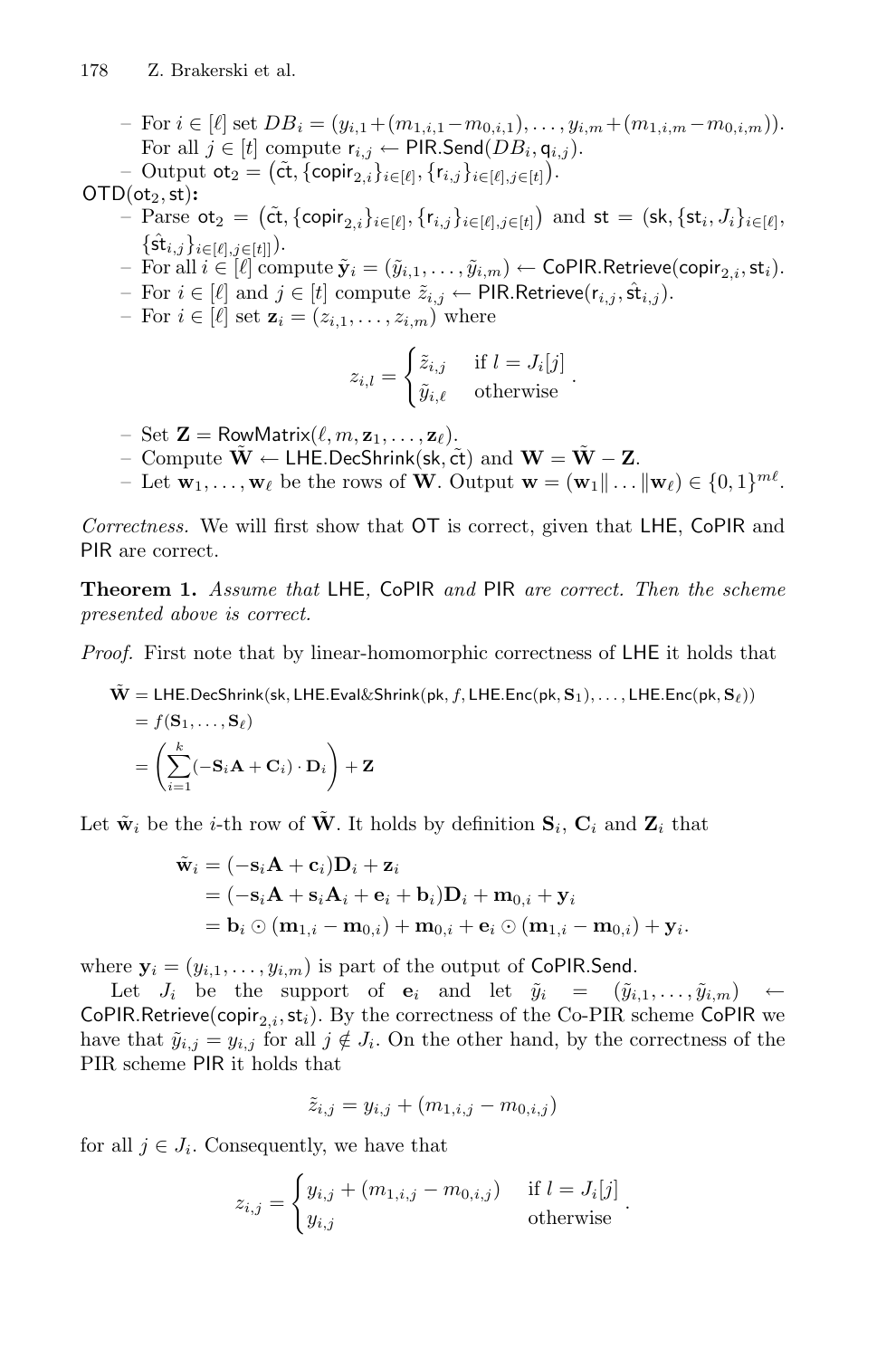In other words, the term  $(m_{1,i,j} - m_{0,i,j})$  only appears in the coordinates where **e**<sup>i</sup> is equal to one. Then, it holds that

$$
\mathbf{z}_i = \mathbf{e}_i \odot (\mathbf{m}_{1,i} - \mathbf{m}_{0,i}) + \mathbf{y}_i.
$$

We conclude that

$$
\mathbf{w}=\tilde{\mathbf{w}}_i-\mathbf{z}_i=\mathbf{b}_i\odot(\mathbf{m}_{1,i}-\mathbf{m}_{0,i})+\mathbf{m}_{0,i}.
$$

Since  $\mathbf{w} = (\mathbf{w}_1 \| \dots \| \mathbf{w}_\ell)$  it follows that

$$
\mathbf{w}=\mathbf{b}\odot(\mathbf{m}_1-\mathbf{m}_0)+\mathbf{m}_0,
$$

i.e. OT is correct.

*Communication Complexity.* We will now analyze the communication complexity of OT and show which choice of parameters leads to an overall rate approaching 1.

The bit-size of the message  $ot_1 = (pk, A, \{ct_i, c_i, copir_{1,i}\}_{i \in [\ell]}, \{q_{i,j}\}_{i \in [\ell], j \in [t]})$ can be bounded as follows.

$$
\begin{array}{l} \mathsf{--} \ |\mathsf{pk}| = \ell \cdot \mathsf{poly}(\lambda) \\ \mathsf{--} \ |\mathsf{A}| = n \cdot m \\ \mathsf{--} \ |\{\mathsf{ct}_i\}_{i \in [\ell]}| = \ell^2 \cdot n \cdot \mathsf{poly}(\lambda) \\ \mathsf{--} \ |\{\mathsf{c}_i\}_{i \in [\ell]}| = \ell \cdot m \\ \mathsf{--} \ |\{\mathsf{copir}_{1,i}\}_{i \in [\ell]}| = \ell \cdot t \cdot \mathsf{polylog}(m) \cdot \mathsf{poly}(\lambda) \\ \mathsf{--} \ |\{\mathsf{q}_{i,j}\}_{i \in [\ell],j \in [t]}| = \ell \cdot t \cdot \mathsf{polylog}(m) \cdot \mathsf{poly}(\lambda). \end{array}
$$

Consequently, the overall upload-rate  $\rho_{\text{up}}$  can be bounded by

$$
\rho_{\text{up}} = \frac{|\text{pk}| + |\textbf{A}| + |(\text{ct}_i)_{i \in [\ell]}| + |\text{(c}_i)_{i \in [\ell]}| + |\{\text{copir}_{1,i}\}_{i \in [\ell]}| + |(\text{q}_{i,j})_{i \in [\ell],j \in [t]}|}{\ell m} \\ \leq 1 + \frac{\text{poly}(\lambda)}{m} + \frac{n}{\ell} + \frac{\ell \cdot n \cdot \text{poly}(\lambda)}{m} + \frac{t \cdot \text{polylog}(m) \cdot \text{poly}(\lambda)}{m} \\ \leq 1 + \frac{n}{\ell} + \frac{\ell \cdot n \cdot \text{poly}(\lambda)}{m} + \frac{t \cdot \text{polylog}(m) \cdot \text{poly}(\lambda)}{m}.
$$

We get an overall upload rate of  $\rho_{\text{up}} = 1 + O(1/\lambda)$  by choosing  $\ell = \lambda \cdot n$  and  $m = n^2 \cdot \text{poly}(\lambda)$  for a sufficiently large  $\text{poly}(\lambda)$  depending on  $\epsilon$  (where  $t = m^{1-\epsilon}$ ).

The bit-size of the message  $\sigma t_2 = (\tilde{ct}, {\{copir_{2,i}\}}_{i \in [\ell]}, {\{r_{i,j}\}}_{i \in [\ell], j \in [t]})$  can be bounded as follows.

- $|\tilde{ct}| = \ell m(1 + \rho_{LHE}),$  where  $1 + \rho_{LHE}$  is the ciphertext rate of LHE.
- $\big\vert \{\mathsf{copir}_{2,i}\}_{i \in [\ell]} \big\vert = \ell \cdot t \cdot \mathsf{polylog}(m) \cdot \mathsf{poly}(\lambda)$

$$
- | \{ \mathsf{r}_{i,j} \}_{i \in [\ell], j \in [t]} | = \ell \cdot t \cdot \mathsf{polylog}(m) \cdot \mathsf{poly}(\lambda)
$$

Thus, the download-rate  $\rho_{\text{down}}$  can be bounded by

$$
\rho_{\text{down}} = \frac{|\tilde{\mathsf{ct}}| + |\{\text{copir}_{2,i}\}_{i \in [\ell]} + |\{r_{i,j}\}_{i \in [\ell], j \in [t]}|}{\ell m}
$$
  

$$
\leq 1 + \rho_{\text{LHE}} + \frac{\ell \cdot t \cdot \text{polylog}(m) \cdot \text{poly}(\lambda)}{m}.
$$

By the above choice of m this comes down to  $\rho_{\text{down}} \leq 1 + \rho_{\text{LHE}} + O(1/\lambda)$ .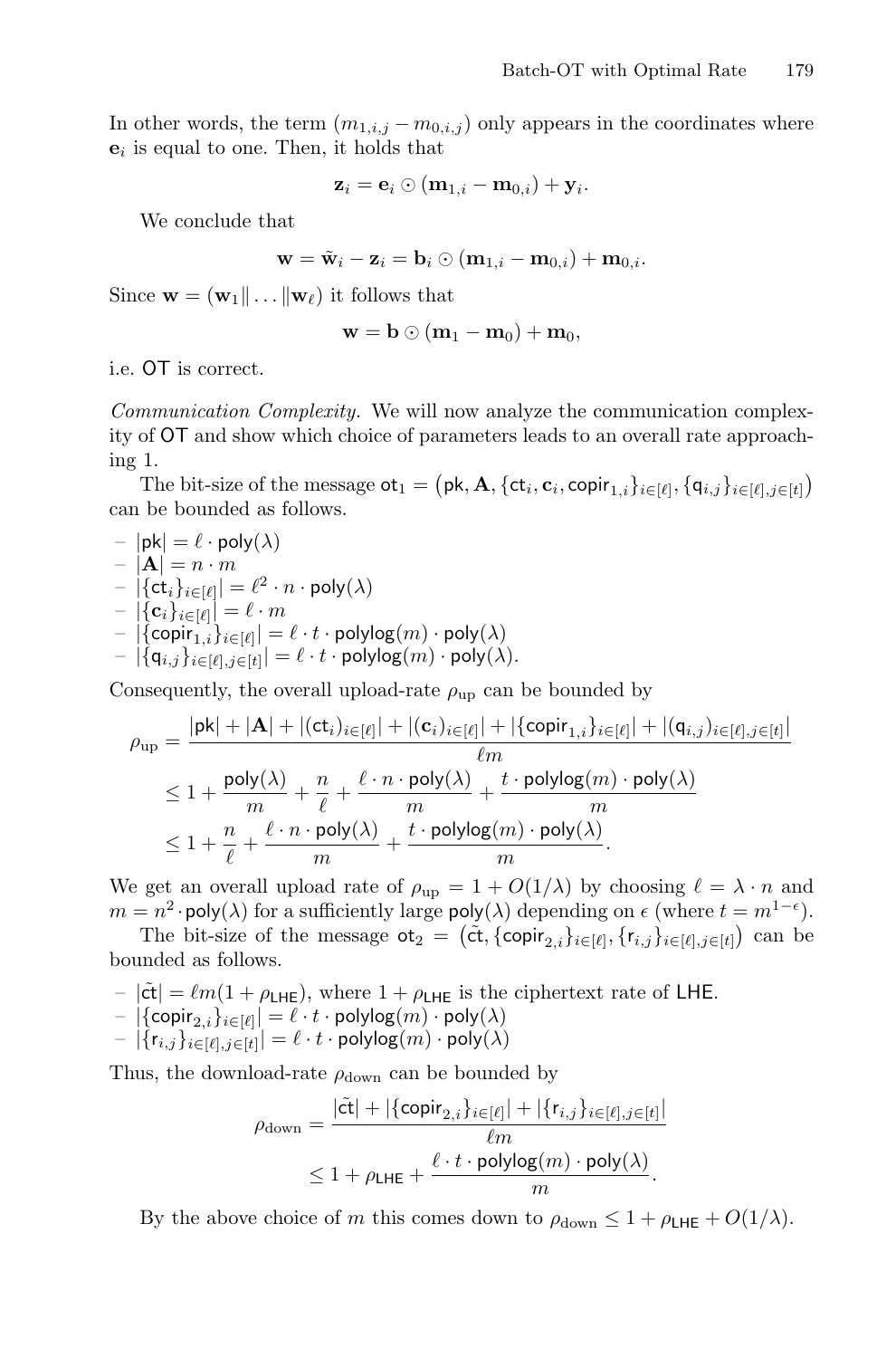## **7.2 Security**

*Receiver Security* We now focus on the security of the scheme. We start by proving that the scheme is secure against semi-honest senders.

**Theorem 2.** *Assume that* LHE *is a semantic secure LHE scheme,* PIR *is a user-private PIR scheme,* CoPIR *is a receiver secure Co-PIR scheme and that the* LPN $(n, m, \rho)$  *assumption holds for*  $\rho = m^{1-\epsilon}$  *for*  $\varepsilon > 0$ *. Then the scheme presented in Sect. [7.1](#page-20-0) is receiver secure against semi-honest adversaries.*

Recall that the receiver's message is composed by LHE ciphertexts, LPN samples, Co-PIR and PIR first messages. In a nutshell, receiver security follows from the fact that the ciphertexts hide the LPN secret, the LPN samples hide the receiver's input **b** and finally the Co-PIR and PIR first messages hide the indices  $J_i$ . We prove the above theorem in Appendix G.1 of the full version paper.

### *Sender Security*

**Theorem 3.** *Assume that* LHE *is a statistically function-private LHE scheme,* PIR *is a sender-private PIR scheme and* CoPIR *is a sender-private Co-PIR scheme. Then the scheme presented in Sect. [7.1](#page-20-0) is sender secure.*

In a nutshell, we can use the sender security of PIR and Co-PIR to remove any information about the indices of  $DB_i$  that are not in  $\mathsf{Supp}(e_i)$ , and finally invoke circuit-privacy of the LHE. We prove sender security in Appendix G.2 of the full version paper.

*Hardness assumptions for optimal-rate OT.* When we instantiate the LHE with one of the schemes from Sect. [5,](#page-13-0) the Co-PIR with the construction from Sect. [6](#page-17-0) and the PIR with a known black-box construction based on LWE, DDH or QR [\[19](#page-28-1)], we obtain the following corollary

**Corollary 1.** *Assuming the LWE, DDH or QR assumptions together with the*  $\textsf{LPN}(n,m,\rho)$ , there is a black-box construction for optimal-rate OT.

# **8 Oblivious Matrix-Vector Product and Oblivious Linear Evaluation with Overall Rate 1**

In this section we show how we can extend the techniques from the previous section to build protocols for OMV and OLE that achieve optimal rate.

We start by presenting a secure protocol for oblivious matrix-vector product (OMV). In an OMV functionality there is a sender, with input a matrix  $M \in$  $\mathbb{Z}_q^{m \times m}$  and a vector **v**  $\in \mathbb{Z}_q^m$ , and a receiver with input **b**  $\in \mathbb{Z}_q^m$ . In the end, the receiver gets the value  $bM + v$  but learns nothing about M and v whereas the sender learns nothing about **b**. We start by defining the functionality: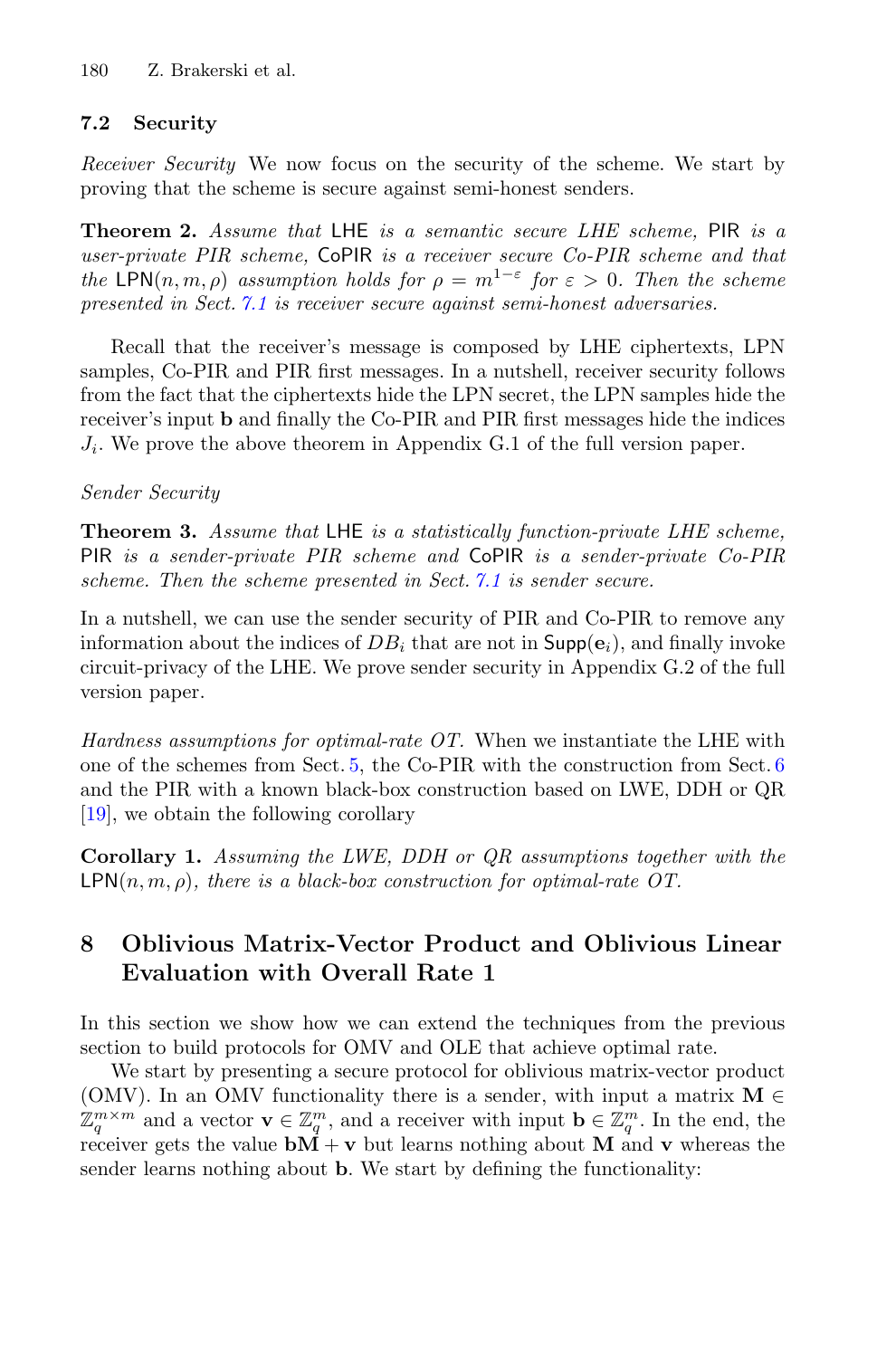*OMV Functionality.* The functionality  $\mathcal{F}_{OMV}$  is parametrized by integers  $m =$  $\text{poly}(\lambda)$  and q and works as follows:

- **Receiver phase.** R sends **b** to  $\mathcal{F}_{OMV}$  where  $\mathbf{b} \in \mathbb{Z}_q^m$ .<br>**Sondor phase.** S sends  $(M, v)$  to  $\mathcal{F}_{CMV}$  where  $M \subset \mathbb{Z}_q$ .
- **Sender phase.** S sends  $(\mathbf{M}, \mathbf{v})$  to  $\mathcal{F}_{OMV}$  where  $\mathbf{M} \in \mathbb{Z}_q^{m \times m}$  and  $\mathbf{v} \in \{0, 1\}^m$ .  $\mathcal{F}_{OMV}$  sends **bM** + **v**  $\in \mathbb{Z}_q^m$  to **R**.

We describe the concrete OMV protocol in Appendix H of the full version paper.

#### **8.1 OLE Protocol**

An oblivious linear evaluation (OLE) is a protocol between a sender, with input an affine function  $f$ , and a receiver, with input a point  $b$ . It allows for the receiver to obliviously learn  $f(b)$ . We now show how we can obtain an OLE using the OMV protocol presented in Appendix H of the full version paper.

We start by defining the functionality:

*OLE Functionality.* The functionality  $\mathcal{F}_{\text{OLE}}$  is parametrized by integers  $k =$  $\text{poly}(\lambda)$  and q and works as follows:

- − **Receiver phase.** R sends **b** to  $\mathcal{F}_{\text{OLE}}$  where **b**  $\in \mathbb{Z}_q^k$ .
- **Sender phase.** S sends  $(\mathbf{u}_0, \mathbf{u}_1)$  to  $\mathcal{F}_{\text{OLE}}$  where  $\mathbf{u}_0, \mathbf{u}_1 \in \mathbb{Z}_q^k$ .  $\mathcal{F}_{\text{OLE}}$  sends  $\mathbf{b} \odot \mathbf{u}_0 + \mathbf{u}_1 \in \mathbb{Z}_q^k$  to R.

**Protocol for Small Fields.** We briefly sketch how we can construct an OLE scheme over  $\mathbb{Z}_q$  where  $q = \text{poly}(\lambda)$ . The protocol follows as a particular case of the protocol of Appendix H. We give a brief overview of the scheme below.

Using the notation of Appendix H, let **b** =  $(\mathbf{b}_1, \ldots, \mathbf{b}_\ell) \in \mathbb{Z}_q^{m\ell}$  be the receiver's input and let  $({\bf u}_0 = ({\bf u}_{0,1}, \ldots, {\bf u}_{0,\ell}), {\bf u}_1 = ({\bf u}_{1,1}, \ldots, {\bf u}_{1,\ell}) ) \in (\mathbb{Z}_q^{m\ell})^2$ be the sender's input. To achieve OLE, the sender constructs the matrices  $\mathbf{D}_i = \text{Diag}(m, \mathbf{u}_{0,i})$  and sets  $\mathbf{v}_i = \mathbf{u}_{1,i}$  for all  $i \in [\ell]$ . Then they run the OMV protocol where the receiver inputs **b** and the sender inputs  $\mathbf{D} = (\mathbf{D}_1, \dots, \mathbf{D}_\ell)$ and  $\mathbf{v} = (\mathbf{v}_1, \dots, \mathbf{v}_\ell)$ . It is easy to see that the output of the receiver is  $\mathbf{y} = (\mathbf{y}_1, \dots, \mathbf{y}_\ell)$  where

$$
\mathbf{y}_i = \mathbf{b}_i \mathbf{D}_i + \mathbf{v}_i = \mathbf{b}_i \odot \mathbf{u}_{0,i} + \mathbf{u}_{1,i}
$$

be the correctness of the OMV protocol.

Moreover,  $\mathsf{hw}(\mathbf{D}_i)=1 \leq m^{1-\zeta}$  for some  $\zeta > 0$  such that  $\zeta + \epsilon > 1$ . Thus the resulting protocol achieves overall rate 1. Finally, in terms of hardness assumptions, the OLE protocol inherits the same security.

**Extending OLE to Larger Rings.** Following [\[19](#page-28-1)], we briefly explain how we can achieve OLE over larger rings (which can potentially have super-polynomial size in  $\lambda$ ).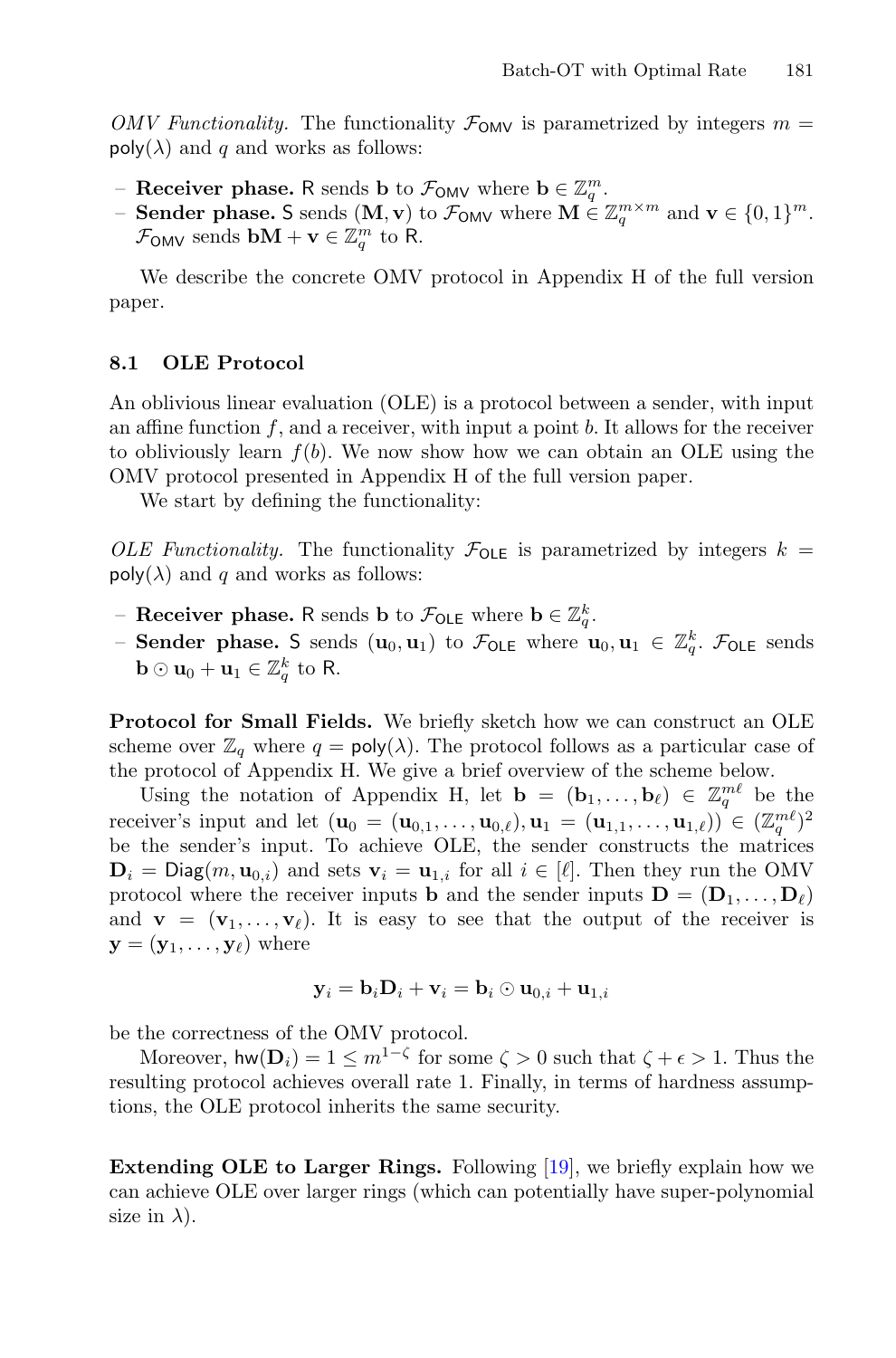*OLE over*  $\mathbb{Z}_N = \mathbb{Z}_q \times \cdots \times \mathbb{Z}_{q_\delta}$ . Let  $N = \prod_{i=1}^\delta q_i$  be an integer (which might be superpolynomial in  $\lambda$ ) such that for all  $i \in [\delta]$   $q_i = \text{poly}(\lambda)$  are different prime numbers. Then, via the Chinese Remainder Theorem,  $\mathbb{Z}_N$  is isomorphic to  $\mathbb{Z}_{q_1} \times \cdots \times \mathbb{Z}_{q_s}$ . Thus, performing an OLE over  $\mathbb{Z}_N$  boils down to performing δ OLEs over each one of the smaller fields  $\mathbb{Z}_q$ . It is easy to see that, if each OLE over  $\mathbb{Z}_{q_i}$  has overall rate 1, then the resulting OLE over  $\mathbb{Z}_N$  also achieves overall rate 1.

*OLE over Extension Fields.* We now show how these techniques can be adapted to perform OLE over an extension field  $\mathbb{F}_{q^k}$  of order  $q^k$  for a prime q. Here, we rely on the fact that multiplication over  $\mathbb{F}_{q^k}$  can be expressed as a linear function over the field  $\mathbb{Z}_q$ . That is, suppose that an element  $\mathbf{x} \in \mathbb{F}_{q^k}$  is of the form  $\mathbf{x} = x_1 + x_2 \alpha + \cdots + x_k \alpha^{k-1}$  where each  $x_i \in \mathbb{Z}_q$  and  $\alpha$  is a symbol. Then, for elements  $\mathbf{a}, \mathbf{x} \in \mathbb{F}_{q^k}$  the product

$$
\mathbf{x}\mathbf{a} = f_{1,\mathbf{a}}(\mathbf{x}) + f_{2,\mathbf{a}}(\mathbf{x})\alpha + \dots + f_{k,\mathbf{a}}(\mathbf{x})\alpha^{k-1}
$$

where each  $f_{i, \mathbf{a}}$  is a  $\mathbb{Z}_q$ -linear function which depends solely on **a**.

Given this, we briefly describe how we can perform several OLEs over  $\mathbb{F}_{q^k}$ while preserving overall rate 1. The receiver has input  $\mathbf{b} = (\mathbf{b}_1, \ldots, \mathbf{b}_t) \in \mathbb{F}_{q^k}^{\tilde{t}}$ such that  $kt = m\ell$  and  $k|m$  (using the same notation as in Appendix H). It parses each **b**<sub>i</sub> as a k-dimensional vectors  $\bar{\mathbf{b}}_i \in \mathbb{Z}_q^k$ . Then, it organizes all t vectors **b**<sub>i</sub> in blocks  $\mathbf{c}_i \in \mathbb{Z}_q^m$  of size m. It inputs  $\mathbf{c} = (\mathbf{c}_1, \dots, \mathbf{c}_\ell)$  into the OMV protocol.

The sender, with input  $\mathbf{u}, \mathbf{v} \in \mathbb{F}_{q^k}$  rearranges  $\mathbf{u}, \mathbf{v}$  in the same way as the receiver and obtains  $\mathbf{w} = (\mathbf{w}_1, \dots, \mathbf{w}_\ell), \mathbf{z} = (\mathbf{z}_1, \dots, \mathbf{z}_\ell)$  respectively. Then, for each  $\mathbf{w}_i = (\mathbf{w}_{i,1},\ldots,\mathbf{w}_{i,m/k})$ , it computes the functions  $f_{i,\mathbf{w}_{i,r}}$  for each  $j \in [k]$ ,  $i \in [\ell]$  and  $r \in [m/k]$ . Let  $\mathbf{f}_{j,\mathbf{w}_{i,r}}$  be the vector composed by the coefficients of  $f_{j,\mathbf{w}_{i,r}}$ . The sender computes the matrices

$$
\bar{\mathbf{D}}_{i,r} = \begin{pmatrix} | & & | \\ \mathbf{f}_{1,\mathbf{w}_{i,r}} \dots \mathbf{f}_{k,\mathbf{w}_{i,r}} \\ | & | \end{pmatrix}
$$

and then sets

$$
\mathbf{D}_i = \begin{pmatrix} \bar{\mathbf{D}}_{i,1} & & \\ & \ddots & \\ & & \bar{\mathbf{D}}_{i,m/k} \end{pmatrix}.
$$

It inputs  $\mathbf{D} = (\mathbf{D}_1, \dots, \mathbf{D}_\ell)$  and **z** into the OMV protocol.

It is easy to see that the receiver's output will be  $\mathbf{b} \odot \mathbf{u} + \mathbf{v}$  where  $\odot$  denotes component-wise multiplication over  $\mathbb{F}_{q^k}$ . Moreover,  $\text{hw}(\mathbf{D}_i) = k$ . By choosing k such that  $k \leq \mu = m^{1-\zeta}$  we achieve a protocol with overall rate 1. In particular, we can set the parameters such that  $k = \lambda$  and we achieve an OLE over the field  $\mathbb{F}_{q^{\lambda}}$  of exponential size.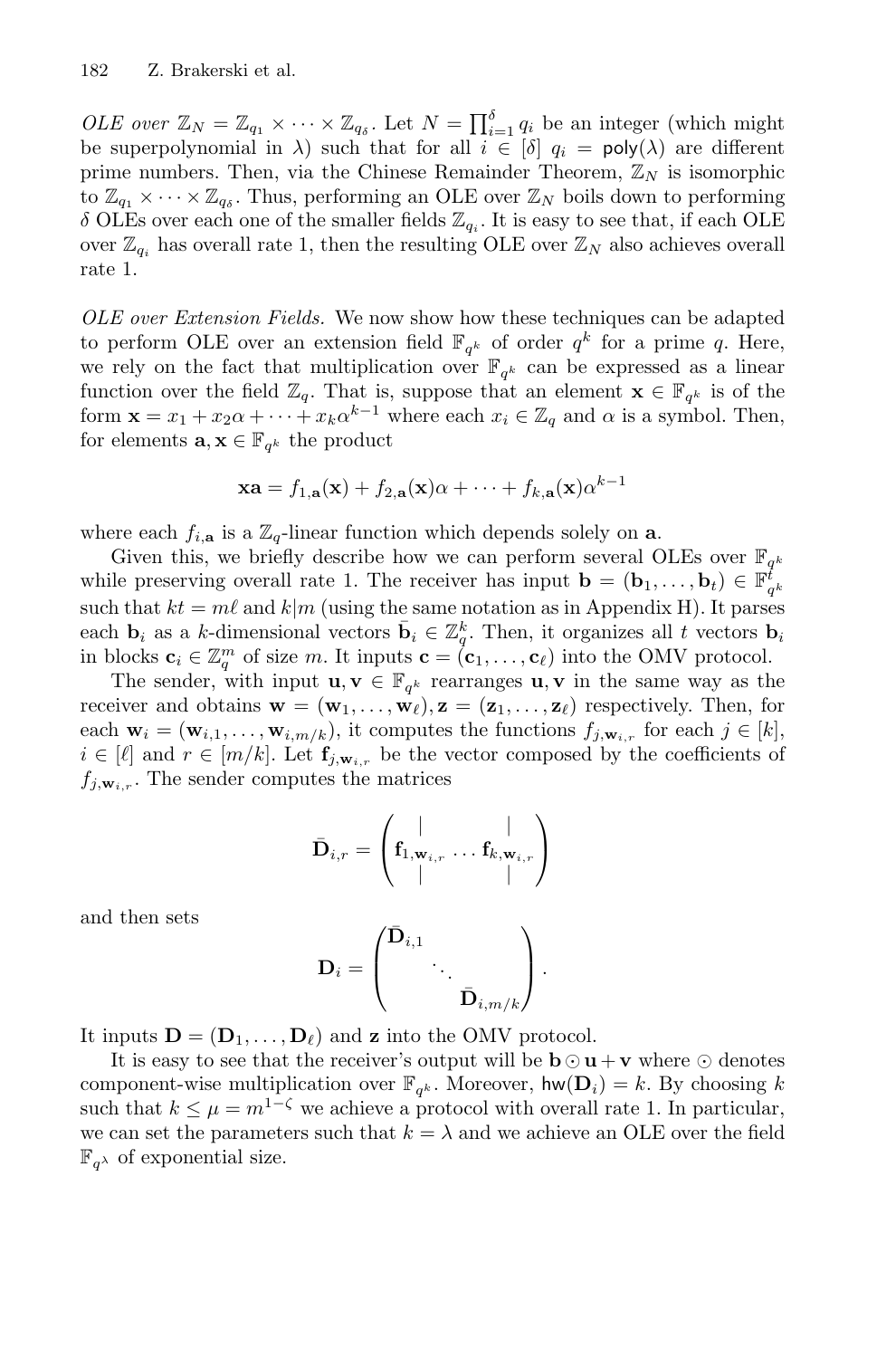**Acknowledgment.** Zvika Brakerski is supported by the Israel Science Foundation (Grant No. 3426/21), and by the European Union Horizon 2020 Research and Innovation Program via ERC Project REACT (Grant 756482) and via Project PROMETHEUS (Grant 780701).

Pedro Branco thanks the support from DP-PMI and FCT (Portugal) through the grant PD/BD/135181/2017. This work is supported by Security and Quantum Information Group of Instituto de Telecomunicações, by the Fundação para a Ciência e a Tecnologia (FCT) through national funds, by FEDER, COMPETE 2020, and by Regional Operational Program of Lisbon, under UIDB/50008/2020.

Nico Döttling and Sihang Pu were supported by the Helmholtz Association within the project "Trustworthy Federated Data Analytics" (TFDA) (funding number ZT-I-OO1 4).

## **A Additional Preliminaries**

### **A.1 UC Security**

In terms of security, we work in the standard UC-framework [\[13](#page-28-14)]. Let  $\mathcal F$  be a functionality,  $\pi$  a protocol that implements  $\mathcal F$  and  $\mathcal E$  be a environment, an entity that oversees the execution of the protocol in both the real and the ideal worlds. Let IDEAL<sub>F, Sim,  $\mathcal{E}$ </sub> be a random variable that represents the output of  $\mathcal{E}$  after the execution of F with adversary Sim. Similarly, let  $REAL_{\pi,A,\mathcal{E}}$  be a random variable that represents the output of  $\mathcal E$  after the execution of  $\pi$  with adversary A.

In this work, we only consider semi-honest adversaries.

**Definition 13.** *A protocol*  $\pi$  implements  $\mathcal F$  *if for every PPT adversary*  $\mathcal A$  *there is a PPT simulator* Sim *such that for all PPT environments* E*, the distributions* IDEAL $\mathcal{F}$ , Sim,  $\mathcal{E}$  and REAL $_{\pi,A,\mathcal{E}}$  are computationally indistinguishable.

### **A.2 Learning Parity with Noise**

The LPN assumption is closely related to the problem of decoding a random linear code. Informally, it states that it is hard to find a solution for a noisy system of linear equations over  $\mathbb{Z}_2$ .

**Definition 14 (LPN assumption).** Let  $n, m, t \in \mathbb{N}$  such that  $n \in \text{poly}(\lambda)$  and let  $\chi_{m,t}$  be uniform distribution over the set of error vectors of size m and ham*ming weight* t. The Learning Parity with Noise  $(LPN)$  assumption  $\text{LPN}(n, m, \rho)$ *holds if for any PPT adversary* A *we have that*

$$
\left|\Pr\left[1\leftarrow \mathcal{A}(\mathbf{A},\mathbf{s}\mathbf{A}+\mathbf{e}):\begin{array}{c}\mathbf{A}\leftarrow \$\left\{0,1\right\}^{n\times m} \\ \mathbf{s}\leftarrow \$\left\{0,1\right\}^{n}\end{array}\right]-\Pr\left[1\leftarrow \mathcal{A}(\mathbf{A},\mathbf{y}):\begin{array}{c}\mathbf{A}\leftarrow \$\left\{0,1\right\}^{n\times m} \\ \mathbf{y}\leftarrow \$\left\{0,1\right\}^{m}\end{array}\right]\right|\leq {\mathsf{negl}}(\lambda)
$$

*where*  $\rho = m/t$  *(* $\rho$  *is called the noise rate).*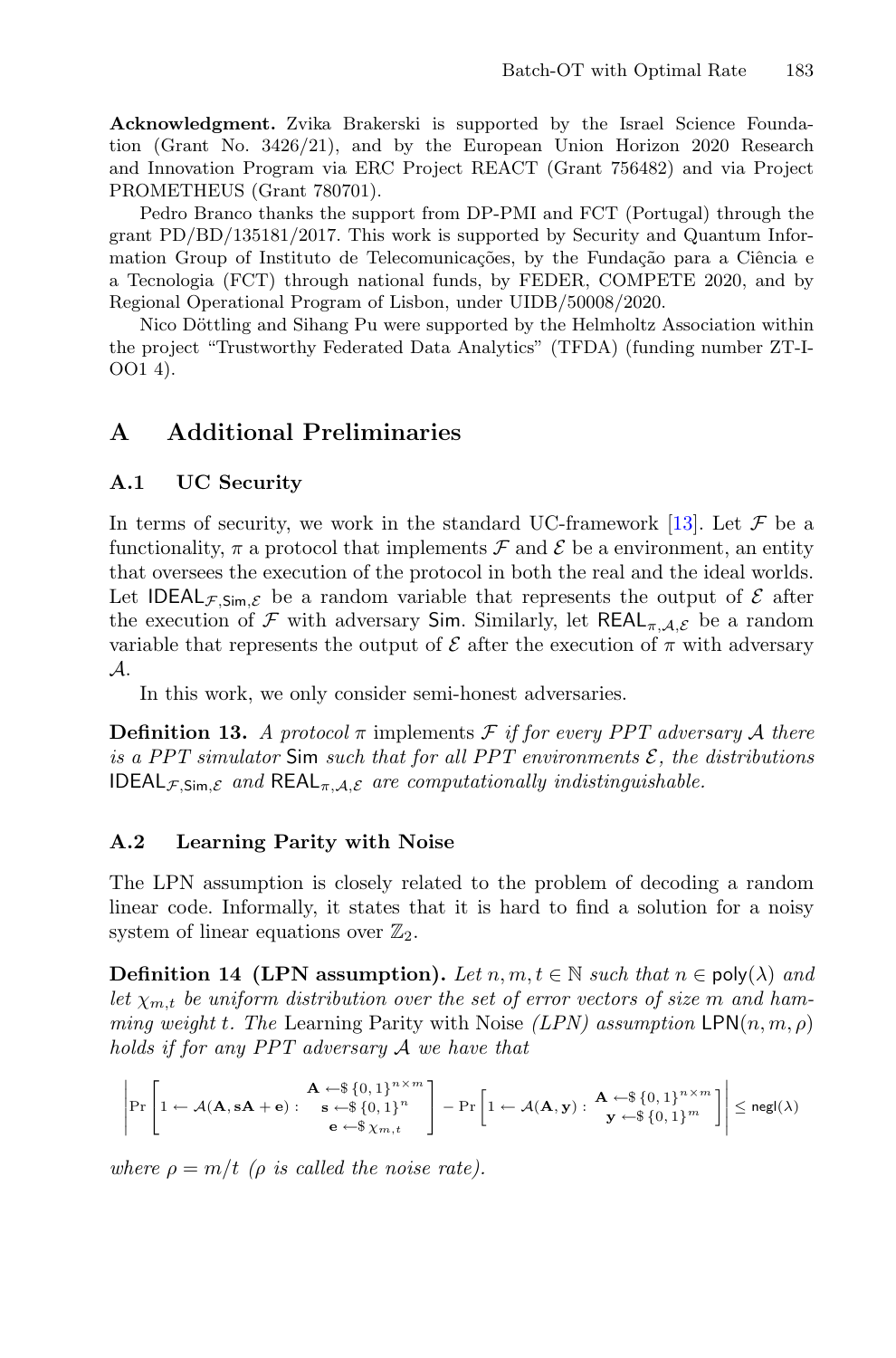In this work, we assume that the noise rate  $\rho$  is  $m^{1-\epsilon}$  for any constant  $\varepsilon > 0$ . The LPN assumption is believed to be hard for that noise rate (see e.g. [\[5](#page-27-0)] and references therein).

For other missing preliminaries please refer to the full version paper.

# **References**

- <span id="page-27-6"></span>1. Alamati, N., Branco, P., Döttling, N., Garg, S., Hajiabadi, M., Pu, S.: Laconic private set intersection and applications. In: Nissim, K., Waters, B. (eds.) TCC 2021. LNCS, vol. 13044, pp. 94–125. Springer, Cham (2021). [https://doi.org/10.](https://doi.org/10.1007/978-3-030-90456-2_4) [1007/978-3-030-90456-2](https://doi.org/10.1007/978-3-030-90456-2_4) 4
- <span id="page-27-11"></span>2. Banaszczyk, W.: New bounds in some transference theorems in the geometry of numbers. Math. Ann. **296**(4), 625–636 (1993). <http://eudml.org/doc/165105>
- <span id="page-27-4"></span>3. Boneh, D., Halevi, S., Hamburg, M., Ostrovsky, R.: Circular-secure encryption from decision Diffie-Hellman. In: Wagner, D. (ed.) CRYPTO 2008. LNCS, vol. 5157, pp. 108–125. Springer, Heidelberg (2008). [https://doi.org/10.1007/978-3-540-85174-](https://doi.org/10.1007/978-3-540-85174-5_7) [5](https://doi.org/10.1007/978-3-540-85174-5_7) 7
- <span id="page-27-5"></span>4. Bourse, F., Del Pino, R., Minelli, M., Wee, H.: FHE circuit privacy almost for free. In: Robshaw, M., Katz, J. (eds.) CRYPTO 2016, Part II. LNCS, vol. 9815, pp. 62–89. Springer, Heidelberg (2016). [https://doi.org/10.1007/978-3-662-53008-5](https://doi.org/10.1007/978-3-662-53008-5_3) 3
- <span id="page-27-0"></span>5. Boyle, E., et al.: Efficient two-round OT extension and silent non-interactive secure computation. In: Cavallaro, L., Kinder, J., Wang, X., Katz, J. (eds.) ACM CCS 2019: 26th Conference on Computer and Communications Security, pp. 291–308. ACM Press, 11–15 November 2019
- <span id="page-27-1"></span>6. Boyle, E., Couteau, G., Gilboa, N., Ishai, Y., Kohl, L., Scholl, P.: Efficient pseudorandom correlation generators: silent OT extension and more. In: Boldyreva, A., Micciancio, D. (eds.) CRYPTO 2019, Part III. LNCS, vol. 11694, pp. 489–518. Springer, Cham (2019). [https://doi.org/10.1007/978-3-030-26954-8](https://doi.org/10.1007/978-3-030-26954-8_16) 16
- <span id="page-27-7"></span>7. Boyle, E., Gilboa, N., Ishai, Y.: Breaking the circuit size barrier for secure computation under DDH. In: Robshaw, M., Katz, J. (eds.) CRYPTO 2016, Part I. LNCS, vol. 9814, pp. 509–539. Springer, Heidelberg (2016). [https://doi.org/10.1007/978-](https://doi.org/10.1007/978-3-662-53018-4_19) [3-662-53018-4](https://doi.org/10.1007/978-3-662-53018-4_19) 19
- <span id="page-27-9"></span>8. Boyle, E., Goldwasser, S., Ivan, I.: Functional signatures and pseudorandom functions. In: Krawczyk, H. (ed.) PKC 2014. LNCS, vol. 8383, pp. 501–519. Springer, Heidelberg (2014). [https://doi.org/10.1007/978-3-642-54631-0](https://doi.org/10.1007/978-3-642-54631-0_29) 29
- <span id="page-27-8"></span>9. Brakerski, Z., Branco, P., Döttling, N., Garg, S., Malavolta, G.: Constant ciphertext-rate non-committing encryption from standard assumptions. In: Pass, R., Pietrzak, K. (eds.) TCC 2020, Part I. LNCS, vol. 12550, pp. 58–87. Springer, Cham (2020). [https://doi.org/10.1007/978-3-030-64375-1](https://doi.org/10.1007/978-3-030-64375-1_3) 3
- <span id="page-27-2"></span>10. Brakerski, Z., Döttling, N., Garg, S., Malavolta, G.: Leveraging linear decryption: rate-1 fully-homomorphic encryption and time-lock puzzles. In: Hofheinz, D., Rosen, A. (eds.) TCC 2019, Part II. LNCS, vol. 11892, pp. 407–437. Springer, Cham (2019). [https://doi.org/10.1007/978-3-030-36033-7](https://doi.org/10.1007/978-3-030-36033-7_16) 16
- <span id="page-27-10"></span>11. Brakerski, Z., Vaikuntanathan, V.: Efficient fully homomorphic encryption from (standard) LWE. In: Ostrovsky, R. (ed.) 52nd Annual Symposium on Foundations of Computer Science, pp. 97–106. IEEE Computer Society Press, Palm Springs, 22–25 October 2011
- <span id="page-27-3"></span>12. Branco, P., Döttling, N., Mateus, P.: Two-round oblivious linear evaluation from learning with errors. Cryptology ePrint Archive, Report 2020/635 (2020). [https://](https://eprint.iacr.org/2020/635) [eprint.iacr.org/2020/635](https://eprint.iacr.org/2020/635)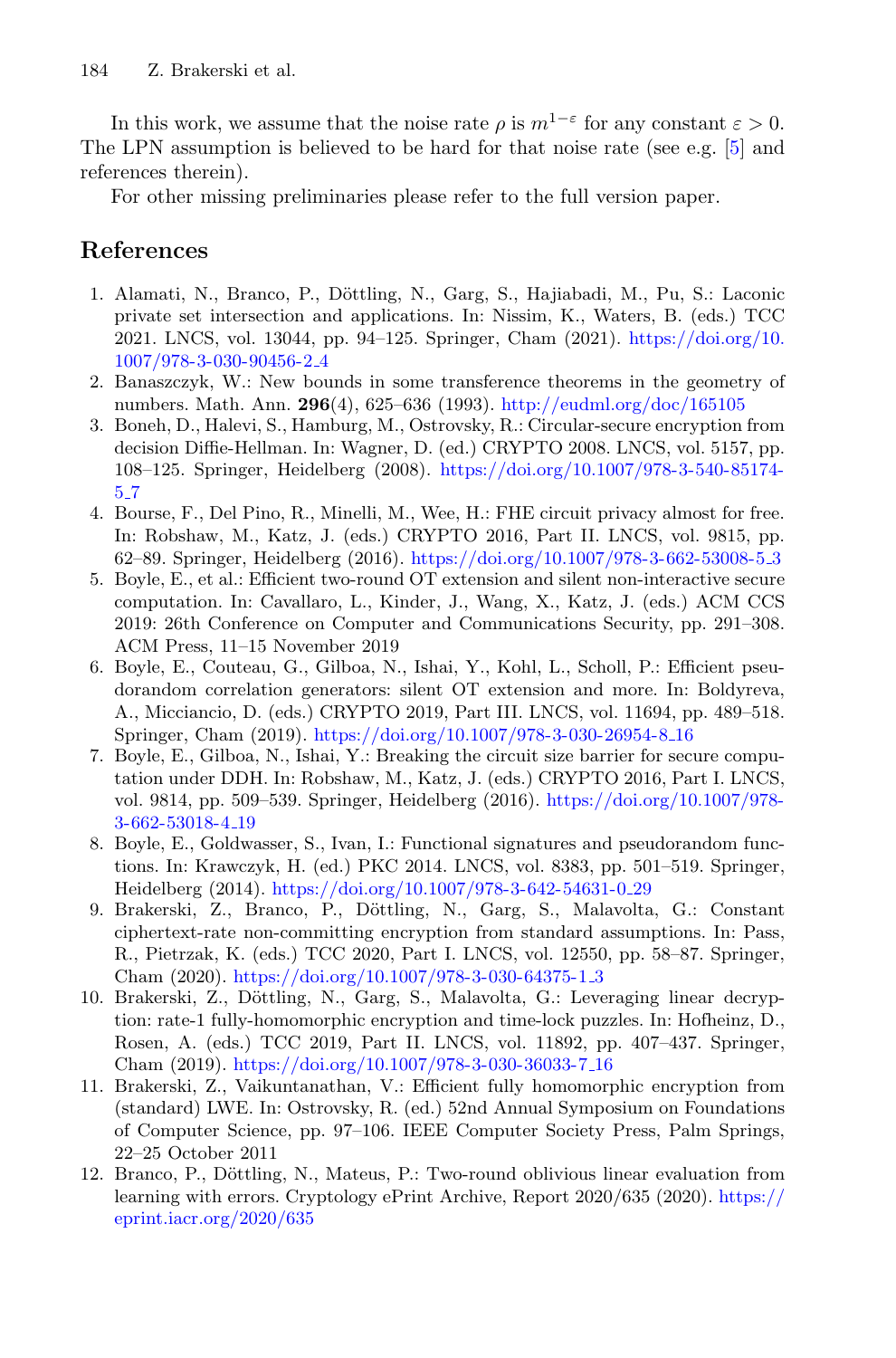- <span id="page-28-14"></span>13. Canetti, R.: Universally composable security: a new paradigm for cryptographic protocols. In: 42nd Annual Symposium on Foundations of Computer Science, pp. 136–145. IEEE Computer Society Press, Las Vegas, 14–17 October 2001
- <span id="page-28-3"></span>14. Chase, M., et al.: Reusable non-interactive secure computation. In: Boldyreva, A., Micciancio, D. (eds.) CRYPTO 2019, Part III. LNCS, vol. 11694, pp. 462–488. Springer, Cham (2019). [https://doi.org/10.1007/978-3-030-26954-8](https://doi.org/10.1007/978-3-030-26954-8_15) 15
- <span id="page-28-6"></span>15. Chase, M., Garg, S., Hajiabadi, M., Li, J., Miao, P.: Amortizing rate-1 OT and applications to PIR and PSI. In: Nissim, K., Waters, B. (eds.) TCC 2021. LNCS, vol. 13044, pp. 126–156. Springer, Cham (2021). [https://doi.org/10.1007/978-3-](https://doi.org/10.1007/978-3-030-90456-2_5) [030-90456-2](https://doi.org/10.1007/978-3-030-90456-2_5) 5
- <span id="page-28-8"></span>16. Cho, C., Döttling, N., Garg, S., Gupta, D., Miao, P., Polychroniadou, A.: Laconic oblivious transfer and its applications. In: Katz, J., Shacham, H. (eds.) CRYPTO 2017, Part II. LNCS, vol. 10402, pp. 33–65. Springer, Cham (2017). [https://doi.](https://doi.org/10.1007/978-3-319-63715-0_2) [org/10.1007/978-3-319-63715-0](https://doi.org/10.1007/978-3-319-63715-0_2) 2
- <span id="page-28-11"></span>17. Chor, B., Goldreich, O., Kushilevitz, E., Sudan, M.: Private information retrieval. In: 36th Annual Symposium on Foundations of Computer Science, pp. 41–50. IEEE Computer Society Press, Milwaukee, 23–25, October 1995
- <span id="page-28-10"></span>18. Döttling, N.: Low noise LPN: KDM secure public key encryption and sample amplification. In: Katz, J. (ed.) PKC 2015. LNCS, vol. 9020, pp. 604–626. Springer, Heidelberg (2015). [https://doi.org/10.1007/978-3-662-46447-2](https://doi.org/10.1007/978-3-662-46447-2_27) 27
- <span id="page-28-1"></span>19. Döttling, N., Garg, S., Ishai, Y., Malavolta, G., Mour, T., Ostrovsky, R.: Trapdoor hash functions and their applications. In: Boldyreva, A., Micciancio, D. (eds.) CRYPTO 2019, Part III. LNCS, vol. 11694, pp. 3–32. Springer, Cham (2019). [https://doi.org/10.1007/978-3-030-26954-8](https://doi.org/10.1007/978-3-030-26954-8_1)<sub>-1</sub>
- <span id="page-28-0"></span>20. Even, S., Goldreich, O., Lempel, A.: A randomized protocol for signing contracts. In: Chaum, D., Rivest, R.L., Sherman, A.T. (eds.) Advances in Cryptology - CRYPTO 1982, pp. 205–210. Plenum Press, New York, Santa Barbara (1982)
- <span id="page-28-7"></span>21. Garg, S., Hajiabadi, M., Ostrovsky, R.: Efficient range-trapdoor functions and applications: rate-1 OT and more. In: Pass, R., Pietrzak, K. (eds.) TCC 2020, Part I. LNCS, vol. 12550, pp. 88–116. Springer, Cham (2020). [https://doi.org/10.](https://doi.org/10.1007/978-3-030-64375-1_4) [1007/978-3-030-64375-1](https://doi.org/10.1007/978-3-030-64375-1_4) 4
- <span id="page-28-12"></span>22. Genise, N., Micciancio, D., Peikert, C., Walter, M.: Improved discrete gaussian and subgaussian analysis for lattice cryptography. In: Kiayias, A., Kohlweiss, M., Wallden, P., Zikas, V. (eds.) PKC 2020, Part I. LNCS, vol. 12110, pp. 623–651. Springer, Cham (2020). [https://doi.org/10.1007/978-3-030-45374-9](https://doi.org/10.1007/978-3-030-45374-9_21) 21
- <span id="page-28-2"></span>23. Gentry, C., Halevi, S.: Compressible FHE with applications to PIR. In: Hofheinz, D., Rosen, A. (eds.) TCC 2019, Part II. LNCS, vol. 11892, pp. 438–464. Springer, Cham (2019). [https://doi.org/10.1007/978-3-030-36033-7](https://doi.org/10.1007/978-3-030-36033-7_17) 17
- <span id="page-28-4"></span>24. Ghosh, S., Nielsen, J.B., Nilges, T.: Maliciously secure oblivious linear function evaluation with constant overhead. In: Takagi, T., Peyrin, T. (eds.) ASIACRYPT 2017, Part I. LNCS, vol. 10624, pp. 629–659. Springer, Cham (2017). [https://doi.](https://doi.org/10.1007/978-3-319-70694-8_22) [org/10.1007/978-3-319-70694-8](https://doi.org/10.1007/978-3-319-70694-8_22) 22
- <span id="page-28-9"></span>25. Goldreich, O., Goldwasser, S., Micali, S.: On the cryptographic applications of random functions (extended abstract). In: Blakley, G.R., Chaum, D. (eds.) CRYPTO 1984. LNCS, vol. 196, pp. 276–288. Springer, Heidelberg (1985). [https://doi.org/](https://doi.org/10.1007/3-540-39568-7_22) [10.1007/3-540-39568-7](https://doi.org/10.1007/3-540-39568-7_22) 22
- <span id="page-28-13"></span>26. Goldreich, O., Goldwasser, S., Micali, S.: How to construct random functions. J. ACM **33**(4), 792–807 (1986). <https://doi.org/10.1145/6490.6503>
- <span id="page-28-5"></span>27. Goldreich, O., Micali, S., Wigderson, A.: How to play any mental game, or a completeness theorem for protocols with honest majority. In: Providing Sound